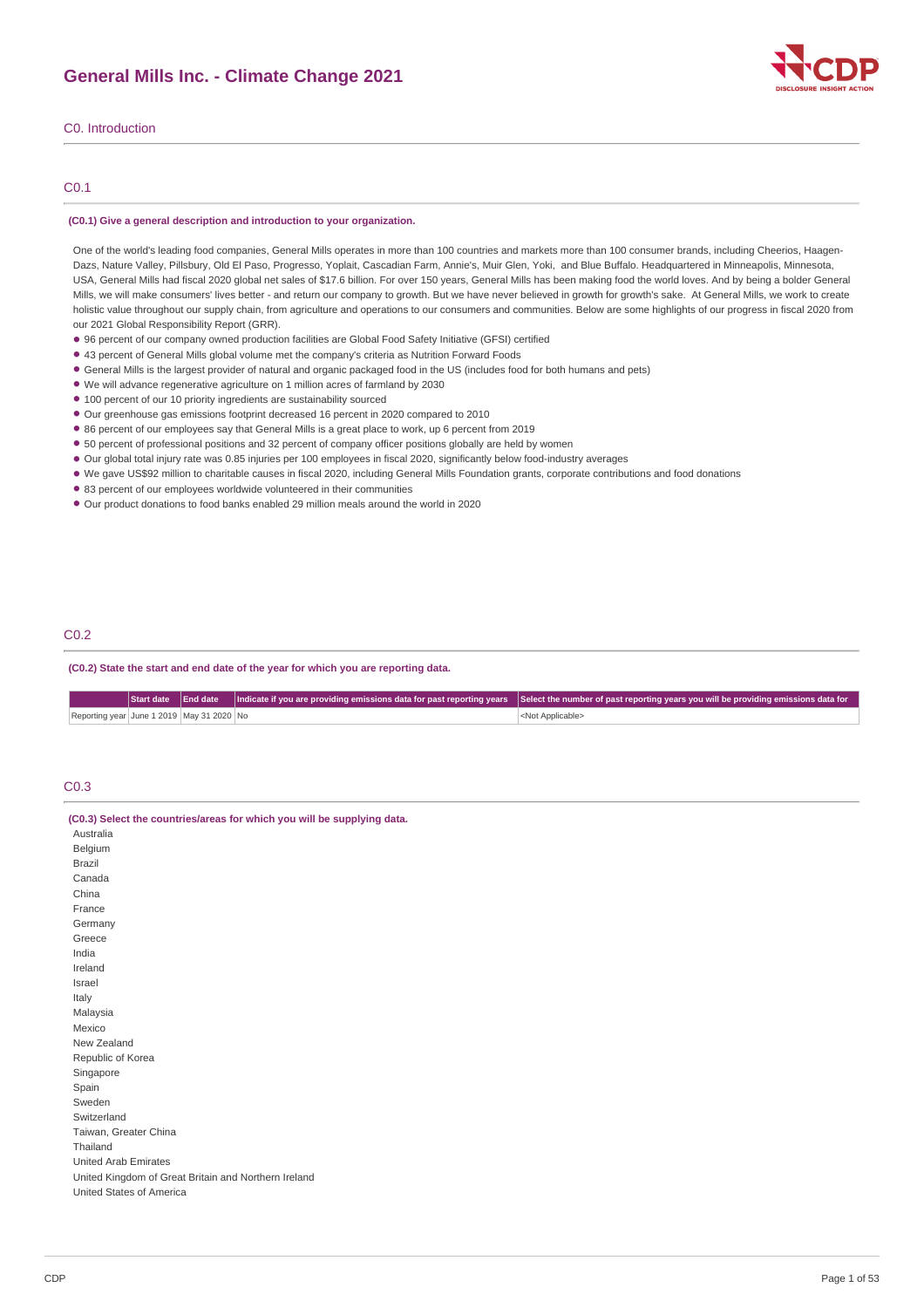### C0.4

**(C0.4) Select the currency used for all financial information disclosed throughout your response.** USD

### C0.5

(C0.5) Select the option that describes the reporting boundary for which climate-related impacts on your business are being reported. Note that this option should **align with your chosen approach for consolidating your GHG inventory.** Operational control

#### C-AC0.6/C-FB0.6/C-PF0.6

(C-AC0.6/C-FB0.6/C-PF0.6) Are emissions from agricultural/forestry, processing/manufacturing, distribution activities or emissions from the consumption of your products - whether in your direct operations or in other parts of your value chain - relevant to your current CDP climate change disclosure?

|                          | Relevance                                                                                            |
|--------------------------|------------------------------------------------------------------------------------------------------|
| Agriculture/Forestry     | Elsewhere in the value chain only [Agriculture/Forestry/processing/manufacturing/Distribution only]  |
| Processing/Manufacturing | Both direct operations and elsewhere in the value chain [Processing/manufacturing/Distribution only] |
| Distribution             | Both direct operations and elsewhere in the value chain [Processing/manufacturing/Distribution only] |
| Consumption              | Yes [Consumption only]                                                                               |

### C-AC0.6b/C-FB0.6b/C-PF0.6b

(C-AC0.6b/C-FB0.6b/C-PF0.6b) Why are emissions from agricultural/forestry activities undertaken on your own land not relevant to your current CDP climate **change disclosure?**

#### **Row 1**

**Primary reason**

Do not own/manage land

#### **Please explain**

General Mills does not directly own and / or operate agricultural land.

### C-AC0.7/C-FB0.7/C-PF0.7

(C-AC0.7/C-FB0.7/C-PF0.7) Which agricultural commodity(ies) that your organization produces and/or sources are the most significant to your business by **revenue? Select up to five.**

#### **Agricultural commodity**

Wheat

**% of revenue dependent on this agricultural commodity** 10-20%

#### **Produced or sourced**

Sourced

#### **Please explain**

Wheat is a significant agricultural commodity for many General Mills brands, including BigG Cereals like Wheaties, Gold Medal Flour, and Betty Crocker. General Mills is committed to sourcing sustainable wheat because of wheat's relevance in terms of total quantity purchased annually and the associated greenhouse gas emissions of the wheat value chain. Wheat is one of the ten priority ingredients included in our "10x20" sustainable sourcing program, which aims to increase supply chain sustainability and transparency for key commodities by the year 2020. Percent of revenue dependent on this commodity was estimated with consideration of a medium term shortage event that would affect sales for multiple General Mills brands. In order to determine the percent of revenue dependent on this commodity ( 10% - 20%), a significant event was estimated to cause at least \$1 million USD in losses for various reasons, which include increased transportation costs, lost sales, idle manufacturing assets, etc. One million dollars out of \$17.6 billion in total revenue represents approximately 0.01%.

#### **Agricultural commodity**

Other, please specify (Oats)

#### **% of revenue dependent on this agricultural commodity**

10-20%

### **Produced or sourced**

Sourced

### **Please explain**

General Mills is a significant buyer of oats for multiple brands, including large scale brands Cheerios and Nature Valley. General Mills is committed to sourcing sustainable oats because of this grain's relevance in terms of total quantity purchased annually and the associated greenhouse gas emissions of the oat value chain. Oats is one of the ten priority ingredients included in our "10x20" sustainable sourcing program, which aims to increase supply chain sustainability and transparency for key commodities by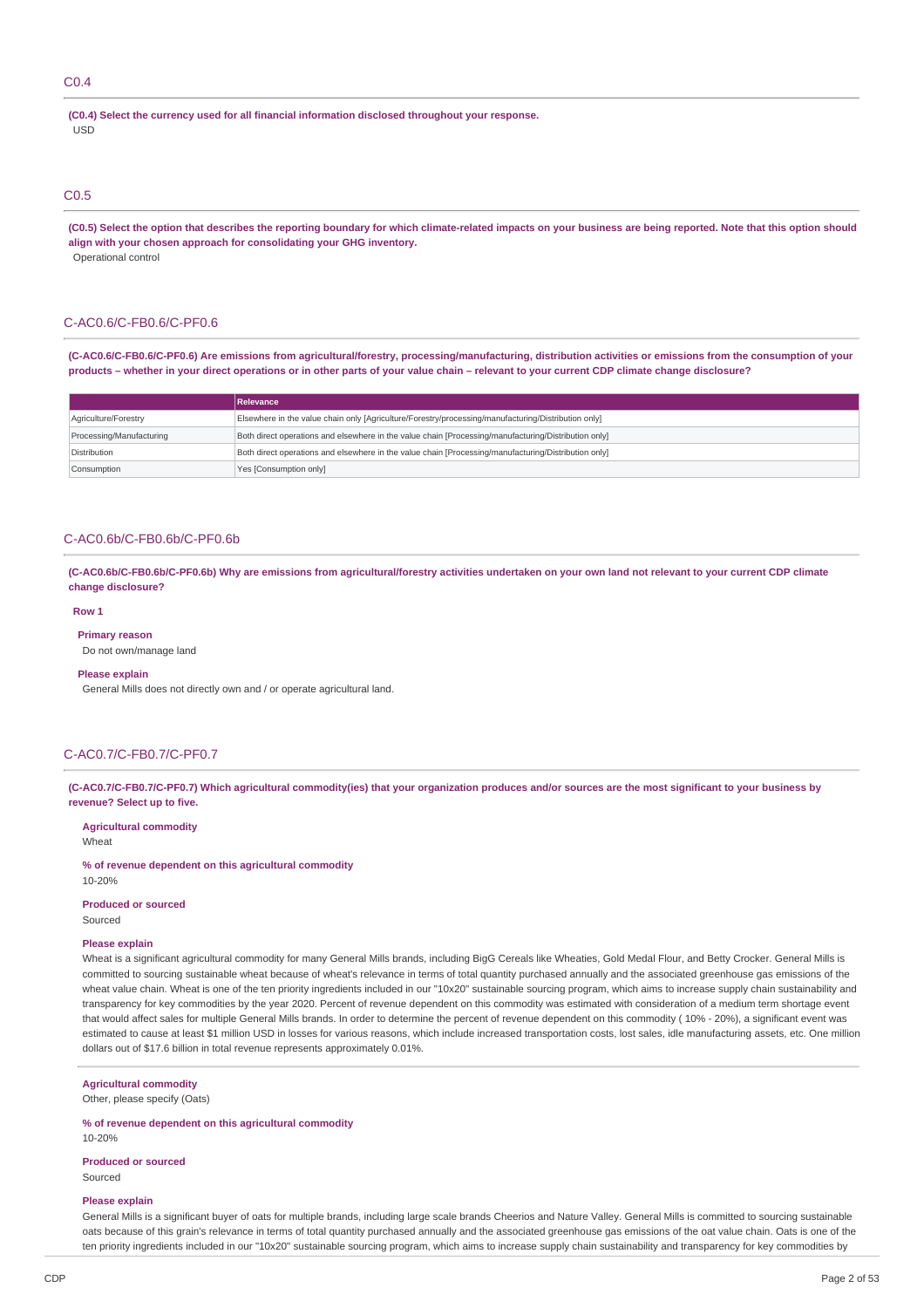the year 2020. Percent of revenue dependent on this commodity was estimated with consideration of a medium term shortage event that would affect sales for multiple General Mills brands. In order to determine the percent of revenue dependent on this commodity (10% - 20 %), a significant event was estimated to cause at least \$1 million USD in losses for various reasons, which include increased transportation costs, lost sales, idle manufacturing assets, etc. One million dollars out of \$17.6 billion in total revenue represents approximately 0.01%.

#### **Agricultural commodity**

Cattle products

### **% of revenue dependent on this agricultural commodity**

10-20%

#### **Produced or sourced**

Sourced

### **Please explain**

Dairy is a significant agricultural commodity for many General Mills brands, including Yoplait and Hagen Dazs. General Mills is committed to sourcing sustainable dairy because of it's relevance in terms of total quantity purchased annually and the associated greenhouse gas emissions of the dairy value chain. Dairy is one of the ten priority ingredients included in our "10x20" sustainable sourcing program, which aims to increase supply chain sustainability and transparency for key commodities by the year 2020. Percent of revenue dependent on this commodity was estimated with consideration of a medium term shortage event that would affect sales for multiple General Mills brands. In order to determine the percent of revenue dependent on this commodity (10-20%) a significant event was estimated to cause at least \$1 million USD in losses for various reasons, which include increased transportation costs, lost sales, idle manufacturing assets, etc. One million dollars out of \$17.6 billion in total revenue represents approximately 0.01%.

#### **Agricultural commodity**

Palm Oil

#### **% of revenue dependent on this agricultural commodity**

10-20%

### **Produced or sourced**

Sourced

#### **Please explain**

Due to General Mills brands usage of Palm Oil [volume based], as well as known supply chain risks, General Mills has worked to source this commodity sustainably based on RSPO standards. Palm Oil included in our "10x20" sustainable sourcing program, which aims to increase supply chain sustainability and transparency for key commodities by the year 2020. General Mills has reported 100% sustainable sourcing of palm oil since fiscal year 2015. Percent of revenue dependent on this commodity was estimated with consideration of a medium term shortage event that would affect sales for multiple General Mills brands. In order to determine the percent of revenue dependent on this commodity (10% - 20%), a significant event was estimated to cause at least \$1 million USD in losses for various reasons, which include increased transportation costs, lost sales, idle manufacturing assets, etc. One million dollars out of \$17.6 billion in total revenue represents approximately 0.01%.

### **Agricultural commodity**

Sugar

#### **% of revenue dependent on this agricultural commodity** 20-40%

**Produced or sourced** Sourced

### **Please explain**

Sugar is a significant agricultural commodity for many General Mills brands, used in cereal, snacks, yogurt/ice cream, baked goods and other many other products. General Mills is committed to sourcing sustainable sugar because of its relevance in terms of total quantity purchased annually and the associated greenhouse gas emissions of the sugar value chain. Sugar, both from beet and cane plants, are two of the ten priority ingredients included in our "10x20" sustainable sourcing program, which aims to increase supply chain sustainability and transparency for key commodities by the year 2020. Percent of revenue dependent on this commodity was estimated with consideration of a medium term shortage event that would affect sales for multiple General Mills brands. In order to determine the percent of revenue dependent on this commodity ( 20% - 40%), a significant event was estimated to cause at least \$1 million USD in losses for various reasons, which include increased transportation costs, lost sales, idle manufacturing assets, etc. One million dollars out of \$17.6 billion in total revenue represents approximately 0.01%.

### C1. Governance

### C1.1

**(C1.1) Is there board-level oversight of climate-related issues within your organization?** Yes

### C1.1a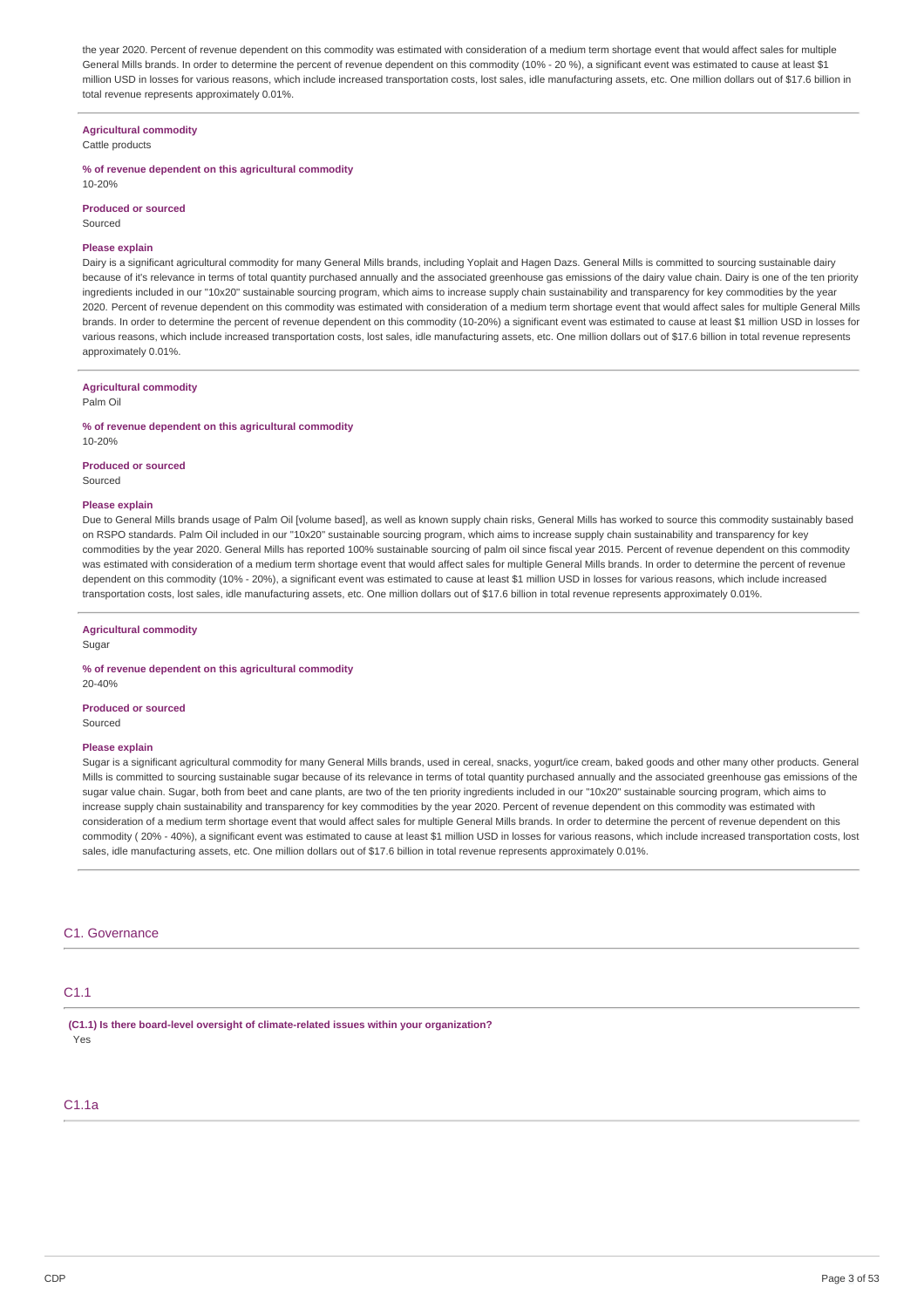### (C1.1a) Identify the position(s) (do not include any names) of the individual(s) on the board with responsibility for climate-related issues.

| individual(s)            | <b>Position of Please explain</b>                                                                                                                                                                                                                                                                                                                                                                                                                                                                                                                                                                                                                                                                                                                                                                                                                                                                                                                                                                                                                                                                                                                                                                                                                                                                                                                                                              |
|--------------------------|------------------------------------------------------------------------------------------------------------------------------------------------------------------------------------------------------------------------------------------------------------------------------------------------------------------------------------------------------------------------------------------------------------------------------------------------------------------------------------------------------------------------------------------------------------------------------------------------------------------------------------------------------------------------------------------------------------------------------------------------------------------------------------------------------------------------------------------------------------------------------------------------------------------------------------------------------------------------------------------------------------------------------------------------------------------------------------------------------------------------------------------------------------------------------------------------------------------------------------------------------------------------------------------------------------------------------------------------------------------------------------------------|
| Board-level<br>committee | Oversight of the company's sustainability work is provided by the General Mills Board of Director's Public Responsibility Committee (PRC). The purpose of the PRC is to assist the Board of Directors<br>in fulfilling its responsibilities to oversee the Company's position on issues of corporate social responsibility, public policy and corporate citizenship around the world. The PRC reqularly reviews the<br>company's sustainability objectives, strategies and performance. For example, during 2020, the Board of Director's Public Responsibility Committee reviewed General Mills' science-based targets to<br>reduce greenhouse gas emissions 30% by 2030 and net zero emissions by 2050. This decision is one of our largest sustainability commitments to address climate-related issues. In addition, as an<br>example of the PRC's responsibility, they reviewed and approved General Mills' 2021 Global Responsibility Report, which is company's primary disclosure to stakeholders on climate and other ESG<br>issues. In addition, the committee regularly reviews public policy issues and social trends affecting General Mills; monitors our corporate citizenship activities and sustainability programs; evaluates<br>our policies in the context of emerging corporate social responsibility issues; and reviews our policies governing political contributions. |

# C1.1b

### **(C1.1b) Provide further details on the board's oversight of climate-related issues.**

| <b>Frequency</b><br>with which<br>climate-<br>related<br><b>issues</b> are<br>l a<br><b>Scheduled</b><br>agenda<br>l item | Governance<br>Imechanisms<br>linto which<br>  climate-related   oversight  <br>lissues are<br>integrated                                                                                                                                                                     | Scope of<br>board-<br>level | Please explain                                                                                                                                                                                                                                                                                                                                                                                                                                                                                                                                                                                                                                                                                                                                                                                                                                                                                                                                                                                                                                                   |
|---------------------------------------------------------------------------------------------------------------------------|------------------------------------------------------------------------------------------------------------------------------------------------------------------------------------------------------------------------------------------------------------------------------|-----------------------------|------------------------------------------------------------------------------------------------------------------------------------------------------------------------------------------------------------------------------------------------------------------------------------------------------------------------------------------------------------------------------------------------------------------------------------------------------------------------------------------------------------------------------------------------------------------------------------------------------------------------------------------------------------------------------------------------------------------------------------------------------------------------------------------------------------------------------------------------------------------------------------------------------------------------------------------------------------------------------------------------------------------------------------------------------------------|
| Scheduled-<br>all meetings                                                                                                | Reviewing and<br>quiding strategy<br>Reviewing and<br>quiding major<br>plans of action<br>Reviewing and<br>quiding risk<br>management<br>policies<br>Monitoring and<br>overseeing<br>progress<br>against goals<br>and targets for<br>addressing<br>climate-related<br>issues | $<$ Not<br>Applicabl<br> e> | The Public Responsibility Committee regularly reviews the company's sustainability objectives, strategies and performance. This includes climate-related issues. For<br>example, the committee regularly receives updates on and oversees progress against our goals and targets, such as our goal to reduce emissions by 30% by 2030 and<br>net zero emissions by 2050. This is one way our climate-related issues are incorporated into board discussions. In addition, as an example of the PRC's responsibility,<br>they reviewed and approved General Mills' 2021 Global Responsibility Report, which is company's primary disclosure to stakeholders on climate and other ESG issues.<br>The committee also reviews public policy issues and social trends affecting General Mills; monitors our corporate citizenship activities and sustainability programs;<br>evaluates our policies in the context of emerging corporate social responsibility issues; and reviews our policies governing political contributions and our record of<br>contributions. |

### C1.2

### **(C1.2) Provide the highest management-level position(s) or committee(s) with responsibility for climate-related issues.**

| Name of the position(s) and/or<br>committee(s) |                        | <b>Reporting line Responsibility</b>                                   | Coverage of<br>responsibility | Frequency of reporting to the board on climate-related<br>lissues |
|------------------------------------------------|------------------------|------------------------------------------------------------------------|-------------------------------|-------------------------------------------------------------------|
| Chief Executive Officer (CEO)                  | $<$ Not<br>Applicable> | Both assessing and managing climate-related risks and<br>opportunities | <not applicable=""></not>     | Half-yearly                                                       |
| Chief Sustainability Officer (CSO)             | $<$ Not<br>Applicable> | Both assessing and managing climate-related risks and<br>opportunities | <not applicable=""></not>     | Half-yearly                                                       |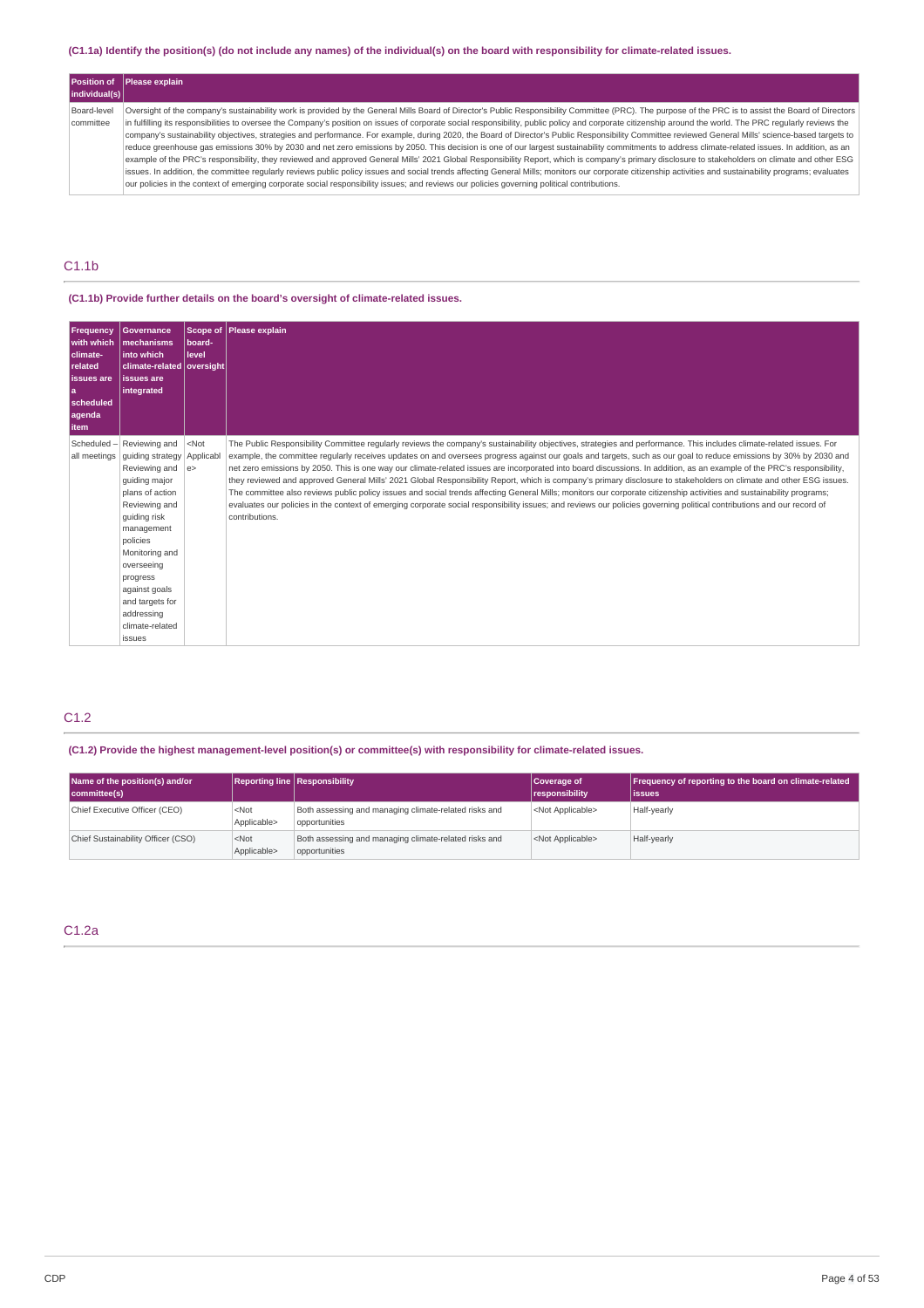#### (C1.2a) Describe where in the organizational structure this/these position(s) and/or committees lie, what their associated responsibilities are, and how climate**related issues are monitored (do not include the names of individuals).**

The General Mills Board of Directors has made it a priority to ensure sustainability is taken seriously at all levels of the company. The company has worked to create a robust sustainability culture and has built the oversight parameters set forth below to ensure it remains a priority. The sustainability leadership structure is as follows. This structure is also detailed in our annual company proxy report:

• Chief Sustainability & Social Impact Officer: The company's Chief Sustainability & Social Impact Officer stewards the company's sustainability work, reporting to the Chief Supply Chain Officer, and working closely with the Vice President of Sourcing and other key business leaders to develop, coordinate and execute programs to achieve company-wide sustainability targets. This includes being responsible for strategy alignment, goal setting and resourcing sustainability efforts. Some key efforts the CSO leads include our sustainable sourcing program (sustainably sourcing 100% of our priority raw materials by 2020), advancing regenerative agriculture (our commitment to advance regenerative agriculture on 1 million acres of farmland by 2030), and our overall climate ambition to reduce emissions by 30% by 2030 and net zero emissions by 2050.

• General Mills Leadership Team (the Sustainability Governance Committee): The Sustainability Governance Committee (SGC) consists of members of the company senior leadership team, including the positions noted in C1.2 (Chief Executive Officer, Chief Financial Officer, Chief Supply Chain and Global Business Solutions Officer, Chief Innovation, Technology and Quality Officer, Chief Marketing Officer and General Counsel/Secretary). Their expertise represents leadership across key areas of our organization, from product development and safety, to manufacturing and sourcing, to consumer marketing. The Chairman and Chief Executive Officer provides general oversight for General Mills' business strategy, including climate-related issues. As the leader of the SGC, the Chairman and CEO convenes the committee at least three times per year to develop and enhance strategies to mitigate the impacts of climate change. The Chief Supply Chain and Global Business Solutions Officer uses its expertise in effective supply chain management and sustainable procurement to assess and manage climate-related risks to the value chain. Given General Mills' large supply base, this is a large area of importance for the SGC and Chief Supply Chain and Global Business solutions Officer. Inclusion of the Chief Financial Officer reflects understanding that our ambitious targets will require alignment across the organization as well as investment.

The CSO presents key sustainability strategies for input and approval to the SGC. This structure allows sustainability to be governed by leaders who have perspective on the entire company and its processes, and therefore can provide enhanced perspective when it comes to strategies and programs. The Chairman and Chief Executive Officer convenes the SGC at least three times per year. Examples of topics covered in Sustainability Governance Committee include: progress against and strategies for our climate change ambition of reducing emissions by 30% by 2030 and net zero emissions by 2050 and key investments to support more renewable energy sources like our recent Maverick Creek wind power purchase agreement.

• Public Responsibility Committee (PRC) of the Board of Directors: In 1971, General Mills was one of the first large public companies to form a public responsibility committee of the board. Today, among other things, the committee reviews and monitors strategy, policy and key investments related to sustainability and other social responsibility initiatives. The PRC is made up of independent, non-employee directors under our guidelines and as defined by the New York Stock Exchange listing standards and meets on a quarterly basis. The Committee:

Reviews public policy issues and social and environmental trends affecting General Mills;

Monitors our corporate citizenship activities and sustainability programs;

Evaluates our policies in the context of emerging corporate social responsibility issues; and

Reviews our policies governing political contributions and our record of contributions.

The CSO and SGC present significant strategies, commitments, and investments to the PRC for review. An example of a topic covered by the PRC would be reviewing our science-based climate target to reduce emissions across our value chain by 30% by 2030 and net zero emissions by 2050, and review and approval of our 2021 Global Reponsibility Report, our comprehensive annual disclosure to stakeholders on climate and other related issus.

### C1.3

#### (C1.3) Do you provide incentives for the management of climate-related issues, including the attainment of targets?

|                       | <b>Provide incentives for the management of climate-related issues</b> | Comment |
|-----------------------|------------------------------------------------------------------------|---------|
| $\sqrt{$ Row $\angle$ | .                                                                      |         |

### C1.3a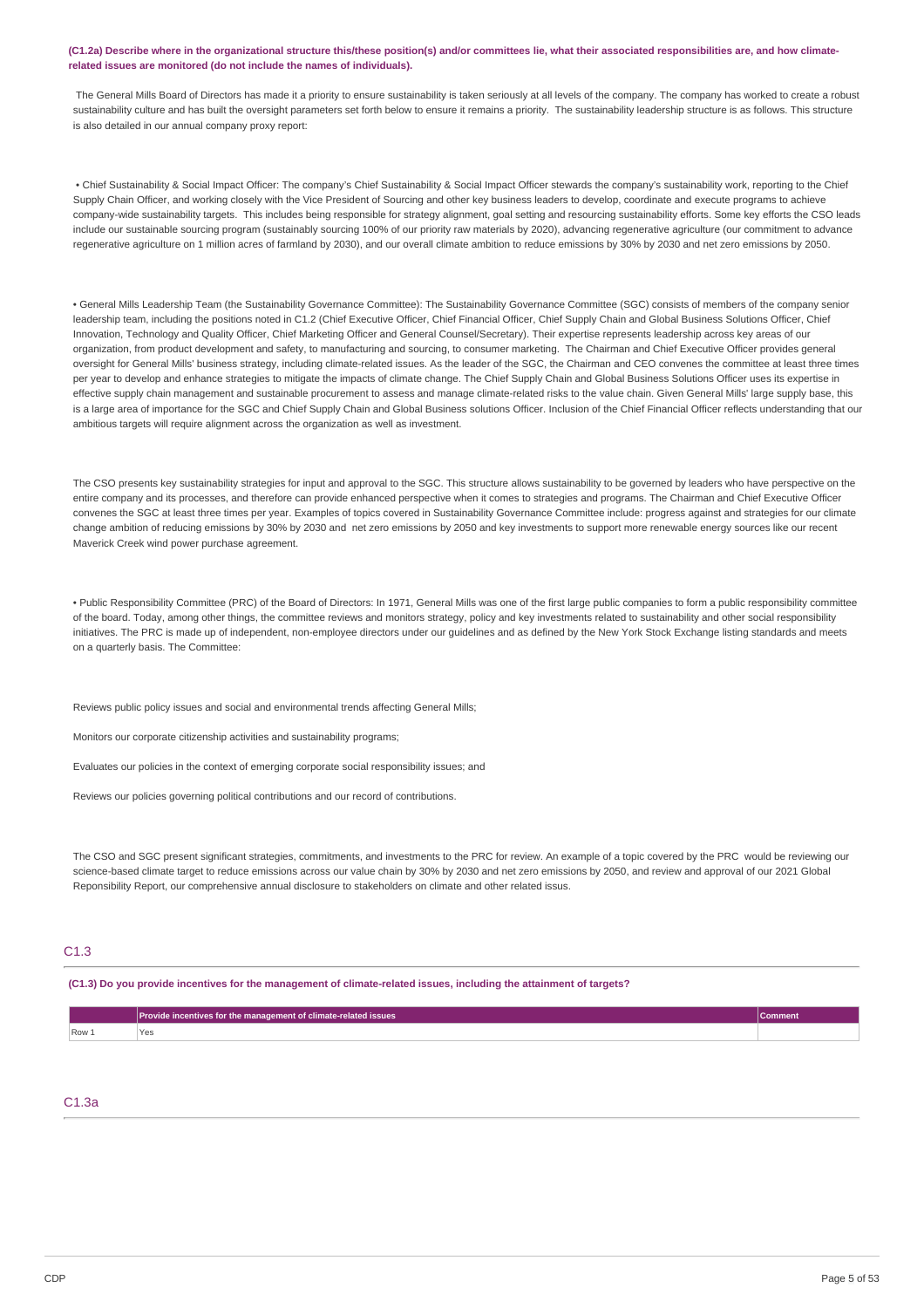### (C1.3a) Provide further details on the incentives provided for the management of climate-related issues (do not include the names of individuals).

| <b>Entitled to</b><br><b>lincentive</b>                                         | Type of<br>incentive       | <b>Activity inventivized</b>                                                                                                                                   | Comment                                                                                                                                                                                                                                                                                                                                                                                                                                                                                                       |
|---------------------------------------------------------------------------------|----------------------------|----------------------------------------------------------------------------------------------------------------------------------------------------------------|---------------------------------------------------------------------------------------------------------------------------------------------------------------------------------------------------------------------------------------------------------------------------------------------------------------------------------------------------------------------------------------------------------------------------------------------------------------------------------------------------------------|
| Chief<br>Sustainability<br>Officer (CSO)                                        | Monetary<br>reward         | Emissions reduction target                                                                                                                                     | Our Chief Sustainability Officer (CSO) reports to the Chief Supply Chain Office/EVP of Supply Chain and is responsible for strategy<br>alignment, goal setting and resourcing sustainability efforts.                                                                                                                                                                                                                                                                                                         |
| Other, please<br>specify (Director, reward<br>Sourcing & Ops<br>Sustainability) | Monetary                   | Emissions reduction target<br>Supply chain engagement                                                                                                          | Our Director of Sourcing & Ops Sustainability reports to our CSO and is responsible for helping set our climate strategy.                                                                                                                                                                                                                                                                                                                                                                                     |
| Chief Executive<br>Officer (CEO)                                                | Non-<br>monetary<br>reward | Other (please specify) (Progress and<br>achievements on sustainability<br>programs, including climate, are<br>considered in the CEO's overall<br>performance.) | At General Mills, our Chairman and CEO has ultimate accountability for environmental sustainability performance, which is included in his<br>annual performance objectives. Progress on sustainability programs, including climate, are considered as part of his annual performance<br>evaluation. The CEO convenes the Sustainability Governance Committee three times per year, made up of operating and functional heads.<br>The committee reviews and approves strategies, programs and key investments. |

### C2. Risks and opportunities

### C2.1

(C2.1) Does your organization have a process for identifying, assessing, and responding to climate-related risks and opportunities? Yes

### C2.1a

### **(C2.1a) How does your organization define short-, medium- and long-term time horizons?**

|             | <b>From (years)</b> | To (years) | <b>Comment</b>                                                             |
|-------------|---------------------|------------|----------------------------------------------------------------------------|
| Short-term  |                     |            | Our definition of short term is from year 2020 to 2023                     |
| Medium-term |                     | 10         | Our definition of medium term is from year 2023 to 2030                    |
| Long-term   |                     | 30         | Our definition of long term is from year 2030 up through 2050 (and beyond) |

### C2.1b

**(C2.1b) How does your organization define substantive financial or strategic impact on your business?**

Substantive risks for General Mills are risks that has high likelihood of occurrence and would impact greater than \$50 million to General Mills. Some examples would be risk that are critical to General Mills reputation to our customers and stakeholders, risk that disrupts the supply chain and our raw material supply of our 10 priority materials, and damage to major facilities of operation.

### C2.2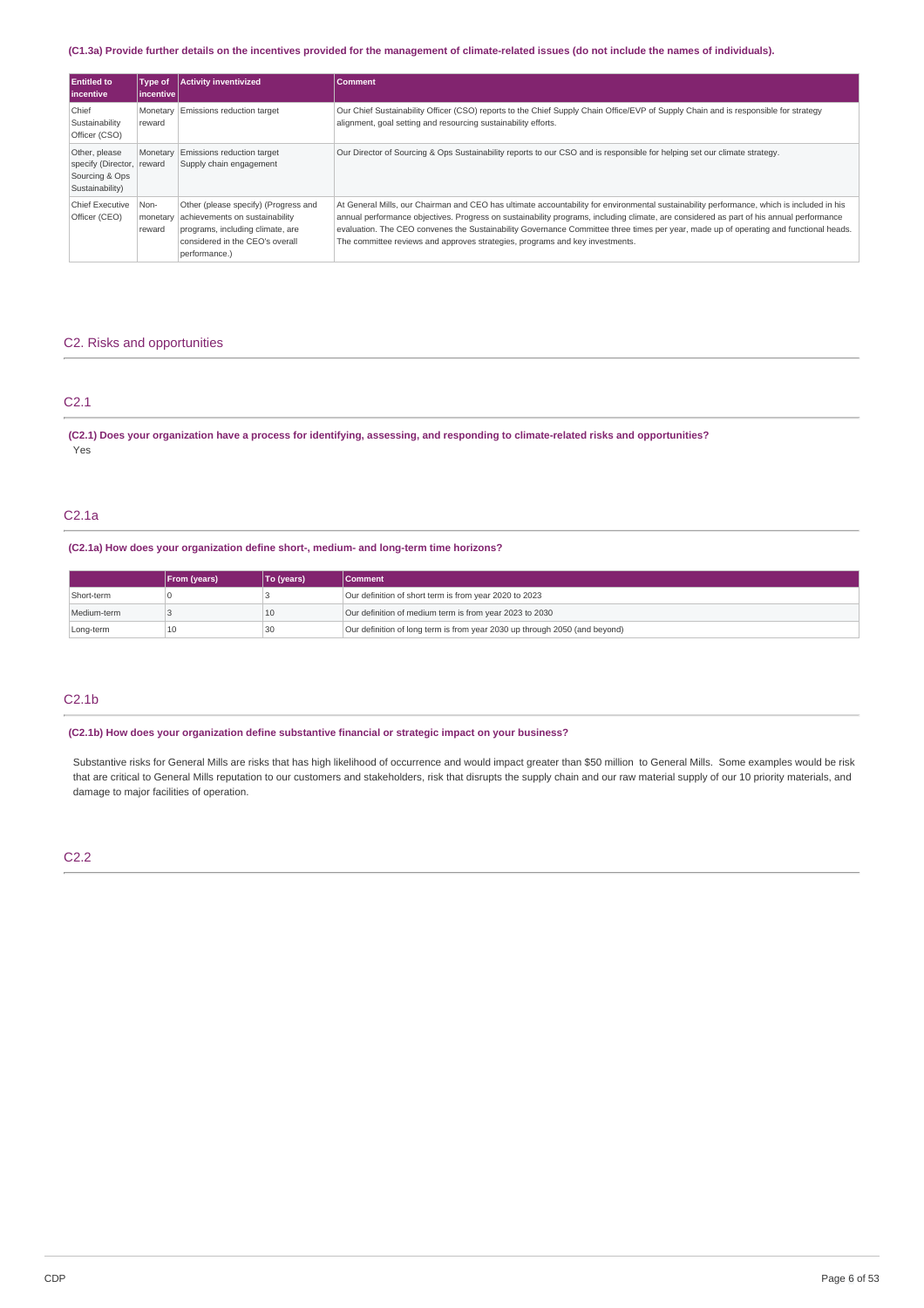#### **(C2.2) Describe your process(es) for identifying, assessing and responding to climate-related risks and opportunities.**

**Value chain stage(s) covered** Direct operations Upstream Downstream

**Risk management process** Integrated into multi-disciplinary company-wide risk management process

**Frequency of assessment** More than once a year

**Time horizon(s) covered**

Short-term Medium-term Long-term

#### **Description of process**

Climate risks and opportunities are considered as part of the company-wide Enterprise Risk Management (ERM) process. The ERM identifies risks to the company and its facilities (assets), plans mitigation activity, and provides reasonable assurance that the risks are being managed. The ERM covers the entire company including facilities, upstream (sourcing) and downstream (distribution and warehousing) supply chain, etc. Our ERM climate assessment is informed by our analysis conducted in accordance with the recommendations from the Task Force for Climate-related Financial Disclosures (TCFD), which assessed physical and transitional risks ERM risks are evaluated with a three by three matrix using Low, Medium, High on the likelihood of the risk occurring over 10 years versus the impact of that risk in millions of dollars. The ERM Committee manages the process and promotes alignment between company's risk and Management's risk appetite. The following steps summarize the process: 1. Risks Identification - input from senior leaders, business units, facilities, and functions leveraging external perspectives and emerging risks 2. Risk Response and Control Activity – Business unit/function identification of relevant risk mitigation activities. A key functional input to this process is our Global Sustainability Team and Global Safety and Environment (GSE) functions which bring forth climate change risks to the Committee. 3. Reassessment – ERM Committee reassess risk level and mitigation effectiveness 4. Annual Risk Report – report to Senior Management and Board of Directors In addition, to better understand our climate risk and inform our ERM process, in 2020 General Mills commissioned Trucost to assess its climate-related transition and physical risks and opportunities. Trucost undertook a robust data-driven approach for General Mills' climate risk and opportunity assessment, in line with TCFD recommendations. The assessment included: management interviews involving various leaders from across the business to understand the drivers and materiality of GMI's potential climate-related risks and opportunities; and a physical and transition risk assessment to quantify and qualify exposure to different transition risk categories (policy, market, reputation, technology) and physical climate hazards across the company's value chain, including upstream (ingredients), company facilities and downstream (transportation, warehousing, customers). This analysis considered different climate hazards under various climate scenarios. Findings have been incorporated into the company-wide ERM process and inform the company's climate strategy. A physical risk identified through running different climate scenarios as part of the TCFD risk assessment is exposure to acute and chronic physical risks impacting raw material availability. General Mills sources agricultural commodities (e.g. wheat, corn, soy beans and sugar) that are often concentrated in particular regions, and weather-related events in those regions can affect commodity prices. Most of General Mills' ingredients supply comes from North America, where parts of the food supply chain are already exposed to increased weather volatility, such as prolonged drought conditions in central parts of the US. In 2019, the company experienced weather-related damage to sugar beets in its supply chain, which meant GMI had to source sugar elsewhere adding an incremental cost. An example of how General Mills has responded to this identified risk is the advancement of regenerative agriculture in North America. The company has a commitment to advance regenerative agriculture principles on 1 million acres of farmland by 2030. These principles help to create resilience for key crops, and reduce susceptibility to climate-related physical risks. We undertook a transition risk assessment to quantify and qualify exposure to different transition risk categories for GMI operating facilities and key ingredients, considering different climate hazards under different scenarios. We have identified a risk to General Mills that our costs may increase if there are climate-related policy actions in the markets in which GMI operates resulting in a carbon tax on emissions, which could be a high risk. One way General Mills has responded to this is through its commitment to renewable electricity, thereby reducing market-based Scope 1 and 2 emissions. The company has signed onto the RE100, committing to 100% renewable electricity for global operations by 2030. We also identified a risk to General Mills that our revenue may be negatively impacted if consumers do not maintain their favorable perception of our brands, which is considered a medium risk. In addition to the ERM process and our TCFD risk assessment, we have done risk assessments in our ingredient and water supply chains. For example, working with WWF and the Rainforest Alliance, we completed a comprehensive assessment of all the raw materials we buy worldwide. Each was measured against potential risk categories including animal welfare, child and forced labor, health and safety of workers, indigenous peoples' rights, deforestation, economic sustainability, fertilizer (nitrogen) use, GHG emissions, soil loss, water quality and water use. Based on this, we identified the 10 priority raw materials where we can have the greatest impact from a sourcing standpoint, developed a target to sustainably source 100% of our 10 priority raw materials by 2020, and through Fiscal 2020, have achieved 100% sustainable sourcing of these materials.

C2.2a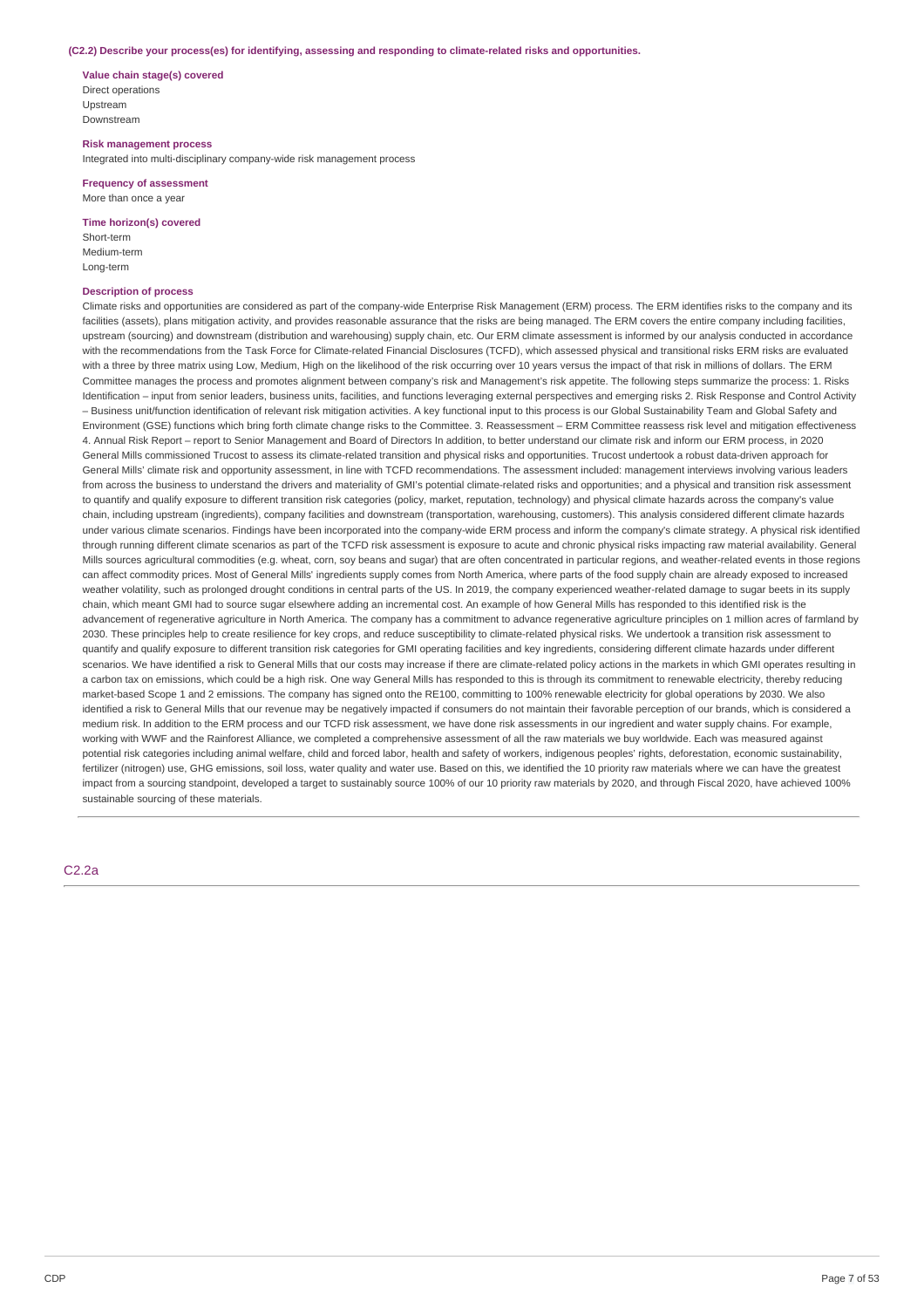#### **(C2.2a) Which risk types are considered in your organization's climate-related risk assessments?**

|                        | &<br>inclusion                              | Relevance   Please explain                                                                                                                                                                                                                                                                                                                                                                                                                                                                                                                                                                                                                                                                                                                                                                                                                                                                                                                                                                                                                                                                                                                                                                                                                                                                                                                                                                                                                                                                                                                                                                                                                                                                                                                              |
|------------------------|---------------------------------------------|---------------------------------------------------------------------------------------------------------------------------------------------------------------------------------------------------------------------------------------------------------------------------------------------------------------------------------------------------------------------------------------------------------------------------------------------------------------------------------------------------------------------------------------------------------------------------------------------------------------------------------------------------------------------------------------------------------------------------------------------------------------------------------------------------------------------------------------------------------------------------------------------------------------------------------------------------------------------------------------------------------------------------------------------------------------------------------------------------------------------------------------------------------------------------------------------------------------------------------------------------------------------------------------------------------------------------------------------------------------------------------------------------------------------------------------------------------------------------------------------------------------------------------------------------------------------------------------------------------------------------------------------------------------------------------------------------------------------------------------------------------|
| Current<br>regulation  | Relevant,<br>always<br>included             | Current regulations are always included in the climate-related risk assessments on an annual basis. For example, a risk identified is increased regulatory focus linked to use/pollution of<br>water resources. Current regulatory water restrictions in some areas of California have so far have not had a direct impact on GMI's operations but could pose an increase in operating<br>costs if water usage was not monitored or controlled. Some of the regulatory structures in California, such as the Clean Water Act may impact operations by as much as \$1,000 per day for<br>each day of non-compliance and could also have an impact on ingredient sourcing.                                                                                                                                                                                                                                                                                                                                                                                                                                                                                                                                                                                                                                                                                                                                                                                                                                                                                                                                                                                                                                                                                |
| Emerging<br>regulation | Relevant,<br>always<br>included             | Emerging regulations are always included in the climate-related risk assessments on an annual basis. A potential risk identified is potential increased operating cost, with respect towards<br>carbon taxes around the world, with regulations designed to limit global warming to below 2°C. There is a strong likelihood of climate-related policy action in the next five to 10 years in<br>many of the markets in which General Mills operates. For example, we have already seen carbon taxes in our Canada operations, and we continue to see more schemes in place.<br>However, GMI is well-positioned to respond through its targets and initiatives linked to climate change, and is actively engaged in policy advocacy to address climate-related issues.                                                                                                                                                                                                                                                                                                                                                                                                                                                                                                                                                                                                                                                                                                                                                                                                                                                                                                                                                                                   |
| Technology             | Relevant<br>always<br>included              | Technology is always included in the climate-related risk assessments on an annual basis. A technological risk identified is technological improvements or innovations needed to support<br>the transition to a lower-carbon, energy-efficient economic system, which could increase our operational costs due to investments in the short-term. There is also a potential technology<br>risk associated with failing to keep up with sustainable technologies, such as power purchase agreements, since this is evaluated as part of General Mills' corporate social responsibility by<br>investors and other stakeholders. In addition, over 60% of emissions related to General Mills' business comes from the agricultural supply chain. To mitigate those impacts requires<br>investment to be made in the wider scale adoption of Regenerative Agriculture. General Mills has chosen to support renewable energy as a technology opportunity that supports the<br>transition to a lower-carbon, energy-efficient economic system. In June 2017, General Mills signed a 15-year virtual power purchase agreement with Renewable Energy Systems (RES) for<br>100 megawatts of the Cactus Flats wind project in Concho County, Texas. In April 2019, we announced a virtual 15-year power purchase agreement with Roaring Fork Wind, LLC, a joint<br>venture partnership between RES (Renewable Energy Systems) and Steelhead Americas, for 200 megawatts of its Maverick Creek wind project. The wind project, located in central<br>Texas, will produce RECs for General Mills that, together with the Cactus Flats wind power agreement, are calculated to equal 100% of the electricity used annually at the company's<br>owned U.S. facilities. |
| Legal                  | Not<br>relevant.<br>explanation<br>provided | General Mills has not not directly identified a climate-related legal suit that would be a risk to the company, General Mills would address it if there were. An example of how we engage<br>legal on climate includes working with our legal partners in executing a virtual power purchase agreement/wind energy commodity swap with RES Cactus Flats Wind Energy, LLC, an<br>affiliate of RES America Developments Inc., to purchase financial electricity and renewable energy credits for a 15-year term. The legal team ensured we were able to acquire 3rd part<br>verifiable renewable energy credits to reduce any legal risk when making GHG reduction claims.                                                                                                                                                                                                                                                                                                                                                                                                                                                                                                                                                                                                                                                                                                                                                                                                                                                                                                                                                                                                                                                                                |
| Market                 | Relevant,<br>always<br>included             | Market shifts in supply and demand and pricing for certain commodities, products, and services are always included in the climate related risk assessments on an annual basis. There<br>could be a risk of lost revenue if General Mills does not properly account for shifts in transportation costs for our products as part of the agricultural supply chain, where we have been<br>actively working with suppliers to reduce costs, but also to add value to our product offerings. Policy action to accelerate the shift to a low-carbon economy, in the form of increased fossil<br>fuel taxes, is likely to have a direct impact on transportation/fuel costs for inbound and outbound transportation. This is also likely to have a significant impact the agricultural supply chain,<br>which relies heavily fossil fuels, particularly diesel. In the near term, alternative fuel options may be more expensive, but costs are likely to decrease in the long term as markets adapt.                                                                                                                                                                                                                                                                                                                                                                                                                                                                                                                                                                                                                                                                                                                                                          |
| Reputation             | Relevant,<br>always<br>included             | Reputation is always included in the climate related risk assessments on an annual basis. A risk identified is increased scrutiny and negative sentiment from stakeholders on climate-<br>related issues as climate is one of General Mills' top risks in the regulatory and reputational sphere. Consumers expect companies like General Mills to take proactive steps to address<br>climate-related issues. Climate-related issues are also increasingly important to employees (particularly younger, prospective employees) and investors. Any inactivity on this topic could<br>pose a reputational risk. General Mills already sees stakeholder pressure on climate change, with increased attention being turned to agriculture. Near-term, this is unlikely to have a<br>significant impact on the behavior of consumers or other external stakeholders. However, if the effects of climate change become more acute in the future, then the reputational risks<br>associated with inaction could become much greater.                                                                                                                                                                                                                                                                                                                                                                                                                                                                                                                                                                                                                                                                                                                          |
| Acute<br>physical      | Relevant,<br>always<br>included             | Acute risk is always included in climate-related risk assessment on an annual basis. A risk identified is the impact to commodity availability and/or pricing due to extreme weather events.<br>For example, severe weather resulting in freezing soil in one of our sugar beet sourcing regions has affected our ability to access the levels of the crop needed/planned for to make our<br>products. This resulted in increased costs due to having to source sugar from alternate sources.                                                                                                                                                                                                                                                                                                                                                                                                                                                                                                                                                                                                                                                                                                                                                                                                                                                                                                                                                                                                                                                                                                                                                                                                                                                           |
| Chronic<br>physical    | Relevant,<br>always<br>included             | Chronic physical risks are always included in our climate-related risk assessment on an annual basis. A chronic risk General Mills has identified is the impact on raw material supply due to<br>change in weather patterns and conditions. For example, General Mills sources agricultural commodities (e.g. wheat, corn, soy beans and sugar) that are often concentrated in particular<br>regions, and weather conditions in those regions can affect commodity prices. Most of GMI's ingredient supply comes from North America, where parts of the food supply chain are<br>already exposed to increased weather volatility, such as prolonged drought conditions in central parts of the US. In addition, water rights and water availability in the Rockies and down into<br>Central California may also pose a risks to row crops such as corn, soy and wheat, as well as rice, fruits, vegetables and spices sourced from California.                                                                                                                                                                                                                                                                                                                                                                                                                                                                                                                                                                                                                                                                                                                                                                                                          |

### C2.3

(C2.3) Have you identified any inherent climate-related risks with the potential to have a substantive financial or strategic impact on your business? Yes

### C2.3a

(C2.3a) Provide details of risks identified with the potential to have a substantive financial or strategic impact on your business.

#### **Identifier** Risk 1

#### **Where in the value chain does the risk driver occur?**

Direct operations

### **Risk type & Primary climate-related risk driver**

#### Emerging regulation **Carbon pricing mechanisms** carbon pricing mechanisms

### **Primary potential financial impact**

Increased indirect (operating) costs

### **Climate risk type mapped to traditional financial services industry risk classification**

#### <Not Applicable>

### **Company-specific description**

For General Mills' operations - which includes 47 manufacturing facilities and 53 warehouses/distribution centers globally - there is a potential that emerging regulations could increase indirect operating costs through the form of potential fees by as much as \$10,000,000 per year. The TCFD identifies increased pricing of GHG emissions and increased operating costs (e.g. higher compliance costs) as examples of climate-related policy risk. Carbon prices associated with emissions trading schemes, carbon taxes, fuel taxes and other policies are expected to rise in the future as governments take action to reduce greenhouse gas emissions consistent with the Paris Agreement. The speed and level to which carbon prices may rise is uncertain and likely to vary across countries and regions. In terms of carbon pricing risk – or the emergence of increasing taxes on fuel or GHG emissions – General Mills may face increased expenses related to paying these costs, and it may choose to pass on to customers, absorb them, or invest in lowering its emissions. General Mills' operations in the United States - accounting for 62 of the company's facilities or 80% of emissions - are exposed to the greatest carbon pricing risk, mainly due to the size of General Mills' carbon footprint at U.S. facilities, as well as a low baseline level of current carbon pricing.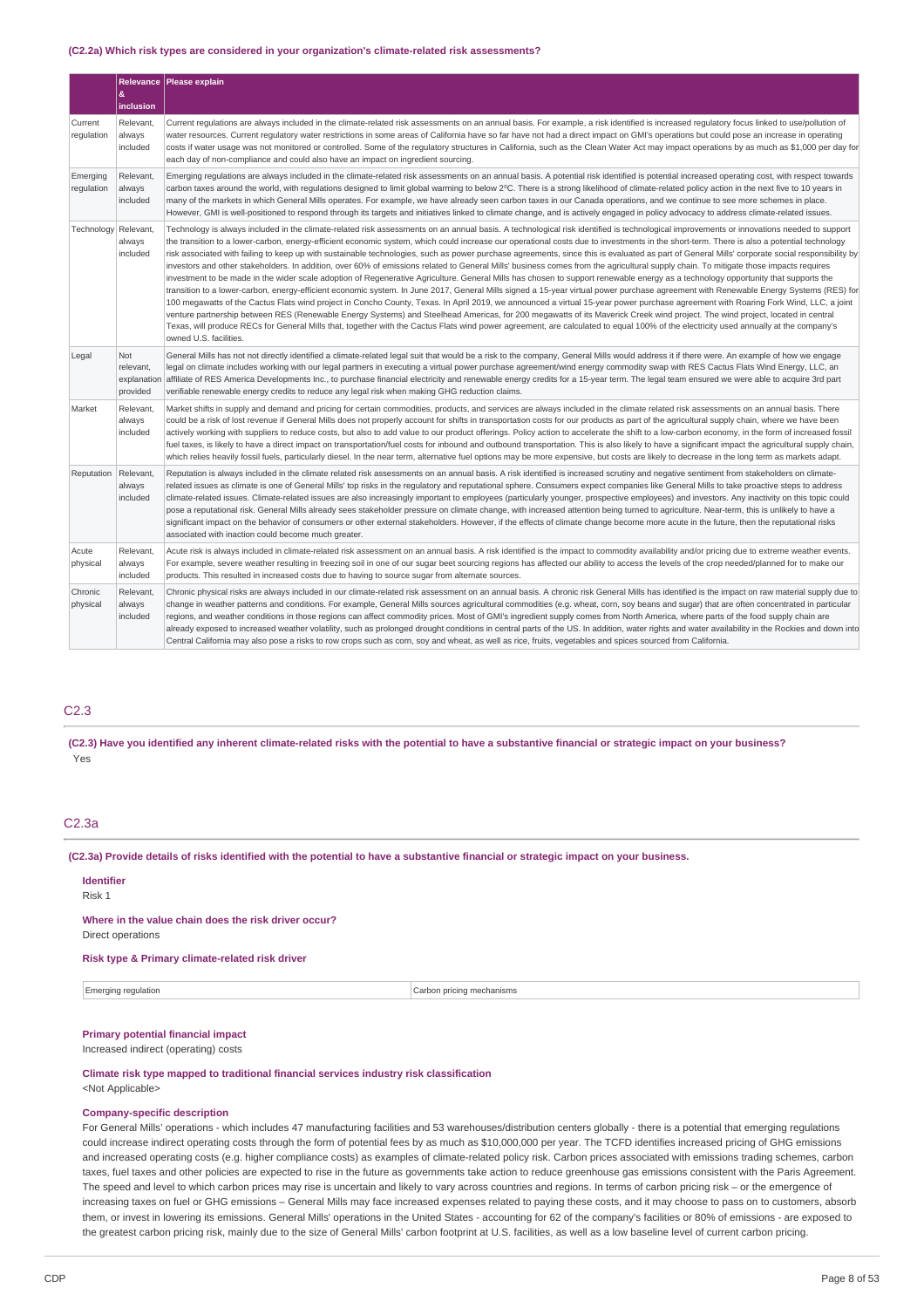#### **Time horizon** Medium-term

**Likelihood** More likely than not

**Magnitude of impact**

Medium

**Are you able to provide a potential financial impact figure?** Yes, a single figure estimate

**Potential financial impact figure (currency)** 10000000

# **Potential financial impact figure – minimum (currency)**

<Not Applicable>

**Potential financial impact figure – maximum (currency)** <Not Applicable>

#### **Explanation of financial impact figure**

Carbon pricing risk is dependent on both the total amount of GHG emissions from a location and potential carbon price increases at that location. Under the moderate carbon price (2-3°C) scenario, General Mills could face a cost carbon risk of around \$10 million per year by 2030. This is calculated assuming Scope 1 and 2 emissions of 433,000, which is a 42% decrease versus F20, as represented by our 2030 science based target; and multiplying that by an estimated carbon price of \$25/MT = \$10,825,000 (rounded to 10,000,000)

### **Cost of response to risk**

1900000

### **Description of response and explanation of cost calculation**

While the total investments/costs associated with reducing our emissions is proprietary, one way General Mills is reducing emissions from our operations is through reducing energy use in our facilities. We identify and implement improvements through our Five-Step Energy Reduction Process, by working with our manufacturing plants to establish energy programs, conduct energy analyses, develop and execute improvement plans, and validate results. This process historically focused on facilities with significant spending on energy. We have recently evolved it to include all General Mills manufacturing facilities, by focusing improvement efforts on common systems such as compressed air, lighting and steam/hot water. In fiscal 2020, the capital investment associated with energy reduction projects was \$1,900,000. This is the aggregate of the capital costs associated with the 10 energy projects that were completed in fiscal 2020. These costs are tracked by our Global Energy team and partially by our corporate Capital Management Tool. Any additional operational costs would be considered to be minimal (less than 5% of operational costs). The \$1.9 million in capital costs is composed of 10 energy efficiency projects, including an upgrade to a Biogas Generator in one of our US facilities that cost \$800,000, and 9 other projects globally that collectively cost \$1.1 million. These projects saved 8.6 million kWh, delivered approximately \$1 million in annual cost savings and avoided nearly 9,183 metric tons CO<sub>2</sub>e of GHG emissions.

### **Comment**

NA

#### **Identifier**

Risk 2

### **Where in the value chain does the risk driver occur?**

Upstream

### **Risk type & Primary climate-related risk driver**

Reputation **Increased stakeholder concern or negative stakeholder feedback** 

#### **Primary potential financial impact**

Decreased revenues due to reduced demand for products and services

#### **Climate risk type mapped to traditional financial services industry risk classification** <Not Applicable>

#### **Company-specific description**

There is reputational risk for those companies inadequately managing climate change risk. Consumer-facing companies like General Mills could face decreased sales if there was a significant negative issue in the supply chain related to ingredients with a negative climate impact. Although General Mills is a relatively minor user of palm oil with 103,167 metric tons of RSPO purchased in 2020 - palm oil is used in several of our snacks, baking and dough categories, including some Betty Crocker and Pillsbury products. Due to the reputational and climate-related issues associated with palm oil, the company could potentially see a decrease in revenues by as much as \$1,760,000 on an annual basis if we do not use RSPO certified palm oil or have a palm-oil related issue with suppliers. We are concerned about the palm oil supply chain and its impact on the environment, workers, and communities. Palm oil expansion has contributed to deforestation and climate change, as well as other negative impacts on biodiversity, endangered species, and the broader environment. And despite being a highly productive crop that can offer a path out of poverty, unsustainable palm oil production practices can also threaten the rights of rural communities and indigenous peoples. Therefore some organizations and consumers could consider it an ingredient of concern. To manage this risk and promote sustainability in our supply chain, General Mills is focused on sustainably sourcing palm oil and providing transparency into our supply chain. In 2010, we made a commitment to source 100% of our palm oil from responsible and sustainable sources. This goal was achieved in 2015 through the purchase of RSPO certified volumes and we have continued to maintain that performance year on year.

**Time horizon** Long-term

**Likelihood**

Unlikely

**Magnitude of impact** Medium-low

**Are you able to provide a potential financial impact figure?** Yes, a single figure estimate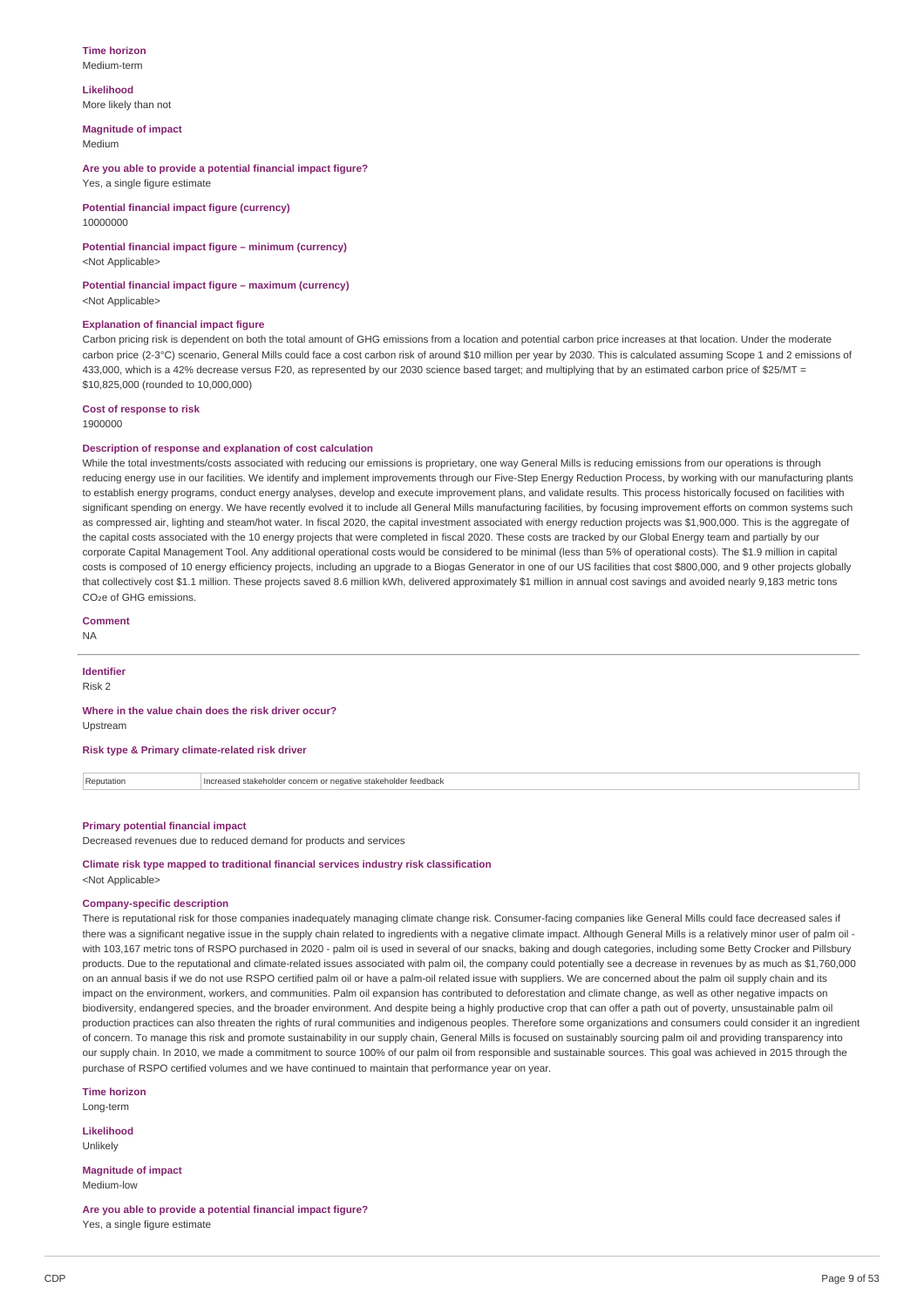#### **Potential financial impact figure – minimum (currency)** <Not Applicable>

#### **Potential financial impact figure – maximum (currency)** <Not Applicable>

#### **Explanation of financial impact figure**

Our results may be negatively impacted if consumers do not maintain their favorable evaluation of our brands. If brand reputation is affected, we may experience reduced demand for our products, which would in turn lower revenues and profitability to suffer. Our annual sales in FY20 were \$17.6 billion USD. Even a small decline in sales (i.e. 0.01 %) could result in a big impact. \$17.6 billion multiplied by 0.01% equal \$1.76 million USD

#### **Cost of response to risk**

6000000

#### **Description of response and explanation of cost calculation**

We are managing risks to reputation by focusing on mitigation and adaptation in sustainably sourcing our priority raw materials. As of fiscal 2020, 100 percent of these ingredients, including 100% of our palm oil, were sustainably sourced. We expect our suppliers to manage their own supply chains to ensure palm volumes supplied to us meet or exceed our standards. In cases where there is verified non-compliance with our policy, or where there is continued failure to remediate verified non-compliances in a timely manner, we take steps to remove those producers from our supply chain. In 2018, we demonstrated this when we instructed our suppliers to remove Indofoods and Salim Group companies from our supply chain following persistent and concerning social and environmental allegations. We have 3 full time employees working on sustainable sourcing who work with relevant category managers to integrate sustainability into their sourcing decisions. We also have strategic partnerships that help advance our sustainable sourcing work, such as Field to Market with our row crops. We philanthropically invest in NGO-led programs and initiatives that improve the wellbeing and resiliency of smallholder farmers, which help advance sustainable sourcing of ingredients like cocoa and vanilla. The overall cost of management data is proprietary, however we estimate that at least \$6 million of our program cost can be attributed to climate mitigation and adaptation for our priority raw materials. This \$6 million annually is calculated by estimating the salaries of the 3 FTEs focused on sustainable sourcing (approximately \$0.5 million) + the programming costs for strategic partnerships and premiums (approximately \$5 million)+ philanthropic investments related to sustainable sourcing programs (approximately \$0.5 million). The breakdown within each of these individual components is considered proprietary information.

#### **Comment**

NA

### **Identifier**

Risk 3

**Where in the value chain does the risk driver occur?** Upstream

**Risk type & Primary climate-related risk driver**

| Chronic physica | temperatures |
|-----------------|--------------|
|                 |              |

#### **Primary potential financial impact**

Increased direct costs

**Climate risk type mapped to traditional financial services industry risk classification** <Not Applicable>

#### **Company-specific description**

Rising mean temperatures could potentially increase costs by as much as \$20,000,000 on an annual basis across our product lines as changes in temperature extremes could affect procurement of, large volume crops, such as oats, wheat, and sugar beets, all of which are among the most resource intensive crops of our 10 priority ingredients. Many of our biggest product lines are dependent on these ingredients, such as our Big G Cereals that are made with whole grains, which in fiscal 2020, represented 16% of our global net sales.

**Time horizon** Medium-term

**Likelihood** About as likely as not

**Magnitude of impact** Medium

**Are you able to provide a potential financial impact figure?** Yes, an estimated range

**Potential financial impact figure (currency)** <Not Applicable>

**Potential financial impact figure – minimum (currency)** 15000000

**Potential financial impact figure – maximum (currency)** 20000000

#### **Explanation of financial impact figure**

It is difficult to predict the full impact to the agricultural supply chain and the resulting changes and doing so may be considered speculative; however, changes in temperature and weather conditions could potentially add costs of \$15-20 million annually by around 2030. According to the IPCC Fifth Assessment report, yields are projected to decline for a range of crops as global temperatures rise. Some crops that General Mills sources that could be exposed to these impacts include wheat, corn and rice among others. If we assume a temperature increase of 1.4 degrees C between 2020 and 2039 (RCP 2.6) for row crops, we could see a potential yield decrease of around 4%, depending on exact crop and sourcing location. If we assume a one to one inverse relationship between yield and cost, that could potentially result in a cost increase of \$15-20 million, with no adaptation measures in place. This is calculated by looking at annual spend for a crop (for example, \$375,000,000 - \$ 500,000,000) and increasing it by 4%. e.g. low end of range; \$375 million x .04 = \$15 mil high end of range: \$500 million x .04 = \$20 mil. General Mills sourcing information is considered proprietary information, so for this example, more specifics on exact crops, rates and quantities are not shared.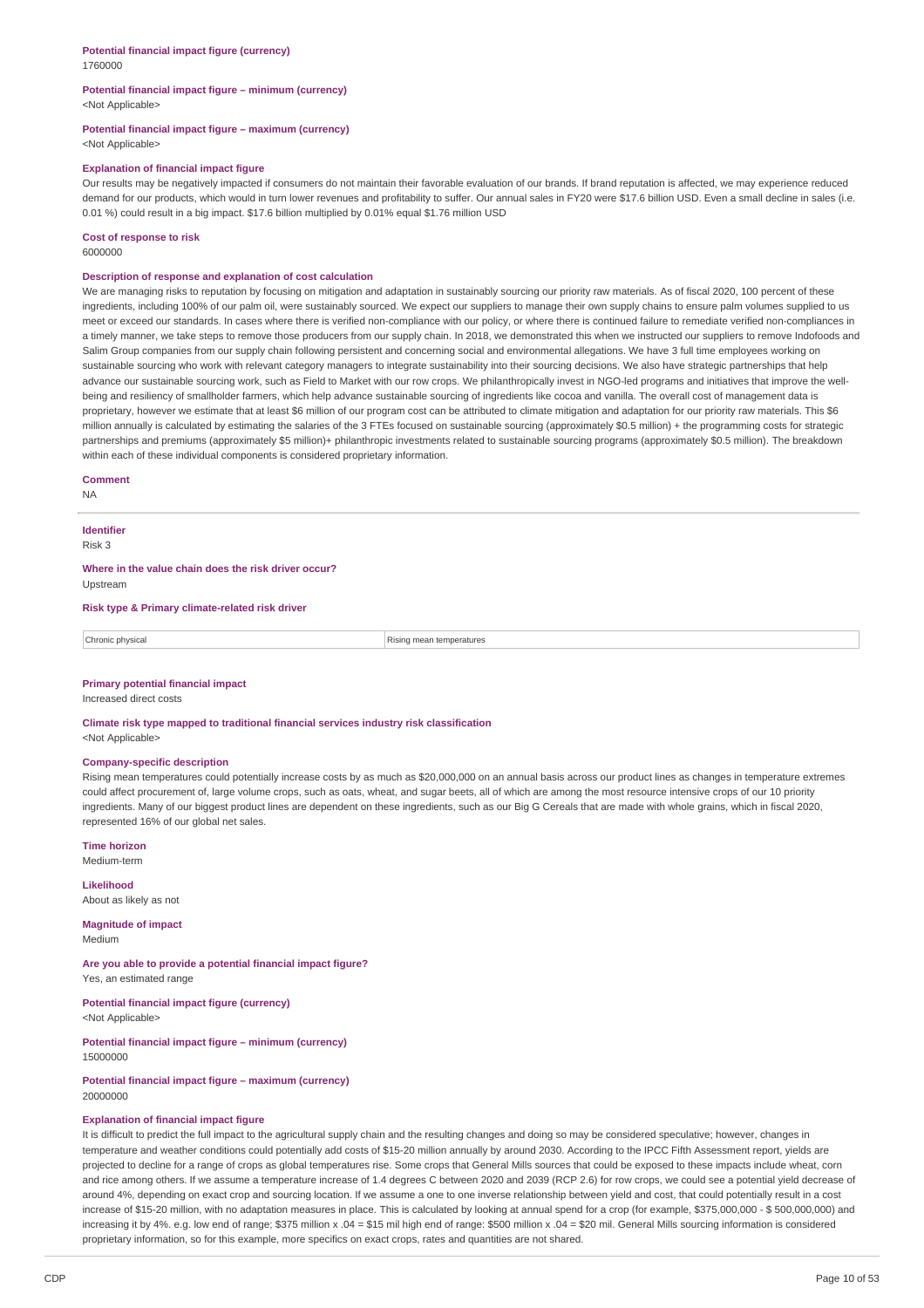#### **Cost of response to risk** 15000000

#### **Description of response and explanation of cost calculation**

General Mills has identified the risk of increased operating cost due to rising global temperatures, and is managing this through mitigation and adaptation in our regenerative agriculture program. We define regenerative agriculture as a holistic, principles-based approach to farming and ranching that seeks to strengthen ecosystems and community resilience. Regenerative agriculture is a powerful lever for change across the agricultural supply chain and can help maintain a steady supply of high-quality ingredients while addressing some of the world's biggest environmental, social and economic challenges and opportunities. General Mills' goal is to advance regenerative agriculture on 1 million acres of farmland by 2030. Through fiscal 2020, 70,000 acres of farmland are in process of implementing regenerative management. We believe regenerative agriculture works best when the farming is viewed as a living ecosystem. Our approach seeks to drive adoption of regenerative agriculture principles across 5 key areas: biodiversity, water management, soil health, cow and herd well being, and farmer livelihoods and community resilience. Benefits include: \* Helps to rebuild and restore soil health and function. For example, minimizing physical and mechanical disturbance helps to prevent soil erosion. \* Helps farmers maintain production while reducing the need for costly external inputs, improving profitability and resilience. \* Helps sequester carbon in soil while reducing reliance on fossil fuel based inputs and increasing resilience to extreme weather events. \* Helps to keep soil and nutrients on the farm where they belong, which can lead to cleaner water. Healthy soil can accept and store more water, ensuring more is utilized by plants and not lost to evaporation or runoff. \* Restores ecosystem services such as pollination, pest predation, and residue decomposition, many of which can naturally suppress yield limiting threats like weeds, disease and other pests. As we work to scale up our program in the next couple of years, implementation could be approximately \$15-20MM annually. This is comprised of adding the main costs of the program: Tools, measurement and verification (~\$4-6MM) and farmer resourcing (~\$12-14MM). In later years we expect to spend more on tools, measurement and verification and less on farmer resourcing. More specific detail on these costs would be considered proprietary information.

#### **Comment**

NA

### $C<sub>2</sub>$  4

(C2.4) Have you identified any climate-related opportunities with the potential to have a substantive financial or strategic impact on your business? Yes

### C2.4a

(C2.4a) Provide details of opportunities identified with the potential to have a substantive financial or strategic impact on your business.

#### **Identifier**

Opp1

**Where in the value chain does the opportunity occur?**

#### **Opportunity type**

Downstream

Products and services

**Primary climate-related opportunity driver** Shift in consumer preferences

#### **Primary potential financial impact**

Increased revenues resulting from increased demand for products and services

#### **Company-specific description**

General Mills could potentially see an increase in revenue by as much as \$1,000,000 from a continued shift in consumer preferences towards organic foods, which currently represents over \$1 billion of annual sales for the company, with 595 organic SKUs in the US and Canada. Organic has been growing at double-digits and consumer demand continues to increase. We reached one billion in net sales from natural and organic products in the US in fiscal 2019, up almost 50 percent over the prior four years. Increasing demand for organic products continues to outpace the supply of organic ingredients, especially in North America. That is why General Mills is dedicated to increasing the long-term capacity of our organic supply chain and expanding organic acreage. These efforts align with our growth objectives, consumer demand and our commitment to regenerative agriculture.

**Time horizon** Medium-term

**Likelihood** Very likely

**Magnitude of impact** Medium-high

**Are you able to provide a potential financial impact figure?** Yes, a single figure estimate

**Potential financial impact figure (currency)** 1000000000

**Potential financial impact figure – minimum (currency)** <Not Applicable>

#### **Potential financial impact figure – maximum (currency)** <Not Applicable>

#### **Explanation of financial impact figure**

General Mills has identified an opportunity to increase revenue by addressing a shift in consumer preferences for more organic products. Since 2000 General Mills has steadily grown our organic business with new products, such as Progresso Organic Soup, and brand acquisitions, including Cascadian Farm, Muir Glen and Annie's. We reached \$1 billion in net sales from natural and organic products in the U.S in fiscal 2019, up almost 50 percent in the last four years. As of 2020, General Mills is the largest provider of natural and organic packaged food in the U.S. (including food for both people and pets).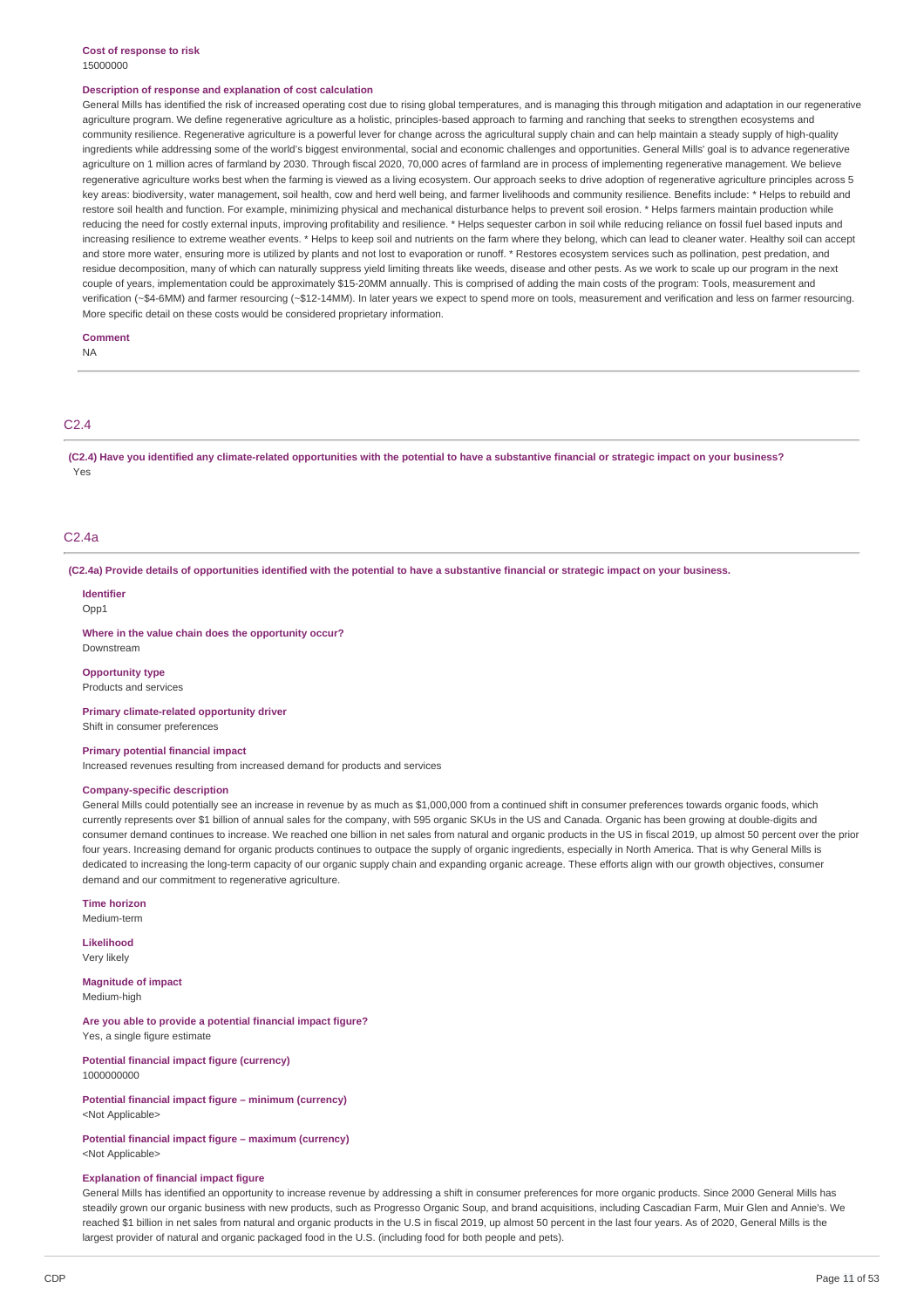#### **Cost to realize opportunity** 125000

#### **Strategy to realize opportunity and explanation of cost calculation**

General Mills has identified an opportunity to increase revenue by addressing a shift in consumer preferences for more organic products. The total cost data of our program is proprietary. However, one example of cost is our organic brand Cascadian Farm partnering with Grain Millers, the largest organic oat supplier in the U.S., to promote continuous improvement within organic farming. We committed US\$125,000 through 2022 to conduct soil testing, host field days, share best practices and help remove hurdles to advancing the organic movement. This is just one example of our many investments and multi-pronged strategy, which include the following: 1) Supplier partnerships: An example is our Cascadian Farm organic brand partnering with Grain Millers, the largest organic oat supplier in the U.S., to promote continuous improvement within organic farming 2) Industry collaboration: We are a founding member of the U.S. Organic Grain Collaboration and support the Prairie Organic Grain Initiative. 3) Research: We support the Organic Farming Research Foundation's efforts to encourage widespread adoption of organic farming practices through research, advocacy and education 4) Large-scale land conversion: In fiscal 2018, General Mills and Gunsmoke Farms LLC signed an agreement to convert 34,000 acres of conventional farmland to certified organic acreage by 2020. In the summer of 2020, the farm received organic certification by the U.S. Department of Agriculture's National Organics Program. The organic wheat from the farm will be used to make Annie's Mac and Cheese. The \$125,000 cost estimate represents the actual contribution to Grain Millers to support soil health research on oat farms in the Upper Midwest. As noted earlier, that is just one example of our investments and multi-pronged strategy.

#### **Comment**

NA

**Identifier** Opp2

**Where in the value chain does the opportunity occur?** Upstream

**Opportunity type** Resilience

### **Primary climate-related opportunity driver**

Other, please specify (Consistent and reliable access to ingredients)

**Primary potential financial impact** Reduced direct costs

#### **Company-specific description**

General Mills has identified the opportunity to increase the reliability of our supply chain and ability to operate under various conditions. Our ability to make food people love depends on our reliable and consistent access to ingredients. Our ability to sustainably and reliably source our priority ingredients helps to increase the reliability of our supply chain, reduced costs associated with having to source alternate ingredients when disruptions occur by up to \$ 5 million. We address this through development of a climate adaptation plan for our key ingredients: we have a goal to sustainably source our top 10 ingredients by 2020. These ingredients represent approximately 40% of our global spend. The ingredients included in this commitment are US wheat, US corn, oats, vanilla, cocoa, US dairy, US sugar beets, palm oil, sugarcane, fiber packaging. Through fiscal 2020, we have sustainably sourced 100% of these ingredients. Sustainably sourcing these ingredients helps to secure supply and limit volatility, therefore reducing costs. For example, we recently faced a shortage of sugar beets from one of our key sourcing regions in the US, which added significant cost as we had to source sugar from other locations. By sustainably sourcing sugar beets, we can limit our exposure to this type of volatility in supply, and therefore decrease costs that could be caused by disruptions.

**Time horizon** Medium-term

**Likelihood** About as likely as not

**Magnitude of impact** Medium

**Are you able to provide a potential financial impact figure?** Yes, a single figure estimate

**Potential financial impact figure (currency)** 5000000

**Potential financial impact figure – minimum (currency)** <Not Applicable>

#### **Potential financial impact figure – maximum (currency)** <Not Applicable>

### **Explanation of financial impact figure**

General Mills has identified the opportunity to increase reliability, which also limits cost volatility in our financial planning processes, through development of a climate adaptation plan for our key ingredients. While we do not have a total financial impact figure, we know that we can see volatility resulting from supply. For example, temperature extremes may potentially add costs in excess of \$5 million depending on exact market conditions. An example of a financial volatility related to weather would be the drought year for U.S corn. In 2012, corn prices reached over \$8.00/bushel as compared to recent years (2015-2017) with prices between the \$3-4/bushel range. More recently, General Mills faced a shortage of sugar beets due to prolonged increase precipitation in a key growing region, making the crop unavailable and leading to sourcing from alternate sources, which added incremental costs in excess of \$5 million. The estimate of \$5 million in based on the actual realized increased costs due to this shortage and having to secure alternate sources for sugar, understanding that we could face costs of similar or higher magnitude. \$5 million equals actual cost for sourcing sugar from alternate sources minus the initial planned cost for the ingredient supply. Exact rates and quantities are considered proprietary information.

# **Cost to realize opportunity**

6000000

### **Strategy to realize opportunity and explanation of cost calculation**

General Mills has identified the opportunity to increase reliability of supply and decrease raw material cost volatility, which helps with financial planning processes, through development of a climate adaptation plan for our key ingredients. We are focusing on mitigation and adaptation in sustainably sourcing our priority raw materials. For example, we have identified the 10 priority raw materials which represent 40 percent of our annual raw material purchases. As of fiscal 2020, 100 percent of these priority materials were sustainably sourced, which limits our risks in those areas and provides opportunity for resilience and reliability. We have 3 full time employees working on sustainable sourcing who work with relevant category managers to integrate sustainability into their sourcing decisions. We also have strategic partnerships that help advance our sustainable sourcing work, such as Field to Market with our row crops. We philanthropically invest in NGO-led programs and initiatives that improve the wellbeing and resiliency of smallholder farmers, which help advance sustainable sourcing of ingredients like cocoa and vanilla. The overall cost of management data is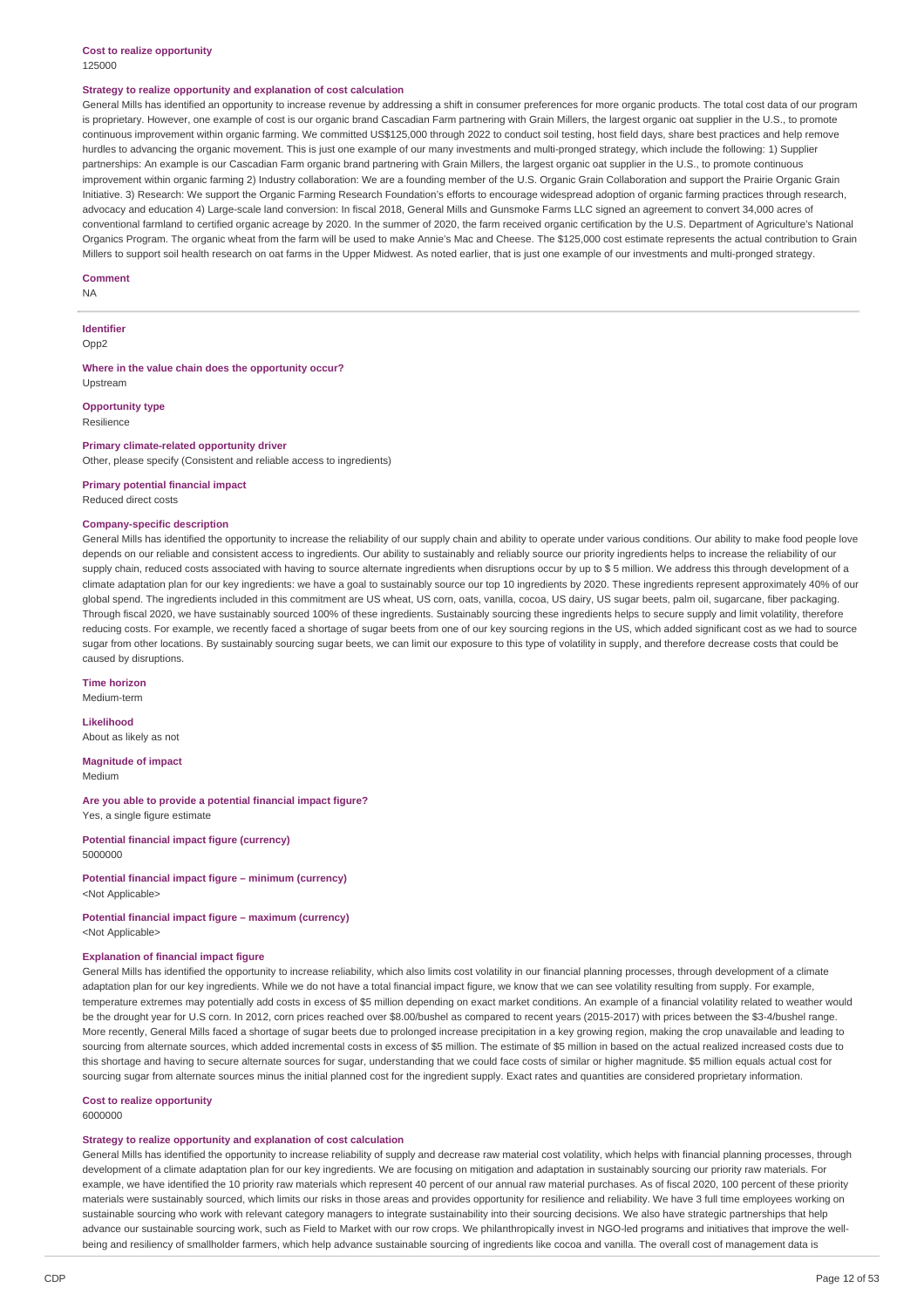proprietary, however we estimate that at least \$6 million of our program cost can be attributed to climate mitigation and adaptation for our priority raw materials. This \$6 million annually is calculated by estimating the salaries of the 3 FTEs focused on sustainable sourcing (approximately \$0.5 million) + the programming costs for strategic partnerships and premiums (approximately \$5 million)+ philanthropic investments related to sustainable sourcing programs (approximately \$0.5 million). The breakdown within each of these individual components is considered proprietary information.

#### **Comment**

NA

# **Identifier**

 $Onn3$ 

#### **Where in the value chain does the opportunity occur?** Direct operations

**Opportunity type**

Resilience

### **Primary climate-related opportunity driver**

Participation in renewable energy programs and adoption of energy-efficiency measures

# **Primary potential financial impact**

Reduced indirect (operating) costs

## **Company-specific description**

The amount and type of energy we use are the key drivers of GHG emissions and cost in our operations. Each of General Mills' approximately 50 production facilities has a target to reduce energy use by 2 percent annually, normalized to production. During fiscal year 2020, through numerous energy efficiency projects, this rate decreased by 1% compared to the prior year, which also caused a decrease in our operating cost of approximately \$1 million . We consistently work to identify and implement energy improvements and efficiency opportunities.

**Time horizon** Short-term

**Likelihood** Likely

#### **Magnitude of impact** Medium-low

**Are you able to provide a potential financial impact figure?** Yes, a single figure estimate

**Potential financial impact figure (currency)** 1000000

#### **Potential financial impact figure – minimum (currency)** <Not Applicable>

#### **Potential financial impact figure – maximum (currency)** <Not Applicable>

### **Explanation of financial impact figure**

In fiscal 2020, we completed 10 energy efficiency and reduction projects across the company. In total, these projects saved 8.6 million kWh of electricity and avoided 9,183 metric tons CO2e of GHG emissions. These also delivered approximately \$1 million of cost savings. The \$1 million figure in the financial impact field represents these actual savings incurred in the last fiscal year, comprised of 1 upgrade to biogas generator project saving almost \$500,000 and the remainder of the projects contributing the remaining \$500,000. The methodology used to reach this figure is taking an engineering estimate of the efficiency improvement based on the specs of the new equipment versus the known efficiency of the unit that is being replaced. We then take the reduced usage of kWh or MMBTU times the price for the gas/elec/water to get the annual cost savings. The exact rates and figures are considered proprietary.

#### **Cost to realize opportunity** 1900000

#### **Strategy to realize opportunity and explanation of cost calculation**

We identify and implement improvements through our Five-Step Energy Reduction Process, by working with our manufacturing plants to establish energy programs, conduct energy analyses, develop and execute improvement plans, and validate results. This process historically focused on facilities with significant spending on energy. We have recently evolved it to include all General Mills manufacturing facilities, by focusing improvement efforts on common systems such as compressed air, lighting and steam/hot water. In fiscal 2020, we invested approximately \$1,900,000 USD of capital in over 10 energy efficiency and reduction projects. This is the aggregate of the capital costs associated with the 10 energy projects that were completed in fiscal 2020. These costs are tracked by our Global Energy team and partially by our corporate Capital Management Tool. Any additional operational costs would be considered to be minimal (less than 5% of operational costs). The \$1.9 million in capital costs is composed of 10 energy efficiency projects, including an upgrade to a Biogas Generator in one of our US facilities that cost \$800,000, and 9 other projects globally that collectively cost \$1.1 million. These projects saved 8.6 million kWh, delivered approximately \$1 million in annual cost savings and avoided nearly 9,183 metric tons CO2e of GHG emissions.

### **Comment**

NA

### C3. Business Strategy

### C3.1

**(C3.1) Have climate-related risks and opportunities influenced your organization's strategy and/or financial planning?**

Yes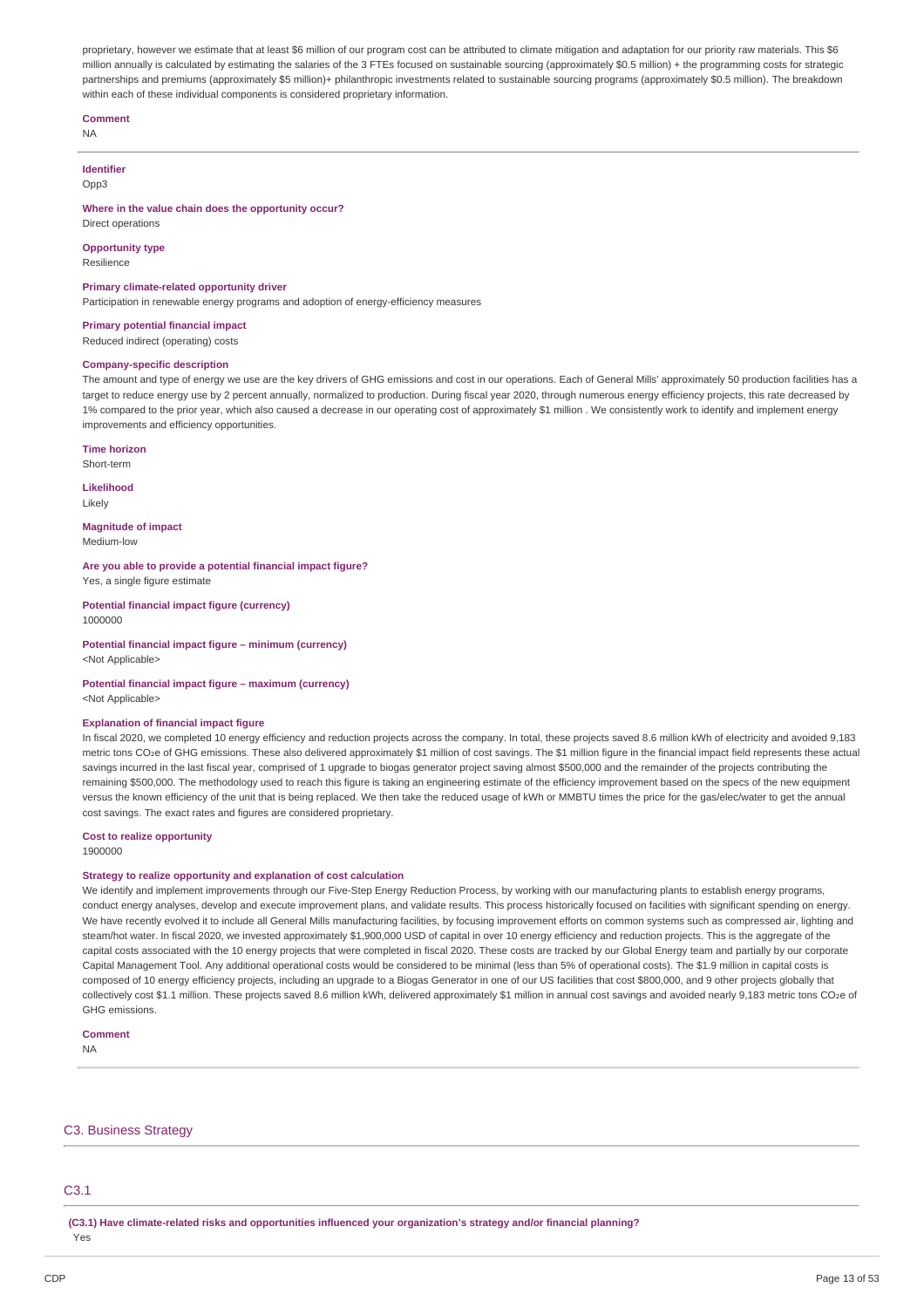### C3.1b

# **(C3.1b) Does your organization intend to publish a low-carbon transition plan in the next two years?**

| I Intention to publish a low-carbon transition plan | $\parallel$  Intention to include the transition plan as a scheduled resolution item at Annual General Meetings (AGMs) $^+$ |  |
|-----------------------------------------------------|-----------------------------------------------------------------------------------------------------------------------------|--|
| Row 1 Yes, in the next two years                    | INo, we do not intend to include it as a scheduled AGM resolution item                                                      |  |

### C3.2

**(C3.2) Does your organization use climate-related scenario analysis to inform its strategy?** Yes, qualitative and quantitative

### C3.2a

### **(C3.2a) Provide details of your organization's use of climate-related scenario analysis.**

| Climate-<br>related<br>scenarios<br>and<br>models<br>applied | Details                                                                                                                                                                                                                                                                                                                                                                                                                                                                                                                                                                                                                                                                                                                                                                                                                                                                                                                                                                                                                                                                                                                                                                                                                                                                                                                                                                                                                                                                                                                                                                                                                                                                                                                                                                                                                                                                                                                                                                                                                                                                                                                                                                                                                                                                                                                                                                                                                                                                                                                                                                                                                                                                                                                                                                                                                                                                                                                                                                                                                                                                                                                                                                                                                                                                                                                                                                                                                                                                                                                                                                             |
|--------------------------------------------------------------|-------------------------------------------------------------------------------------------------------------------------------------------------------------------------------------------------------------------------------------------------------------------------------------------------------------------------------------------------------------------------------------------------------------------------------------------------------------------------------------------------------------------------------------------------------------------------------------------------------------------------------------------------------------------------------------------------------------------------------------------------------------------------------------------------------------------------------------------------------------------------------------------------------------------------------------------------------------------------------------------------------------------------------------------------------------------------------------------------------------------------------------------------------------------------------------------------------------------------------------------------------------------------------------------------------------------------------------------------------------------------------------------------------------------------------------------------------------------------------------------------------------------------------------------------------------------------------------------------------------------------------------------------------------------------------------------------------------------------------------------------------------------------------------------------------------------------------------------------------------------------------------------------------------------------------------------------------------------------------------------------------------------------------------------------------------------------------------------------------------------------------------------------------------------------------------------------------------------------------------------------------------------------------------------------------------------------------------------------------------------------------------------------------------------------------------------------------------------------------------------------------------------------------------------------------------------------------------------------------------------------------------------------------------------------------------------------------------------------------------------------------------------------------------------------------------------------------------------------------------------------------------------------------------------------------------------------------------------------------------------------------------------------------------------------------------------------------------------------------------------------------------------------------------------------------------------------------------------------------------------------------------------------------------------------------------------------------------------------------------------------------------------------------------------------------------------------------------------------------------------------------------------------------------------------------------------------------------|
| 2DS                                                          | In 2015 we identified and used the 2 Degree Scenario and the Sectoral Decarbonization Approach scenario models to set our initial Science Based Target for greenhouse gas reduction, which aligned<br>to the earlier IPCC 2050 emission reduction quidance of 41-72%. This helped to inform Generals Mill's future sustainability goals and ambitions. We have since announced a new science based target<br>aligned to 1.5C. Inputs considered during the analysis include risks associated with climate change that affect agriculture, such as severe weather events, CO2 and increased temperatures. The<br>analysis considered our entire value chain, not just our own operations. This is important because nearly 2/3 of the GHG emissions and 99 percent of water use throughout our value chain occur<br>upstream of our direct operations in agriculture, ingredients and packaging. Assumptions considered during the analysis was that consensus tells us that the average global temperature increase must<br>remain below 2°C (3.6°F) in order to safeguard the well-being of people and the planet for future generations. In addition, we considered that 92 percent of the GHG emissions associated with General<br>Mills' value chain can be considered Scope 3 - occurring in entities not owned or controlled by the company. Therefore, much of the analysis regarding opportunities and impact is focused on Scope 3.<br>Analytical methods included were in line with the Sector Decarbonization Approach. Time horizons considered for the climate related scenario was between 2010 to 2050 (long term horizon) for the 2DS<br>model, which is relevant to General Mills as providing for a growing population with fewer resources is a challenge that affects our planet and our business. In addition, science based evidence<br>suggests, and we agree, that we must limit the global mean temperature rise to less than 2 degrees Celsius above pre-industrial levels in order to avoid permanently altering the atmosphere and<br>negatively impacting the environmental, social and economic systems that sustain us - both today and in the future. Areas of the organization considered as part of the scenario analysis includes our<br>entire value chain, from farm to fork to landfill. This includes agriculture, where we have the largest impact on emissions. The results of the scenario analysis has informed the business objectives and<br>strategy as we have created ambitious climate change goals, using science based methodology, and are developing plans for reducing greenhouse gas emissions across our entire value chain. Our<br>current goal is a 30 percent absolute reduction in greenhouse gas emissions across our value chain by 2030. Looking beyond 2030, our long term goal is to achieve net zero emissions by 2050. Given<br>the impact of agriculture on our emissions, much of our work is focused on upstream agriculture. For example, we have committed to sustainably sourcing our 10 key priority ingredients by 2020,<br>representing 40% of our global spend. As of fiscal 2020, 100% of these ingredients were sustainably sourced. We have also committed to advancing regenerative agriculture on 1 million acres of<br>farmland by 2030. Through 2020, 70,000 are in the process of implementing regenerative agricutlrue. All of these are examples of how we are driving progress towards the goals; and as of fiscal 2020,<br>we have reduced absolute emissions by 16% vs our 2010 baseline. |
| <b>RCP 2.6</b>                                               | In 2020, General Mills commissioned Trucost to assess its climate-related transition and physical risks. Trucost undertook a robust data-driven approach for General Mills' climate risk and opportunity<br>assessment, in line with TCFD recommendations. The assessment included: * Management interviews involving various leaders from across the business to understand the drivers and materiality of<br>GMI's potential climate-related risks and opportunities * Physical and transition risk assessment to quantify and qualify exposure to different transition risk categories (policy, market, reputation,<br>technology) and physical climate hazards for GMI operating facilities and key ingredients, considering different climate hazards under different scenarios. Several scenarios and timeframes were<br>considered. One of these was RCP2.6, representing aggressive mitigation actions to halve emissions by 2050. This scenario is likely to result in warming of less than 2 degree Celsius by 2100. Inputs<br>considered during the analysis include risks associated with climate change that affect agriculture and our operations, such as severe weather events and increased temperatures. The scope was<br>General Mills' operations (including manufacturing facilities, warehouses and distribution centers and top external suppliers) as well as sourcing regions for key ingredients. This is important because<br>nearly 2/3 of the GHG emissions and 99 percent of water use throughout our value chain occur upstream of our direct operations, mostly in agriculture and ingredients. Assumptions considered during<br>the analysis was that consensus tells us that the average global temperature increase must remain below 2°C (3.6°F) in order to safeguard the well-being of people and the planet for future<br>generations. This scenario was applied to 2020, 2030 and 2050 timeframes, which is relevant to General Mills as providing for a growing population with fewer resources is a challenge that affects our<br>planet and our business.                                                                                                                                                                                                                                                                                                                                                                                                                                                                                                                                                                                                                                                                                                                                                                                                                                                                                                                                                                                                                                                                                                                                                                                                                                                                                                                                                                                                                                                                                |
| <b>RCP 4.5</b>                                               | In 2020, General Mills commissioned Trucost to assess its climate-related transition and physical risks. Trucost undertook a robust data-driven approach for General Mills' climate risk and opportunity<br>assessment, in line with TCFD recommendations. The assessment included: * Management interviews involving various leaders from across the business to understand the drivers and materiality of<br>GMI's potential climate-related risks and opportunities * Physical and transition risk assessment to quantify and qualify exposure to different transition risk categories (policy, market, reputation,<br>technology) and physical climate hazards for GMI operating facilities and key ingredients, considering different climate hazards under different scenarios. Several scenarios and timeframes were<br>considered. One of these was RCP 4.5, representing strong mitigation actions to reduce emissions to half of current levels by 2080. This scenario is more likely than not to result in warming in excess of<br>2 degrees Celsius by 2100. Inputs considered during the analysis include risks associated with climate change that affect agriculture and our operations, such as severe weather events and increased<br>temperatures. The scope was General Mills' operations (including manufacturing facilities, warehouses and distribution centers and top external suppliers) as well as sourcing regions for key<br>ingredients. This is important because nearly 2/3 of the GHG emissions and 99 percent of water use throughout our value chain occur upstream of our direct operations, mostly in agriculture and<br>ingredients. Assumptions considered during the analysis was that consensus tells us that the average global temperature increase must remain below 2°C (3.6°F) in order to safequard the well-being of<br>people and the planet for future generations. This scenario was applied to 2020, 2030 and 2050 timeframes, which is relevant to General Mills as providing for a growing population with fewer resources<br>is a challenge that affects our planet and our business.                                                                                                                                                                                                                                                                                                                                                                                                                                                                                                                                                                                                                                                                                                                                                                                                                                                                                                                                                                                                                                                                                                                                                                                                                                                                                                                                                                                                                                         |
| <b>RCP 8.5</b>                                               | In 2020, General Mills commissioned Trucost to assess its climate-related transition and physical risks. Trucost undertook a robust data-driven approach for General Mills' climate risk and opportunity<br>assessment, in line with TCFD recommendations. The assessment included: * Management interviews involving various leaders from across the business to understand the drivers and materiality of<br>GMI's potential climate-related risks and opportunities * Physical and transition risk assessment to quantify and qualify exposure to different transition risk categories (policy, market, reputation,<br>technology) and physical climate hazards for GMI operating facilities and key ingredients, considering different climate hazards under different scenarios. Several scenarios and timeframes were<br>considered. One of these was RCP 8.5, representing continuation of business as usual with emissions at current rates. This scenario is expected to result in warming in excess of 4 degrees Celsius by<br>2100. Inputs considered during the analysis include risks associated with climate change that affect agriculture and our operations, such as severe weather events and increased temperatures. The<br>scope was General Mills' operations (including manufacturing facilities, warehouses and distribution centers and top external suppliers) as well as sourcing regions for key ingredients. This is important<br>because nearly 2/3 of the GHG emissions and 99 percent of water use throughout our value chain occur upstream of our direct operations, mostly in agriculture and ingredients. Assumptions considered<br>during the analysis was that consensus tells us that the average global temperature increase must remain below 2°C (3.6°F) in order to safeguard the well-being of people and the planet for future<br>generations, and this scenario projects what might happen if business continues as usual instead, and does not hit this target. This scenario was applied to 2020, 2030 and 2050 timeframes, which is<br>relevant to General Mills as providing for a growing population with fewer resources is a challenge that affects our planet and our business.                                                                                                                                                                                                                                                                                                                                                                                                                                                                                                                                                                                                                                                                                                                                                                                                                                                                                                                                                                                                                                                                                                                                                                                                                                                                                                                                                |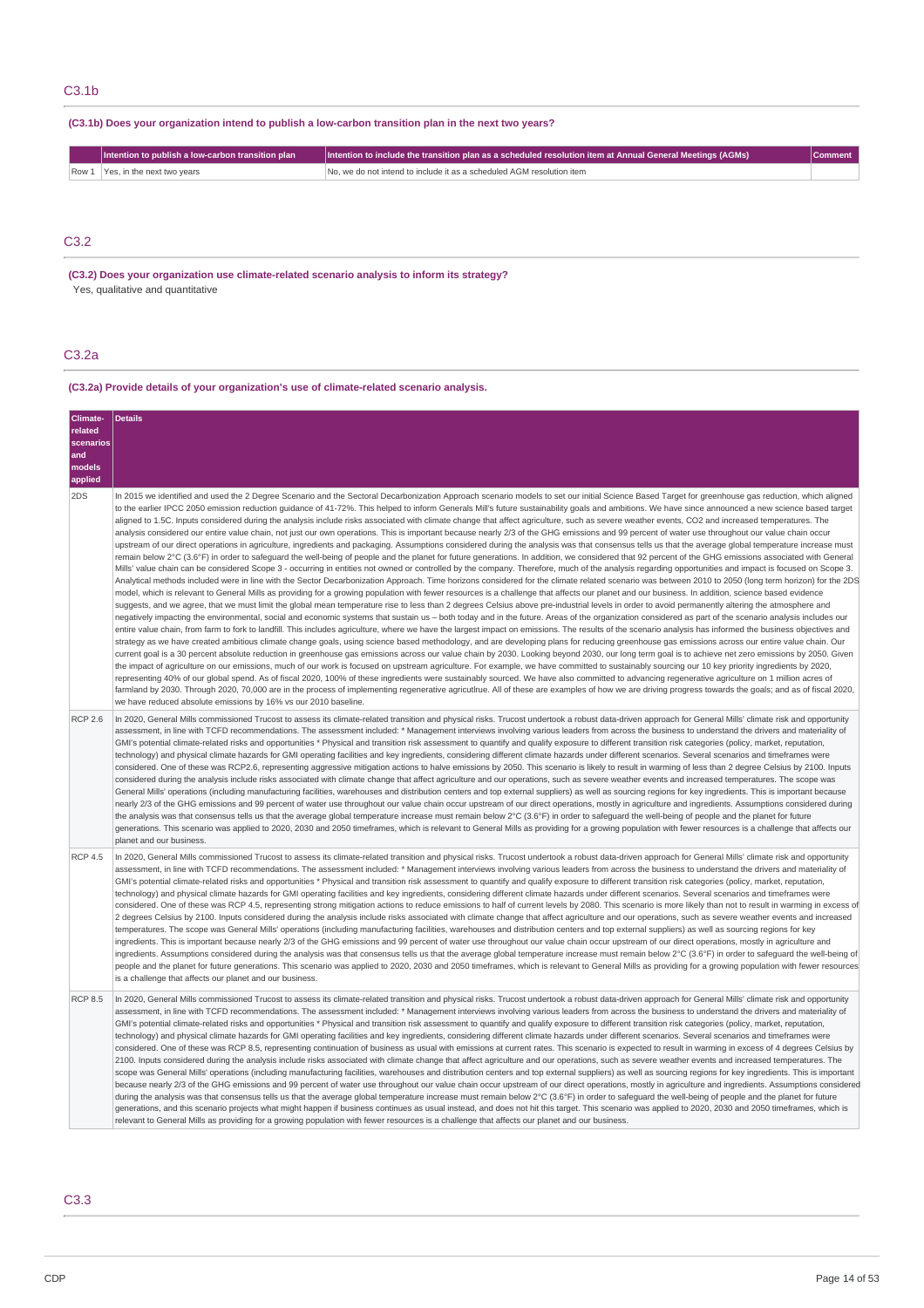### **(C3.3) Describe where and how climate-related risks and opportunities have influenced your strategy.**

| Products<br>and<br>services                 | related risks<br>and<br>opportunities<br>influenced<br>your strategy<br>in this area?<br>Yes | Have climate- Description of influence<br>General Mills has identified that changes in temperature extremes can be both a risk and opportunity for our products and services. We have identified that the risk of changes in<br>temperature extremes can impact General Mill's products and services because the raw materials used to develop those products may no longer be readily accessible. To ensure long<br>term availability of our ingredients, and reduce the impact to our business, we have integrated this risk and opportunity into our business strategy and planning . We are committed to<br>sustainable sourcing of 100% of our 10 priority materials by the year 2020, which is part of our short time horizon (i.e. 0 - 3 years). These 10 priority raw materials represent 40 percent<br>of our purchases: cocoa, vanilla, oats, U.S wheat, U.S sugar beets, U.S corn (dry milled) U.S dairy (raw fluid milk), fiber packaging, sugarcane, palm oil. As of fiscal 2020, 100% of<br>these priority ingredients were sustainably sourced, up from 91 percent the previous fiscal year, which limits our risk of availability for those commodities. An example related to oats;                                                                                                                                                                                                                                                                                                                                                                                                                                                                                                                                                                                                                                                                                                                                                                                                                                                                                                                                                                                                                                                                                                                                                                                                                                                               |
|---------------------------------------------|----------------------------------------------------------------------------------------------|--------------------------------------------------------------------------------------------------------------------------------------------------------------------------------------------------------------------------------------------------------------------------------------------------------------------------------------------------------------------------------------------------------------------------------------------------------------------------------------------------------------------------------------------------------------------------------------------------------------------------------------------------------------------------------------------------------------------------------------------------------------------------------------------------------------------------------------------------------------------------------------------------------------------------------------------------------------------------------------------------------------------------------------------------------------------------------------------------------------------------------------------------------------------------------------------------------------------------------------------------------------------------------------------------------------------------------------------------------------------------------------------------------------------------------------------------------------------------------------------------------------------------------------------------------------------------------------------------------------------------------------------------------------------------------------------------------------------------------------------------------------------------------------------------------------------------------------------------------------------------------------------------------------------------------------------------------------------------------------------------------------------------------------------------------------------------------------------------------------------------------------------------------------------------------------------------------------------------------------------------------------------------------------------------------------------------------------------------------------------------------------------------------------------------------------------------------------------|
|                                             |                                                                                              | General Mills and South Dakota State University announced the opening of a state of the art oats research laboratory. We are conducting agronomic research to support our sustainable<br>sourcing needs, help oat growers increase profitability and create a resilient supply chain. We have also partnered with Montana farmers to create two limited-edition products with<br>organic ingredients grown using regenerative practices.                                                                                                                                                                                                                                                                                                                                                                                                                                                                                                                                                                                                                                                                                                                                                                                                                                                                                                                                                                                                                                                                                                                                                                                                                                                                                                                                                                                                                                                                                                                                                                                                                                                                                                                                                                                                                                                                                                                                                                                                                           |
| Supply<br>chain<br>and/or<br>value<br>chain | Yes                                                                                          | General Mills' value chain is impacted by the risk of climate change (both acute and chronic physical risks) impacting agriculture and the availability of crops upon which our business<br>depends. Over time, we have seen degradation of natural resources as 33% of the Earth's soils are already degraded and over 90% could become degraded by 2050. Keeping soil<br>healthy is critical to meeting demands on food, fuel and fiber as our global population grows. To positively impact our planet, it's imperative that we adapt our approach to farming,<br>natural resource management and energy usage. We believe that the most promising solutions start with healthy soil. The most substantial strategic decision made in an effort to<br>manage climate-related impacts within General Mills' agricultural supply chain is the commitment to advancing regenerative agriculture practices on 1 million acres of farmland by 2030.<br>This is part of our medium term time horizon (3 - 10 years). We define regenerative agriculture as agriculture that protects and intentionally enhances natural resources and farming<br>communities. Regenerative agriculture works with nature to pull carbon from the air and store it in the soil, where it nourishes a network of life. This approach is a powerful lever for<br>change across the agricultural supply chain. It not only sustains the natural resources and farming communities we depend on but can renew, restore and regenerate them for<br>generations to come. Through fiscal 2020, 70,000 acres of farmland are in process of implementing regenerative management. Our regenerative agriculture commitment supports our<br>company's broader climate goal of reducing GHG emissions across our entire value chain by 30% by 2030 and net zero emissions by 2050 (part of our long term time horizon).                                                                                                                                                                                                                                                                                                                                                                                                                                                                                                                                                                            |
| Investment Yes<br>in R&D                    |                                                                                              | General Mills has identified that there is reputational risk to the company by inadequately managing climate change risk and could face decreased sales if there was a significant<br>negative environmental impact associated with a General Mill's product. This risk has a medium risk to the company. We have integrated this risk into our business strategy and planning<br>by considering environmental impacts in product and packaging design and development as it is essential to improving our carbon footprint and overall environmental performance.<br>General Mills has identified that investment in R&D for packaging can potentially impact our enterprise-wide environmental footprint by minimizing food and packaging waste. We<br>attempt to find best-in-class packaging solutions that are readily recyclable by the consumer, achieve food shelf-life and food safety requirements, efficiently utilize packaging materials,<br>and which are made from carefully selected packaging raw materials (e.g. fiber/paper, metal, plastic/resins, glass). In 2019, we announced our ambition that all General Mills brands will<br>design 100% of our packaging to be recyclable or reusable by 2030, a critical driver in our quest to create a more sustainable value chain. This is part of our medium - term time horizon<br>(3 - 10 years). As part of this ambition, we actively seek more sustainable materials in the early phases of packaging design. For example, the most substantial strategic decision made<br>in investing in packaging design was to launch a renewable, bio-based plastic film, partially made of plant-based materials for Cascadian Farm cereal box liners. This change in<br>materials replaces the impacts of about 600,000 pounds (270 metric tonnes) of non-renewable plastic annually. This bio-film increases the sustainability of raw materials, reduces the<br>packaging carbon footprint and does not affect the recyclability of the material in any way                                                                                                                                                                                                                                                                                                                                                                                                                                        |
| Operations Yes                              |                                                                                              | General Mill's operations are impacted during financial planning as we consider climate risk and opportunities. General Mills has identified renewable energy as an opportunity to help us<br>meet our GHG reduction goals and will factor this into our financial planning process as we evaluate projects. The most substantial strategic decision made in Operations was how<br>General Mills has chosen to support renewable energy as a technology opportunity that supports the transition to a lower-carbon, energy-efficient economic system. A case study of<br>this is how in June 2017, General Mills signed a 15-year virtual power purchase agreement with Renewable Energy Systems (RES) for 100 megawatts of the Cactus Flats wind project in<br>Concho County, Texas. And in April 2019, we announced a virtual 15-year power purchase agreement with Roaring Fork Wind, LLC, a joint venture partnership between RES<br>(Renewable Energy Systems) and Steelhead Americas, for 200 megawatts of its Maverick Creek wind project. The wind project, located in central Texas, will produce RECs for General<br>Mills that, together with the Cactus Flats wind power agreement, are calculated to equal 100% of the electricity used annually at the company's owned US facilities in the US. This is part<br>of our long term time horizon (10 - 30 years). During fiscal 2020, we generated and used 364,535 gigajoules (GJ) of renewable energy and applied renewable energy certificates (RECs)<br>that equaled 1,205,596 GJ of electricity. These RECs decreased our GHG emissions footprint by 201,862 metric tons CO2e, contributing 3% of reduction toward our 2025 full value<br>chain goal. We also have identified that the amount and type of energy we use are the key drivers of GHG emissions (and cost) in our General Mill's operations. Each of General Mills'<br>approximately 50 production facilities has a target to reduce energy use by 2 percent annually (part of our short term time horizon) normalized to production. During fiscal 2020, the rate<br>decreased by 1% compared to the prior year. We consistently work to identify and implement energy improvements and efficiency opportunities. In fiscal 2020, we completed 10 energy<br>efficiency and reduction projects across the company. In total, these projects saved 8.6 million kWh of electricity and avoided 9,183 metric tons CO2e of GHG emissions. |

### C3.4

**(C3.4) Describe where and how climate-related risks and opportunities have influenced your financial planning.**

| Financial<br>planning<br>lelements<br><b>that have</b><br> been <br>l influenced l | Description of influence                                                                                                                                                                                                                                                                                                                                                                                                                                                                                                                                                                                                                                                                                                                                                                                                                                                                                                                                                                                                                                                |
|------------------------------------------------------------------------------------|-------------------------------------------------------------------------------------------------------------------------------------------------------------------------------------------------------------------------------------------------------------------------------------------------------------------------------------------------------------------------------------------------------------------------------------------------------------------------------------------------------------------------------------------------------------------------------------------------------------------------------------------------------------------------------------------------------------------------------------------------------------------------------------------------------------------------------------------------------------------------------------------------------------------------------------------------------------------------------------------------------------------------------------------------------------------------|
| Row Access to<br>capital                                                           | We have taken the impact of climate change into account for our medium-term financial planning. For example, in early 2021 the company announced it has renewed its five-year \$2.7 billion<br>revolving credit facility, which now includes a pricing structure that is tied to environmental impact metrics. General Mills is the first U.S. consumer packaged goods company to put in place a<br>sustainability-linked revolving credit facility. By entering into the revolving credit facility, General Mills receives a pricing adjustment based on its performance against environmental criteria during<br>the credit facility's term. General Mills will be measured on progress in two key areas: reducing greenhouse gas emissions in owned operations and using renewable electricity for global<br>operations. Sustainability performance will be measured and communicated in General Mills' annual Global Responsibility Report. The amendment extends the maturity of the credit facility to<br>2026 and includes 20 of the company's banking partners. |

#### C3.4a

(C3.4a) Provide any additional information on how climate-related risks and opportunities have influenced your strategy and financial planning (optional).

# C4. Targets and performance

### C4.1

**(C4.1) Did you have an emissions target that was active in the reporting year?** Absolute target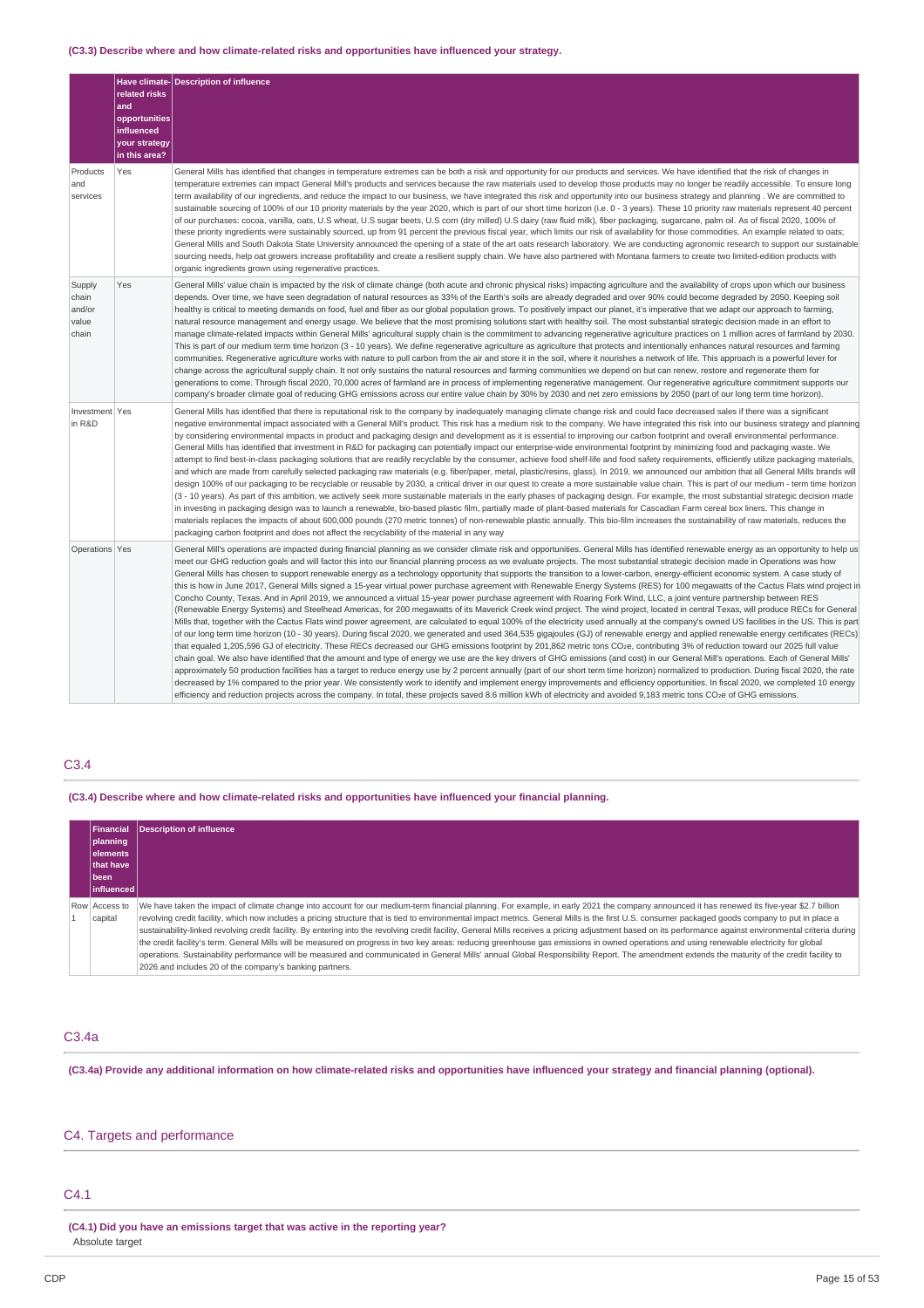### C4.1a

**(C4.1a) Provide details of your absolute emissions target(s) and progress made against those targets.**

**Target reference number**

Abs 1

**Year target was set** 2020

**Target coverage** Company-wide

**Scope(s) (or Scope 3 category)** Scope 1+2 (market-based)

**Base year** 2020

**Covered emissions in base year (metric tons CO2e)** 746451

Covered emissions in base year as % of total base year emissions in selected Scope(s) (or Scope 3 category) 100

**Target year** 2030

**Targeted reduction from base year (%)** 42

**Covered emissions in target year (metric tons CO2e) [auto-calculated]** 432941.58

**Covered emissions in reporting year (metric tons CO2e)** 746451

**% of target achieved [auto-calculated]**  $\Omega$ 

**Target status in reporting year** New

**Is this a science-based target?** Yes, and this target has been approved by the Science-Based Targets initiative

**Target ambition** 1.5°C aligned

**Please explain (including target coverage)**

The base year emissions include all "like-for-like" Scope 1 &2 activities under operational control (per the GHG Protocol) and covers company-wide. These emissions have been externally verified and this target has been endorsed by http://sciencebasedtargets.org/companies-taking-action/ Numbers may not exactly match verification letter due to rounding

**Target reference number** Abs 2

**Year target was set** 2020

**Target coverage** Company-wide

**Scope(s) (or Scope 3 category)** Scope 3 (upstream & downstream)

**Base year**

2020

**Covered emissions in base year (metric tons CO2e)** 13100000

Covered emissions in base year as % of total base year emissions in selected Scope(s) (or Scope 3 category)

78

**Target year** 2030

**Targeted reduction from base year (%)** 30

**Covered emissions in target year (metric tons CO2e) [auto-calculated]** 9170000

**Covered emissions in reporting year (metric tons CO2e)** 13100000

**% of target achieved [auto-calculated]**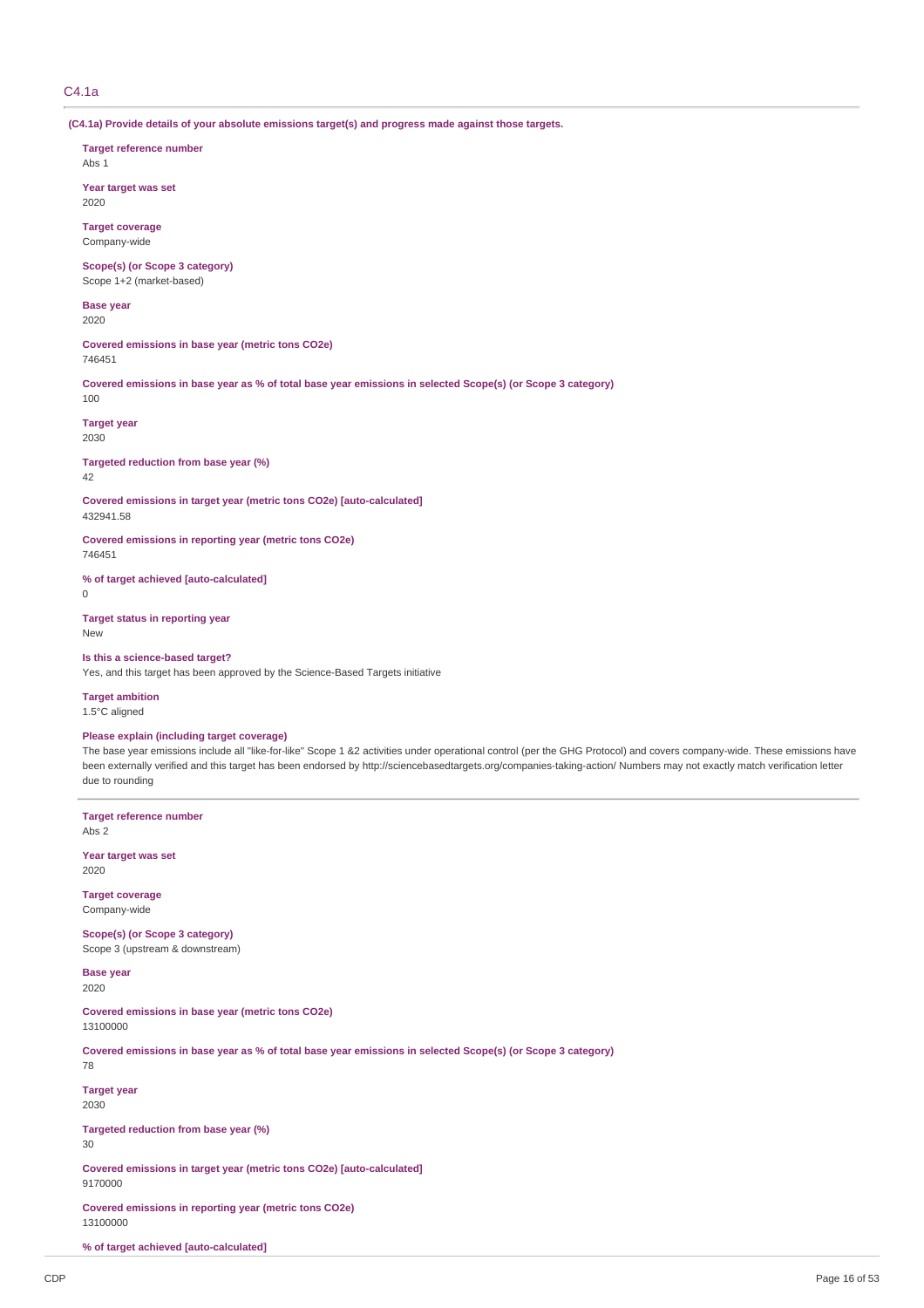### **Target status in reporting year**

New

### **Is this a science-based target?**

Yes, and this target has been approved by the Science-Based Targets initiative

### **Target ambition**

1.5°C aligned

### **Please explain (including target coverage)**

The base year emissions include all "like-for-like" Scope 3 activities per the GHG Protocol and covers company-wide. These emissions have been externally verified and this target has been endorsed by http://sciencebasedtargets.org/companies-taking-action/

### C4.2

**(C4.2) Did you have any other climate-related targets that were active in the reporting year?** Target(s) to increase low-carbon energy consumption or production

Net-zero target(s)

### $C_{4.2a}$

**(C4.2a) Provide details of your target(s) to increase low-carbon energy consumption or production.**

**Target reference number** Low 1

**Year target was set** 2019

**Target coverage** Company-wide

**Target type: absolute or intensity** Absolute

**Target type: energy carrier Electricity** 

**Target type: activity** Consumption

**Target type: energy source** Renewable energy source(s) only

**Metric (target numerator if reporting an intensity target)** Percentage

**Target denominator (intensity targets only)** <Not Applicable>

**Base year** 2019

**Figure or percentage in base year** 23.6

**Target year** 2030

**Figure or percentage in target year** 100

**Figure or percentage in reporting year**  $25$ 

**% of target achieved [auto-calculated]** 1.83246073298429

**Target status in reporting year** Underway

**Is this target part of an emissions target?** Yes, Abs1

**Is this target part of an overarching initiative?** RE100

### **Please explain (including target coverage)**

In April calendar year 2020 we joined the RE100 initiative and set a company-wide target to achieve 100% renewable electricity consumption by 2030 . This date is part of our Fiscal 2019 time frame (June 2018 - May 2019) which is why we have our Baseline Year and Reporting year set to 2019. Our baseline is Fiscal 2019 of 23.6% renewable electricity and covers global sites under operational control. This target is part of our absolute Scope 1 & 2market reduction target Abs 1.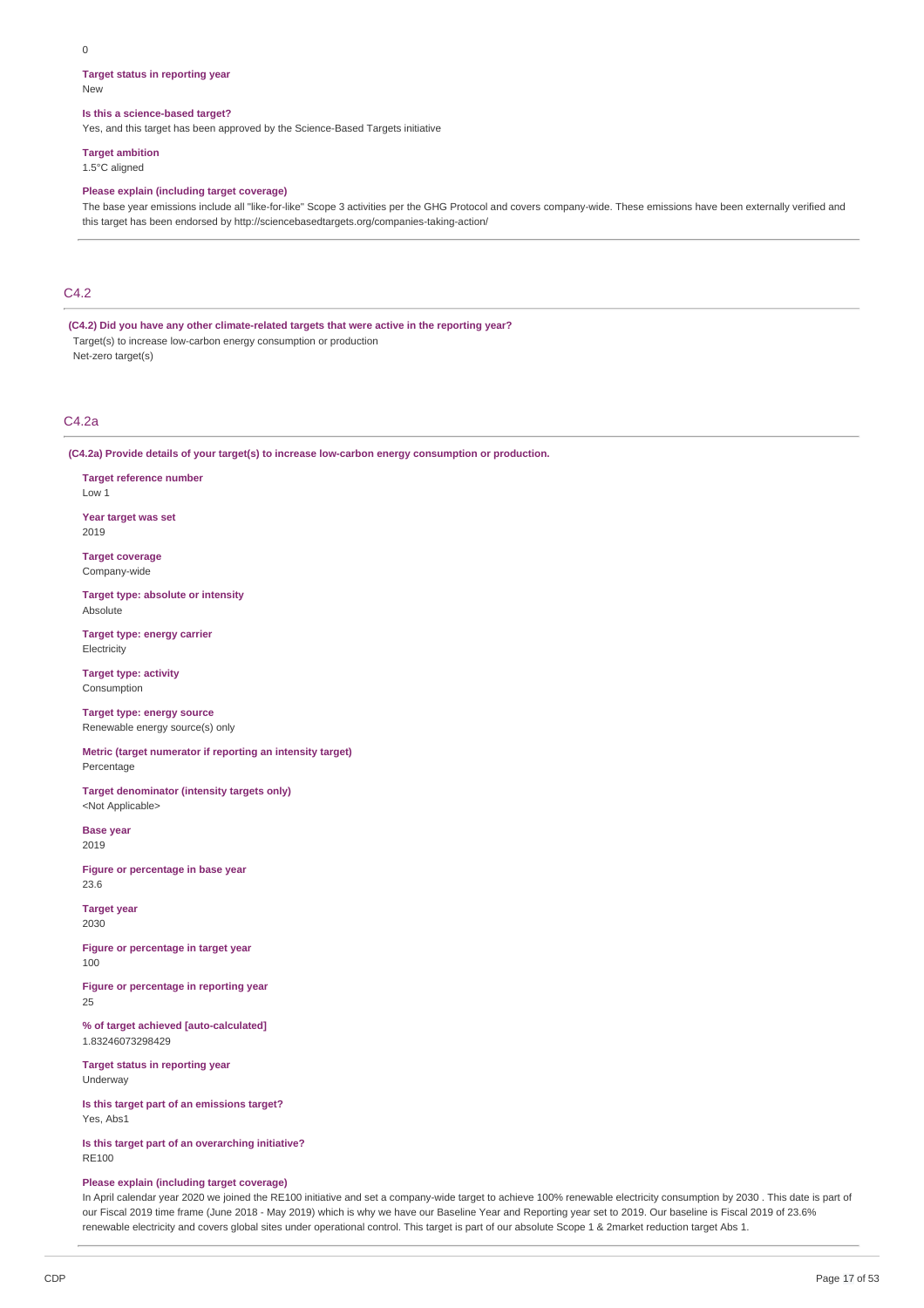### C4.2c

### **(C4.2c) Provide details of your net-zero target(s).**

**Target reference number**

NZ1

**Target coverage** Company-wide

### **Absolute/intensity emission target(s) linked to this net-zero target**

Abs1

Abs2

### **Target year for achieving net zero**

2050

### **Is this a science-based target?**

Yes, but we have not committed to seek validation of this target by the Science Based Targets initiative in the next 2 years

### **Please explain (including target coverage)**

The net zero target is company wide. After achieving our science based target of 30% across scopes 1-3 by 2030, the remaining emissions will be neutralized through additional reductions, removals or other compensation. We expect the magnitude remaining to be millions of metric tons of CO2e.

# C4.3

(C4.3) Did you have emissions reduction initiatives that were active within the reporting year? Note that this can include those in the planning and/or **implementation phases.**

Yes

### C4.3a

### (C4.3a) Identify the total number of initiatives at each stage of development, and for those in the implementation stages, the estimated CO2e savings.

|                           | Number of initiatives | Total estimated annual CO2e savings in metric tonnes CO2e (only for rows marked *) |  |  |
|---------------------------|-----------------------|------------------------------------------------------------------------------------|--|--|
| Under investigation       |                       |                                                                                    |  |  |
| To be implemented*        |                       |                                                                                    |  |  |
| Implementation commenced* |                       |                                                                                    |  |  |
| Implemented*              | 10                    | 9183                                                                               |  |  |
| Not to be implemented     |                       |                                                                                    |  |  |

C4.3b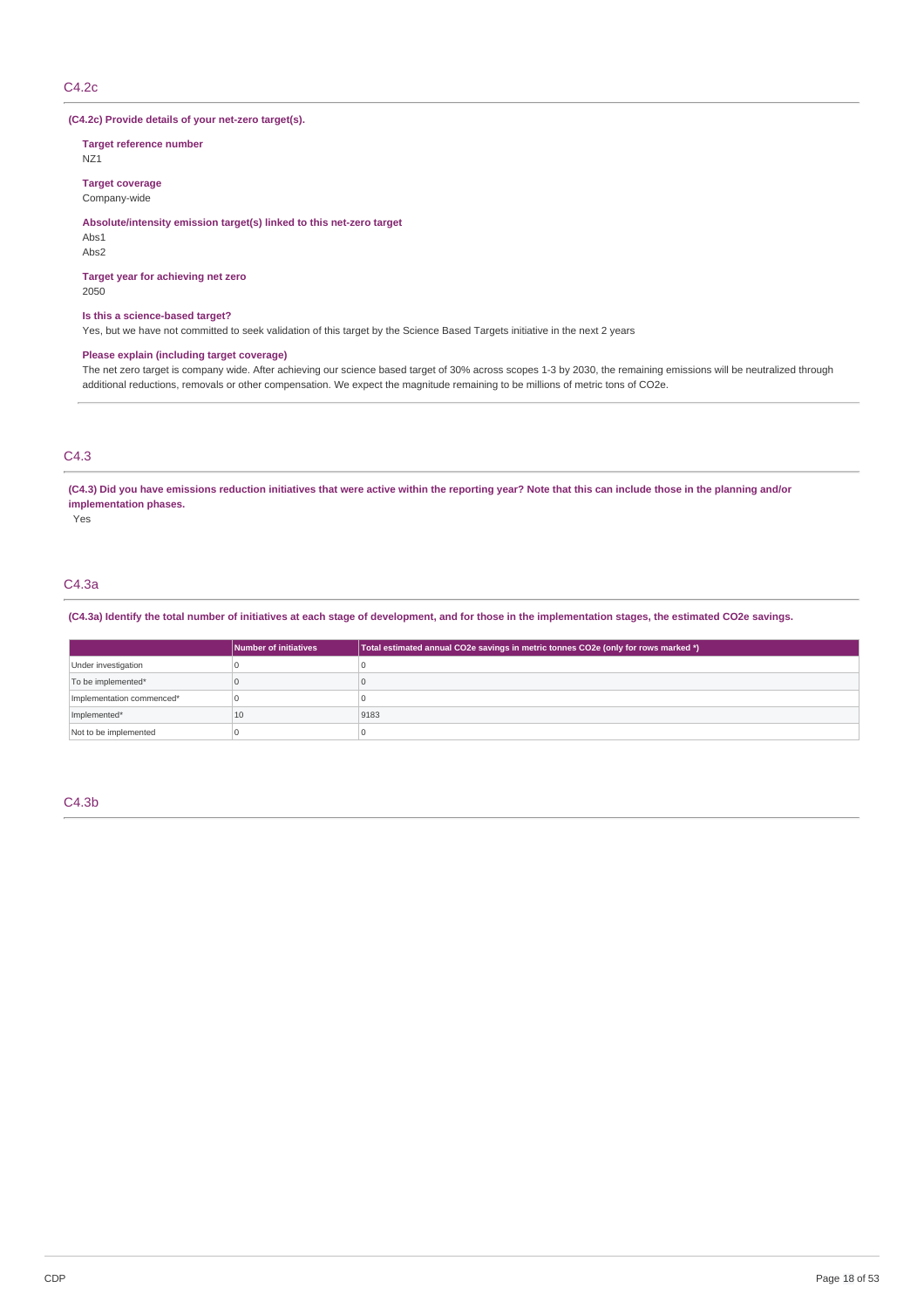#### **(C4.3b) Provide details on the initiatives implemented in the reporting year in the table below.**

**Initiative category & Initiative type**

Energy efficiency in production processes Process optimization

### **Estimated annual CO2e savings (metric tonnes CO2e)**

# 9183

**Scope(s)** Scope 2 (location-based)

### **Voluntary/Mandatory**

Voluntary

**Annual monetary savings (unit currency – as specified in C0.4)** 989831

**Investment required (unit currency – as specified in C0.4)** 1900000

**Payback period**

4-10 years

### **Estimated lifetime of the initiative**

# 11-15 years

#### **Comment**

We identify and implement improvements through our Five-Step Energy Reduction Process, by working with our manufacturing plants to establish energy programs, conduct energy analyses, develop and execute improvement plans and validate results. This process historically focused on facilities with significant spending on energy. We have recently evolved it to include all General Mills manufacturing facilities by focusing improvement efforts on common systems such as compressed air, lighting and steam/hot water. In fiscal 2020, we completed 10 energy efficiency and reduction projects across the company. In total, these projects saved 8.6 million kWh of electricity and avoided more than 9,183 metric tons CO2e of GHG emissions. An example would be a project in our Vienne, France facility where we completed a Cooling Tunnel fan replacement project which is expected to save around 795,000 KWh of electricity and US\$55,650 annually with an investment of US\$230,000

### C4.3c

### **(C4.3c) What methods do you use to drive investment in emissions reduction activities?**

| Method                                                  | <b>Comment</b>                                                                                                                                                                                                                                                                                                                                                                                                                                                                                                                                                                                                                                                                                                                                                                                                                                                                                                                                                                     |
|---------------------------------------------------------|------------------------------------------------------------------------------------------------------------------------------------------------------------------------------------------------------------------------------------------------------------------------------------------------------------------------------------------------------------------------------------------------------------------------------------------------------------------------------------------------------------------------------------------------------------------------------------------------------------------------------------------------------------------------------------------------------------------------------------------------------------------------------------------------------------------------------------------------------------------------------------------------------------------------------------------------------------------------------------|
|                                                         | Employee engagement   General Mills uses employee engagement as a method to drive investment in emissions reduction activities. In 2016 we developed an online GHG training for all employees globally to help<br>educate and drive responsible decision making. We have been working with employees in marketing, sourcing and supply chain to help them to realize that the decisions that they make<br>have an effect on the overall GHG footprint of the company. In conjunction with Earth Day, the company hosted a series of educational events at our Minneapolis headquarters to teach<br>employees about the opportunities and challenges of reducing our environmental footprint.                                                                                                                                                                                                                                                                                       |
| Compliance with<br>regulatory<br>requirements/standards | General Mill's states that we will "Do the Right Thing" all the time which will drive investment in emission reduction activities to ensure compliance with requlatory requirements / standards.<br>We will make necessary investments to ensure that we remain within regulatory limits.                                                                                                                                                                                                                                                                                                                                                                                                                                                                                                                                                                                                                                                                                          |
| Dedicated budget for<br>energy efficiency               | We will use the method of having a dedicated budget for energy efficiency to drive investment in emission reduction activities. Normal annual capital investment in utility efficiency projects<br>totals > \$3MM [lighting, compressed air, HVAC; efficient motors; etc] Ongoing, GMI corporate Engineering function funds the salaries, benefits, training & travel of a corporate staff of 3<br>Energy Engineers and 1 Energy Strategy Leader working 100% of time on utility efficiency improvements totaling > \$1million in expense costs annually. - In GMI's 30 largest food<br>processing plant sites (which represent 75% of the company's total annual utility spend) there are engineers and technicians who invest a percentage of their time each year on<br>maintenance, operational and small project initiatives designed to improve energy efficiency. This manpower investment specifically on energy efficiency is estimated to total over \$500M<br>annually. |
| Marginal abatement<br>cost curve                        | General Mill's has begun using the method of a marginal abatement cost curve to drive investment in emissions reduction activities. Global Sustainability partnered with supply chain leads<br>to identify GHG reduction opportunities. Examples include packaging material changes, farm-level investments, and energy efficiency projects. These opportunities were paired with cost<br>estimates to generate a supply chain MACC tool, which compares potential GHG reduction initiatives in terms of dollar per metric ton of CO2e reduction potential.                                                                                                                                                                                                                                                                                                                                                                                                                        |

### C4.5

(C4.5) Do you classify any of your existing goods and/or services as low-carbon products or do they enable a third party to avoid GHG emissions? Yes

### C4.5a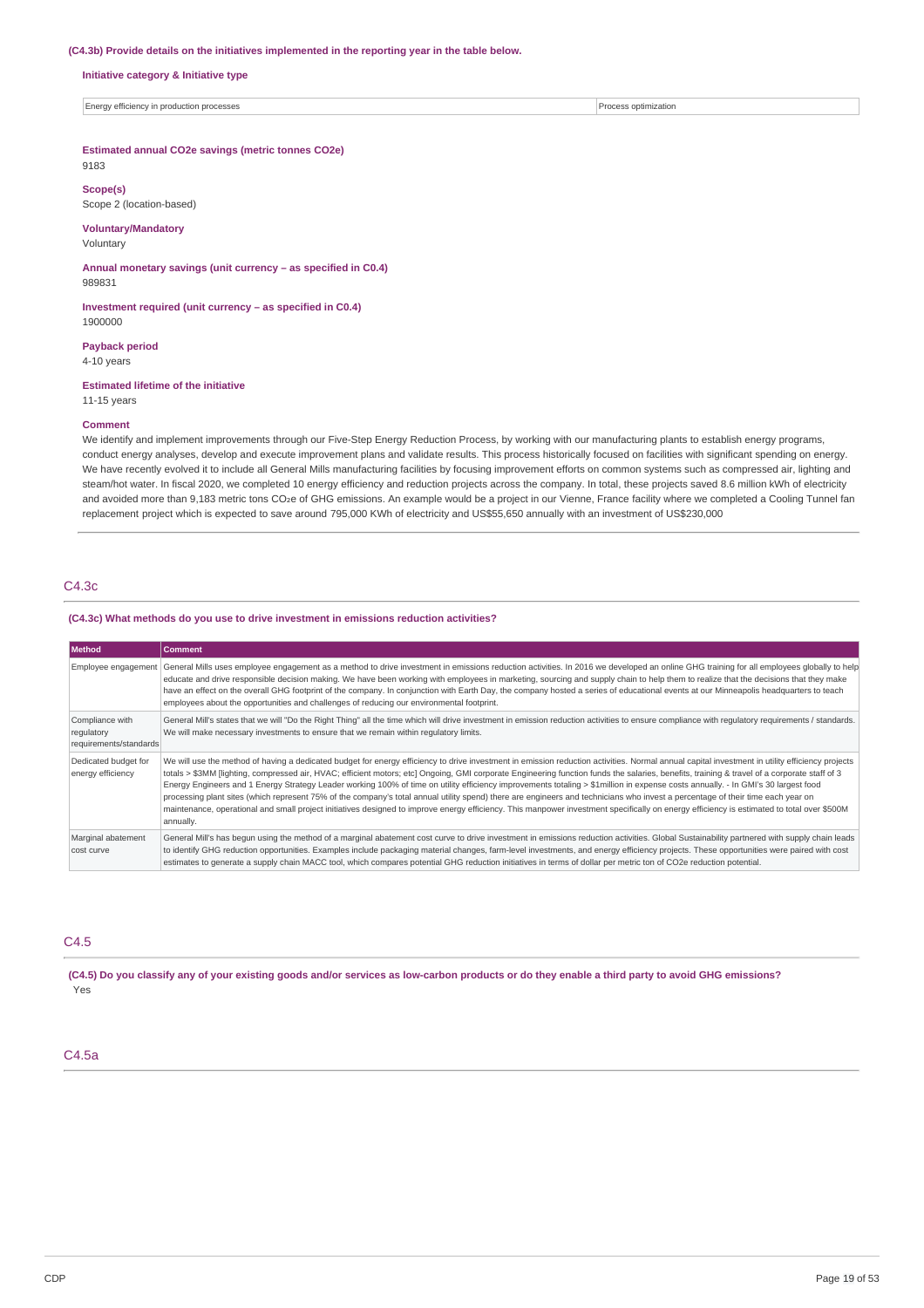(C4.5a) Provide details of your products and/or services that you classify as low-carbon products or that enable a third party to avoid GHG emissions.

**Level of aggregation** Group of products

### **Description of product/Group of products**

Ready to eat products that don't require refrigeration/freezing

#### **Are these low-carbon product(s) or do they enable avoided emissions?**

Avoided emissions

**Taxonomy, project or methodology used to classify product(s) as low-carbon or to calculate avoided emissions** Other, please specify (Life Cycle Analysis )

**% revenue from low carbon product(s) in the reporting year** 35

**% of total portfolio value**

<Not Applicable>

### **Asset classes/ product types**

<Not Applicable>

### **Comment**

Snacks, Cereal, and Pet platforms made up 35% of company sales in fiscal 2020. Ready to eat products do not require a consumer to use fossil fuel for preparation. Any cooking required is done at the manufacturing level, where "economies of scale" and energy efficiency projects lead to reduced fossil fuel use per product, and therefore avoided emissions at the consumer level.

### C5. Emissions methodology

# C5.1

**(C5.1) Provide your base year and base year emissions (Scopes 1 and 2).**

#### **Scope 1**

**Base year start** June 1 2019

#### **Base year end** May 31 2020

**Base year emissions (metric tons CO2e)** 334903

#### **Comment**

Emissions are calculated using "like to like" methodology. Our emissions are third party verified by Apex Companies, LLC. Numbers may not exactly match verification letter due to rounding

### **Scope 2 (location-based)**

**Base year start** June 1 2019

### **Base year end** May 31 2020

**Base year emissions (metric tons CO2e)** 610022

#### **Comment**

Emissions are calculated using "like to like" methodology. Our emissions are third party verified by Apex Companies, LLC. Numbers may not exactly match verification letter due to rounding

#### **Scope 2 (market-based)**

**Base year start** June 1 2019

### **Base year end** May 31 2020

**Base year emissions (metric tons CO2e)** 411548

#### **Comment**

Emissions are calculated using "like to like" methodology. Our emissions are third party verified by Apex Companies, LLC. Numbers may not exactly match verification letter due to rounding

### C5.2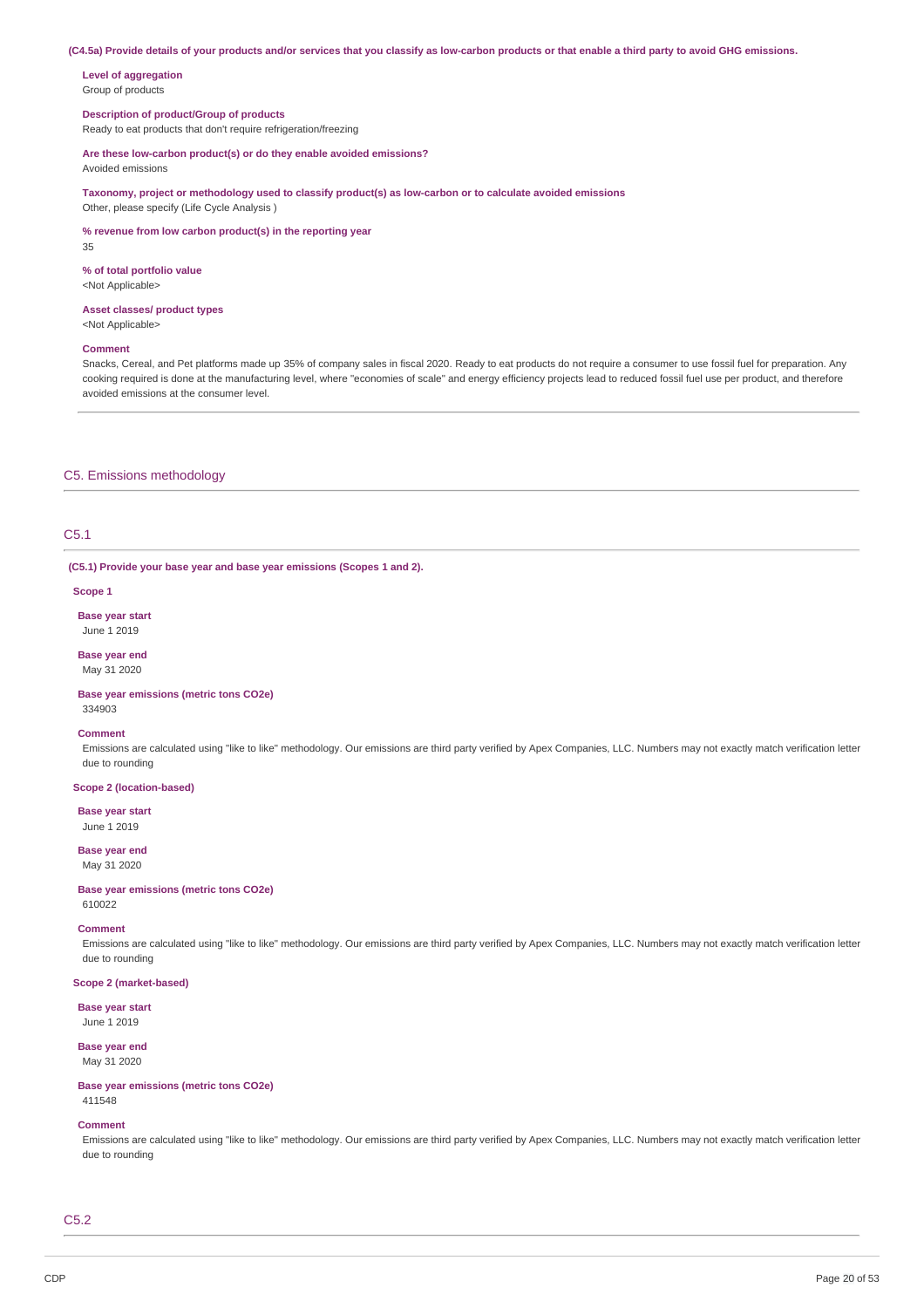### C6. Emissions data

### C6.1

**(C6.1) What were your organization's gross global Scope 1 emissions in metric tons CO2e?**

#### **Reporting year**

**Gross global Scope 1 emissions (metric tons CO2e)** 334903

#### **Start date**

<Not Applicable>

#### **End date**

<Not Applicable>

### **Comment**

Totals may not match verification letter exactly due to rounding

### C6.2

**(C6.2) Describe your organization's approach to reporting Scope 2 emissions.**

#### **Row 1**

#### **Scope 2, location-based**

We are reporting a Scope 2, location-based figure

#### **Scope 2, market-based**

We are reporting a Scope 2, market-based figure

#### **Comment**

Emissions include all "like-for-like" Scope 2 activities under operational control (per the GHG Protocol). Both location and market-based emissions have been externally verified by a third party, Bureau Veritas. We use the market-based method defined by the GHG Protocol's Scope 2 standard and used the market-based method emission factor hierarchy and the location-based method emission factor hierarchy. Totals may not match verification letter exactly due to rounding

### C6.3

**(C6.3) What were your organization's gross global Scope 2 emissions in metric tons CO2e?**

#### **Reporting year**

**Scope 2, location-based** 610022

**Scope 2, market-based (if applicable)** 411548

**Start date** <Not Applicable>

**End date** <Not Applicable>

#### **Comment**

Totals may not match verification letter exactly due to rounding

# C6.4

(C6.4) Are there any sources (e.g. facilities, specific GHGs, activities, geographies, etc.) of Scope 1 and Scope 2 emissions that are within your selected reporting **boundary which are not included in your disclosure?** Yes

### C6.4a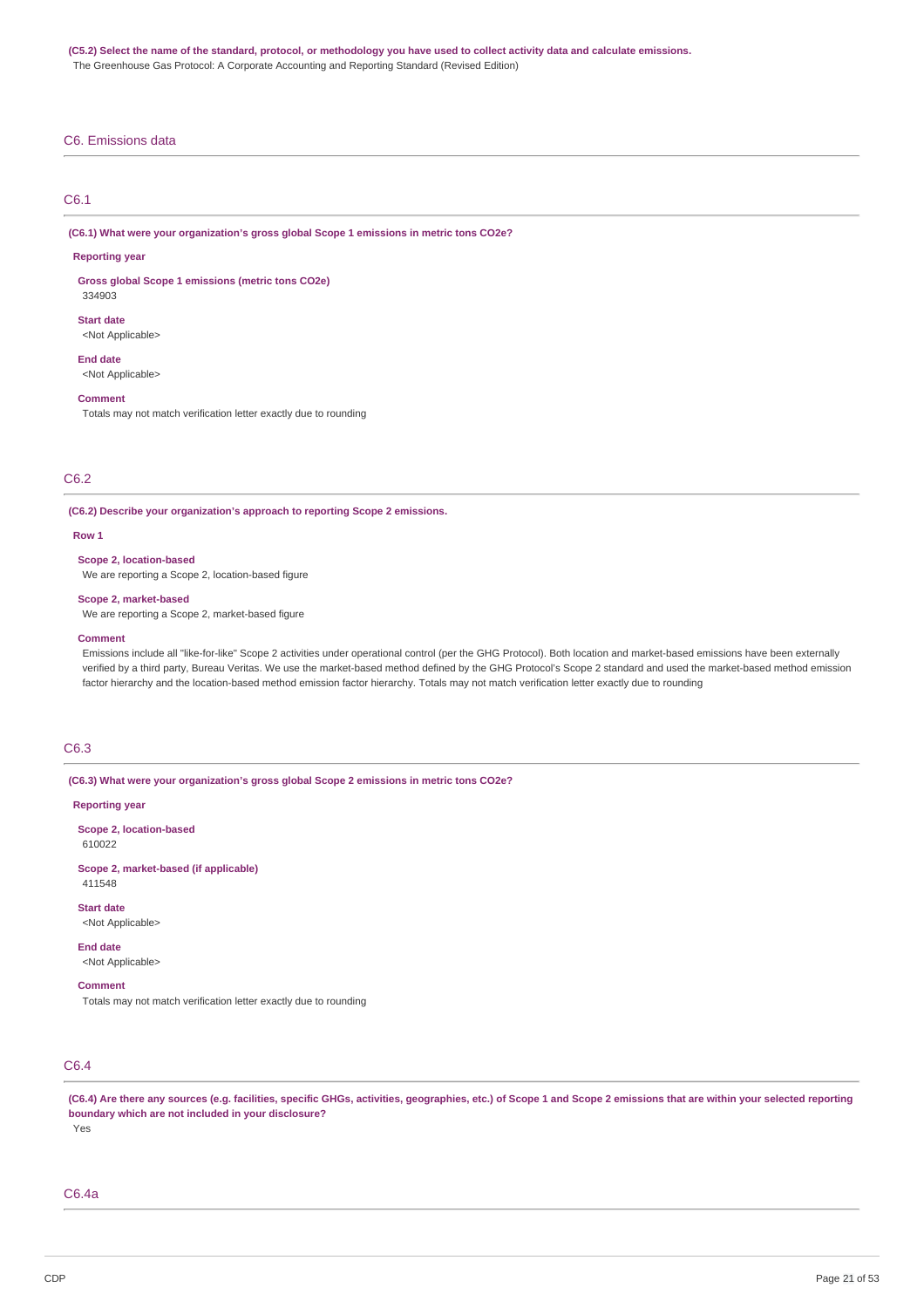(C6.4a) Provide details of the sources of Scope 1 and Scope 2 emissions that are within your selected reporting boundary which are not included in your **disclosure.**

### **Source**

Country Grain Elevators

#### **Relevance of Scope 1 emissions from this source** Emissions are not relevant

**Relevance of location-based Scope 2 emissions from this source** Emissions are not relevant

**Relevance of market-based Scope 2 emissions from this source (if applicable)** Emissions are not relevant

#### **Explain why this source is excluded**

Emissions were calculated based off of the GHG Protocol and found to be below our materiality threshold.

#### **Source**

Refrigerants at locations under operational control

**Relevance of Scope 1 emissions from this source**

Emissions are not relevant

**Relevance of location-based Scope 2 emissions from this source**

Emissions are not relevant

**Relevance of market-based Scope 2 emissions from this source (if applicable)** Emissions are not relevant

#### **Explain why this source is excluded**

Emissions were calculated based off of the GHG Protocol Refrigerant Loss tool and found to be below our materiality threshold.

### C6.5

**(C6.5) Account for your organization's gross global Scope 3 emissions, disclosing and explaining any exclusions.**

**Purchased goods and services**

**Evaluation status** Relevant, calculated

**Metric tonnes CO2e**

11038000

#### **Emissions calculation methodology**

Data is from an assessment completed in 2020 by LCA consultancy Quantis. Quantity and monetary purchasing volume of the goods and services purchased in the reporting year were obtained from internal business systems. The majority of the cradle-to-gate emission factors were sourced from the ecoinvent 3.6 database, as well as the World Food Life Cycle database V 3.5 (WFLDB). The impact assessment method used was the EF Method v1.4 (AWARE-compatible). Process-based emission factors were assigned on a mass basis (i.e. kg CO2eq per kg purchased material) Agriculture: proxies were used where representative data was not available in the existing LCI databases. Supply-specified EFs: General Mills purchases several commodities from suppliers that are using specific agricultural interventions to reduce on-farm impacts and sequester carbon. One such supplier is Barry Callebaut, a chocolate manufacturer who is working to reduce land use change and other impacts in its supply chain. This year, General Mills separated out volumes of purchased Barry Callebaut cocoa powder, dark chocolate, milk chocolate, and white chocolate, and mapped those line items to emission factors supplied by Barry Callebaut itself, which more closely reflect the impact of their specific supply. Packaging: Assumptions surrounding the recycled content of specific materials was based on data provided from the packaging suppliers for paperboard, metal, and glass. Plastics were assumed to contain no recycled content. Recycled content was modeled by using virgin material datasets to represent the virgin percent, and by using datasets for recycled materials to represent the recycled percentage of each material. Fuel and energy at co-packer manufacturing: proxies per lb food manufactured were calculated based on known fuel and energy use from owned manufacturing.

#### **Percentage of emissions calculated using data obtained from suppliers or value chain partners**

8.1

### **Please explain**

Some global packaging weights, as kg of purchased materials, came from data reported by the supplier.

### **Capital goods**

**Evaluation status** Relevant, calculated

# **Metric tonnes CO2e**

134000

#### **Emissions calculation methodology**

Data is from an assessment completed in 2020 by LCA consultancy Quantis. Dollars spent against capital were gathered from internal business databases. Cradle-to-gate emissions factors were sourced from the 2002 USA input output database . Input-output-based emission factors were assigned on a dollar basis (i.e. kg CO2eg per USD spent). Input-output-based emission factors, from the Economic Input/Output LCA database, were assigned on a per dollar basis (i.e. kg CO2eq per USD spent). Data was scaled to adjust for 44% cumulative inflation rate between 2002 and 2020 (as of 7/30/2020).

#### **Percentage of emissions calculated using data obtained from suppliers or value chain partners**

 $\Omega$ 

#### **Please explain**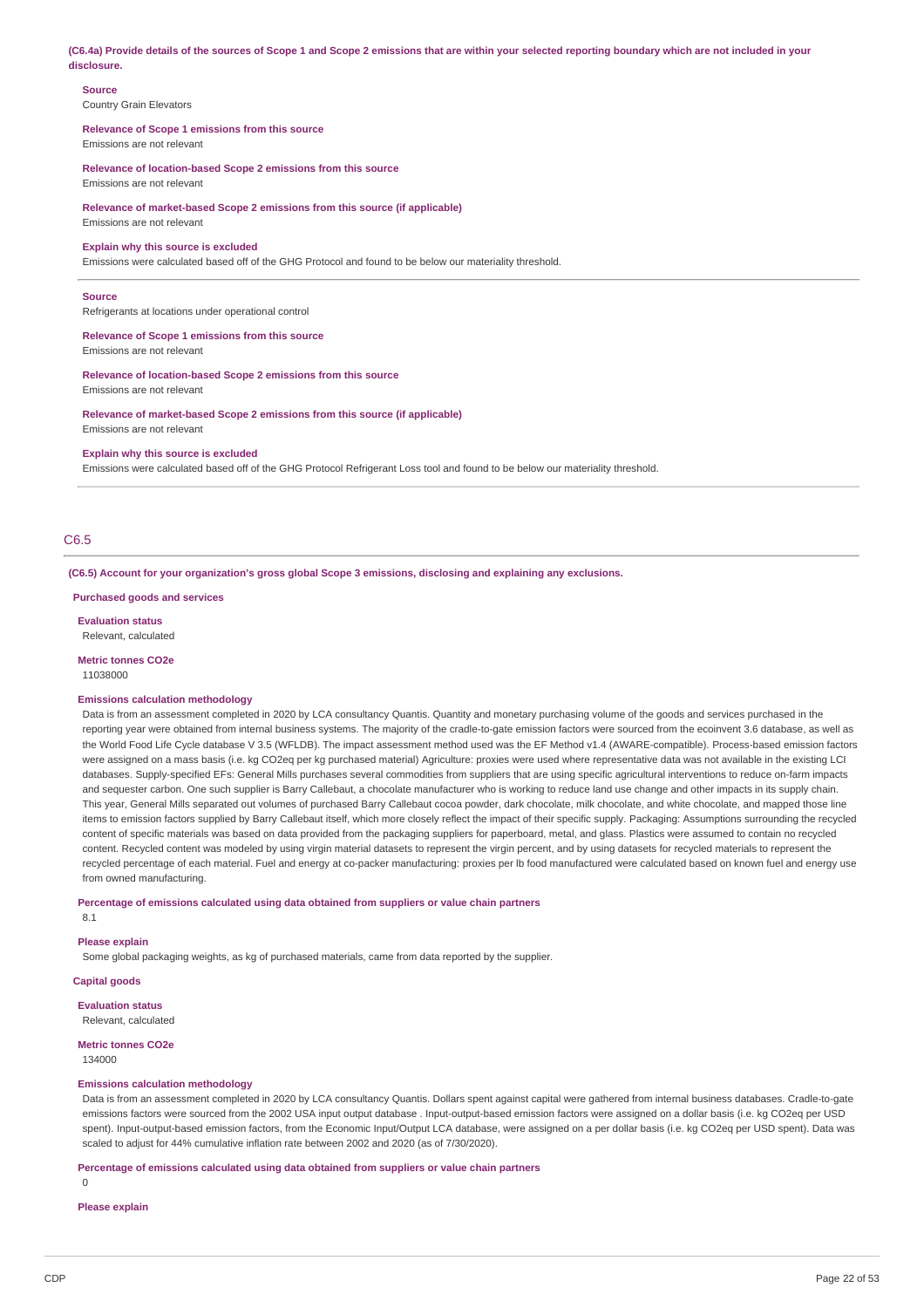#### **Fuel-and-energy-related activities (not included in Scope 1 or 2)**

**Evaluation status** Relevant, calculated

**Metric tonnes CO2e** 134000

#### **Emissions calculation methodology**

Data is from an assessment completed in 2020 by LCA consultancy Quantis. Primary data for fuel and energy in our operations is from an internal database. Upstream and Loss emission factors were sourced from the 2019 DEFRA Conversion Factors version 1.0, expiry 7/31/2020, "WTT-UK & Overseas Elec" & "WTT-Fuels". The impact assessment method used was IPCC 2014 GWP100

**Percentage of emissions calculated using data obtained from suppliers or value chain partners**

 $\Omega$ 

### **Please explain**

**Upstream transportation and distribution**

**Evaluation status**

Relevant, calculated

**Metric tonnes CO2e** 1569000

#### **Emissions calculation methodology**

Data is from an assessment completed in 2020 by LCA consultancy Ouantis. CCradle-to-gate emission factors were sourced from the ecoinvent 3.6 database. The impact assessment method used was the EF Method v1.4 (AWARE-compatible). For rail and ocean transport, the standard tkm calculation and emission factors were used. For truck transport, emissions were split into tailpipe emissions and upstream/ downstream impacts (impacts related to road wear and tear, truck maintenance, etc.). Tailpipe emissions were associated with the number of gallons of fuel consumed and was based on an Ecoinvent dataset for diesel combustion. The upstream/ downstream impacts associated with truck transport were based on a modified Ecoinvent dataset, altered to exclude emissions associated with fuel combustion. The footprint for this portion of the category was calculated on a per tkm basis. Intermodal transport was assumed to be 80% rail and 20% truck, based on General Mills data. Temperature states are accounted for in truck transport only, and are based on modified Ecoinvent datasets for frozen, refrigerated, and ambient truck datasets which contain additional upstream/downstream emissions based on the refrigeration needs per tkm transported, and reflect the additional fuel needed to run the refrigeration on a per gallon basis.

#### **Percentage of emissions calculated using data obtained from suppliers or value chain partners**

**Please explain**

 $\Omega$ 

**Waste generated in operations**

**Evaluation status**

Relevant, calculated

**Metric tonnes CO2e** 72600

#### **Emissions calculation methodology**

Data is from an assessment completed in 2020 by LCA consultancy Quantis; primary data for amount of waste in our operations is from internal system. The emission factors for incineration and landfilling, as well as transportation were sourced from the ecoinvent 3.6 database. The impact assessment method used was the EF Method v1.4 (AWARE-compatible). The cut-off method was applied to recycling and incineration with energy recovery: Impacts of the disposal method and transportation were applied, but no credit for recycling or energy recovery from incineration was given. In line with the GHG protocol guidance, recycling and reuse considered only the impacts of transporting the items to the recycling plant, but did not include the impacts of the recycling process. Transport to waste treatment was assumed to travel a distance of 72km to the waste treatment center.

**Percentage of emissions calculated using data obtained from suppliers or value chain partners**

 $\Omega$ 

#### **Please explain**

**Business travel**

### **Evaluation status**

Relevant, calculated

### **Metric tonnes CO2e**

18400

### **Emissions calculation methodology**

Data is from an assessment completed in 2020 by LCA consultancy Quantis. Flight miles were multiplied by the cradle-to-gate emission factor (per person kilometer) to calculate the emissions associated with business travel using "with RF" factors from "Business travel-air" and "WTT-business travel-air", where domestic = short, short = med, and long = long. Cradle-to-gate emission factors were sourced from the 2020 DEFRA Conversion Factors version 1.0, "business travel-air" & "WTT-business travelair". The impact assessment method was updated to use IPCC AR5 GWP100 for "business travel-air"; IPCC AR4 GWP100 for "WTT-business travel-air", since only kg CO2e is reported

**Percentage of emissions calculated using data obtained from suppliers or value chain partners**

# **Please explain**

100

Flight miles came from the company's travel partner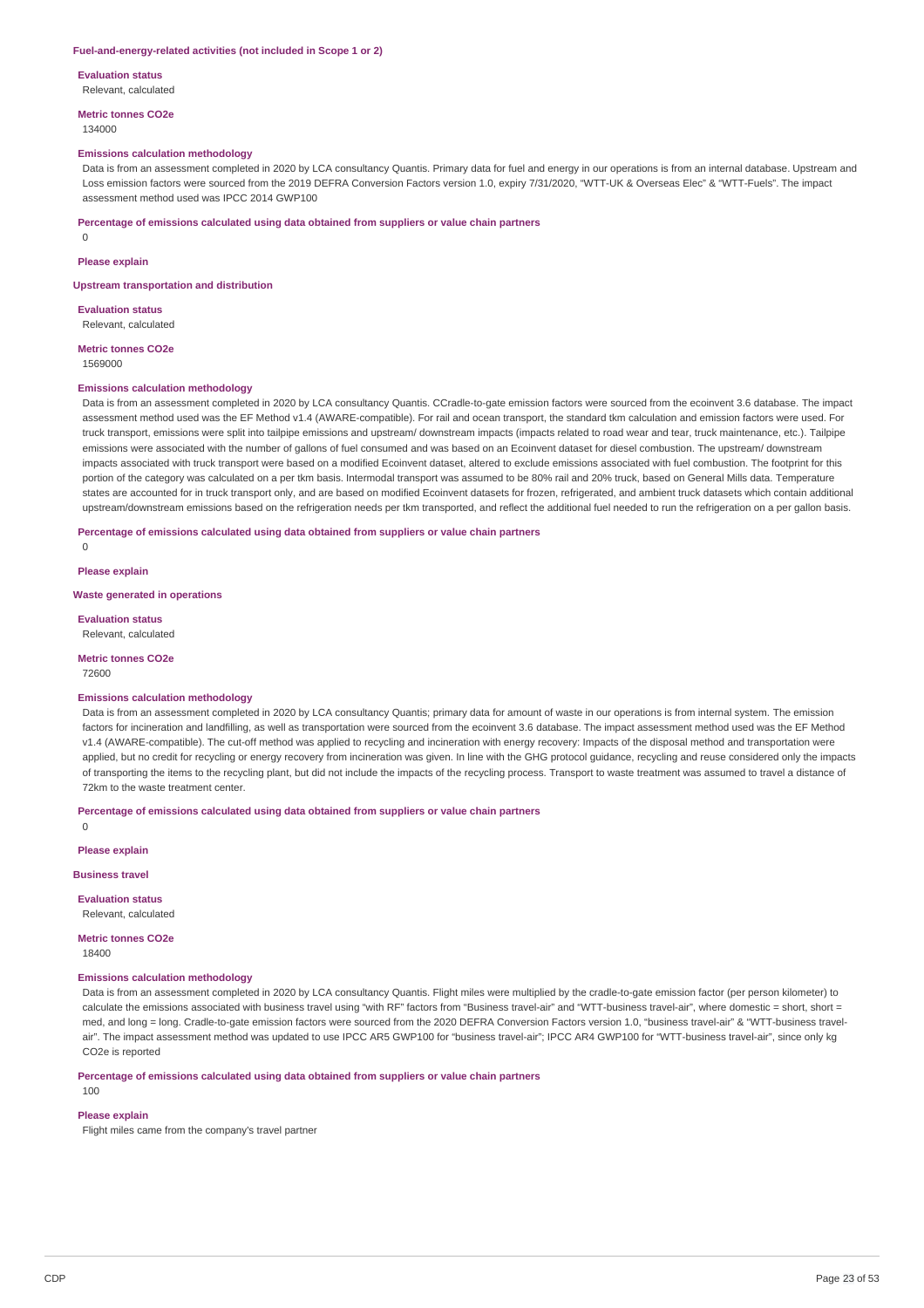**Evaluation status** Relevant, calculated

**Metric tonnes CO2e** 59600

#### **Emissions calculation methodology**

Data is from an assessment completed in 2020 by LCA consultancy Quantis; Primary data was collected from internal systems for # of employees and geographical location. Cradle-to-gate emission factors were sourced from the ecoinvent 3.6 database. The impact assessment method used was the EF Method v1.4 (AWAREcompatible). For North American employee commuting, U.S. Census data was used for the national distribution of modes of transportation to work. The Bureau of Transportation data was used to estimate the national average distance of a commute to work. The employee headcount was distributed amongst the different transportation modes, and multiplied by the national average commuting distance. These were multiplied by their respective cradle-to-gate emission factors to calculate the GHG emissions associated with North American employee commuting. For international commuting, data from various sources were used to estimate breakdown of public transit, pedestrian, and car commute transport for Latin American, Asian, Indian, European, and Other regions. The employee headcount was distributed amongst the different transportation modes and multiplied by the U.S. national average commuting distance. These were multiplied by their respective cradle-to-gate emission factors to calculate the GHG emissions associated with international employee commuting.

#### **Percentage of emissions calculated using data obtained from suppliers or value chain partners**

**Please explain**

0

#### **Upstream leased assets**

#### **Evaluation status**

Not relevant, explanation provided

### **Metric tonnes CO2e**

<Not Applicable>

### **Emissions calculation methodology**

<Not Applicable>

### **Percentage of emissions calculated using data obtained from suppliers or value chain partners**

<Not Applicable>

#### **Please explain**

The minimum boundary for upstream leased assets is "The scope 1 and scope 2 emissions of lessors that occur during the reporting company's operation of leased assets (e.g. from energy use)." We use the operational control approach to setting boundaries, and therefore leased assets would fall under scope 1 and 2 emissions. For example, leased warehouse space falls under scope 1 & scope 2 operational control, but has been deemed immaterial, at less than 1% of emissions and is verified each year.

#### **Downstream transportation and distribution**

**Evaluation status** Relevant, calculated

### **Metric tonnes CO2e**

1595000

#### **Emissions calculation methodology**

Data is from an assessment completed in 2020 by LCA consultancy Quantis. CCradle-to-gate emission factors were sourced from the ecoinvent 3.6 database. The impact assessment method used was the EF Method v1.4 (AWARE-compatible). Retail storage: the methodology for this category was updated this year to reduce the number of undocumented assumptions that went into the calculation. The calculation is still based on the cubic feet of product sold, and takes into account assumptions on how many days product sits in inventory at retail, but this data is then mapped to retail refrigerated and frozen storage emission factors that come from the WFLDB. These WFLDB EFs contain their own assumptions about how much energy is consumed at this stage. Warehouse Storage: the methodology for this category was updated this year to reduce the number of undocumented assumptions that went into the calculation. The calculation is still based on the cubic feet of product sold, and takes into account inventory days data from GMI, and warehouse storage energy consumption assumptions published by the European Commission in the PEF guidance (3 kWh/m3a for dry storage, and 70 kWh/m3a for cold storage, based on a 10m high warehouse size). Consumer trips to store: This category uses production volumes (mass) and passenger vehicle MPG as its primary parameters, allowing General Mills to track changes over time both directly under its control and outside of it. The calculation uses the production volumes, makes an assumption about the mass of product per car trip (20 kg product/trip), and combines that with an assumed distance (7.58 miles) and mpg (26.41 mpg for North America, 37.0 in International in 2020) to output a number of gallons of gasoline consumed.

**Percentage of emissions calculated using data obtained from suppliers or value chain partners**

 $\Omega$ 

### **Please explain**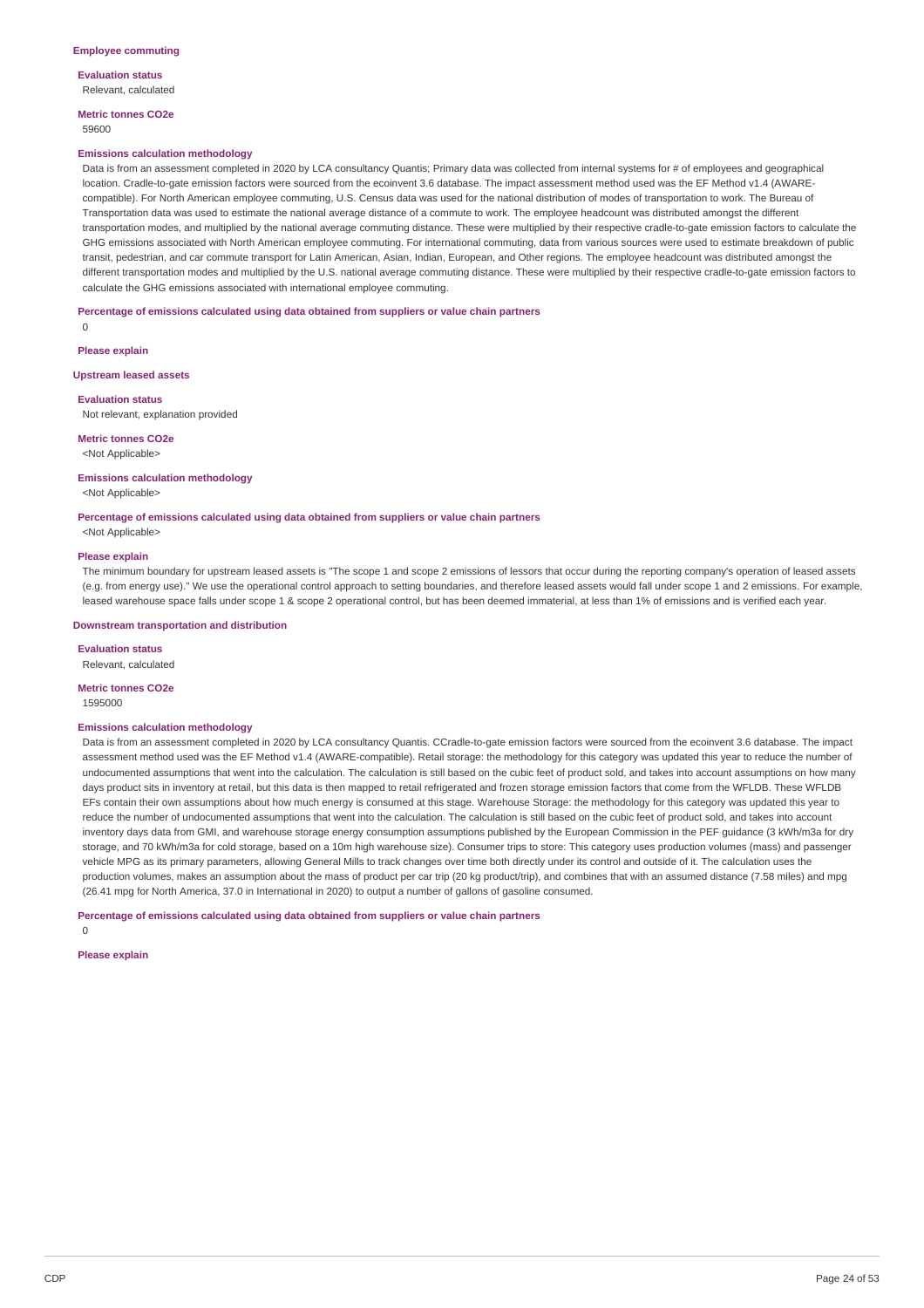**Evaluation status** Relevant, calculated

**Metric tonnes CO2e** 947000

#### **Emissions calculation methodology**

Data is from an assessment completed in 2020 by LCA consultancy Quantis. Cradle-to-gate emission factors were sourced from the ecoinvent 3.6 database and the World Food Life Cycle database V 3.5 (WFLDB), information can be found here https://quantis-intl.com/tools/databases/wfldb-food/. The impact assessment method used was the EF Method v1.4 (AWARE-compatible). Refrigerated and frozen home storage was calculated based on Trucost assumptions surrounding the storage time, the storage type (whether refrigerated or frozen), and the product volume. These were used to calculate the m3-yr. The WFLDB home storage emissions factors are per m3-yr. Product volumes were multiplied by storage volume scaling factors (Quantis assumptions), which help to more accurately account for storage inefficiencies at the consumer level, such as extra space in the pantry, refrigerator, or freezer. The scaling factors used were 4, 2 and 3 for dry, frozen and refrigerated respectively. Packaging volume was assumed to be half of the shipping volume. Food preparation at consumer assumed a prep method and a prep time. This was multiplied by the # of unit sales provided by General Mills. From there, a total time in minutes was calculated for each prep method (stove, oven, microwave, toaster). Data on oven and stove power consumption was multiplied by the time to calculate the total energy required for food preparation. Gas stove assumed a power of 4.1kW, and electric assumed a power of 1 kW. A weighted average of 37% gas stove, and 63% electric stove was assumed. For oven, a weighted average of 29% electric and 71% gas was assumed.

**Percentage of emissions calculated using data obtained from suppliers or value chain partners**

 $\Omega$ 

**Please explain**

**Use of sold products**

**Evaluation status** Relevant, calculated

**Metric tonnes CO2e** 6700

#### **Emissions calculation methodology**

Data is from an assessment completed in 2020 by LCA consultancy Quantis. Cradle-to-gate emission factors were sourced from the ecoinvent 3.6 database and the World Food Life Cycle database V 3.5 (WFLDB), information can be found here https://quantis-intl.com/tools/databases/wfldb-food/. The impact assessment method used was the EF Method v1.4 (AWARE-compatible). Refrigerated and frozen home storage was calculated based on Trucost assumptions surrounding the storage time, the storage type (whether refrigerated or frozen), and the product volume. These were used to calculate the m3-yr. The WFLDB home storage emissions factors are per m3-yr. Product volumes were multiplied by storage volume scaling factors (Quantis assumptions), which help to more accurately account for storage inefficiencies at the consumer level, such as extra space in the pantry, refrigerator, or freezer. The scaling factors used were 4, 2 and 3 for dry, frozen and refrigerated respectively. Packaging volume was assumed to be half of the shipping volume.

**Percentage of emissions calculated using data obtained from suppliers or value chain partners**

0

**Please explain**

**End of life treatment of sold products**

**Evaluation status** Relevant, calculated

**Metric tonnes CO2e** 1117000

#### **Emissions calculation methodology**

Data is from an assessment completed in 2020 by LCA consultancy Quantis. The emission factors for incineration and landfilling, as well as transportation were sourced from the ecoinvent 3.6 database. The impact assessment method used was the EF Method v1.4 (AWARE-compatible). The cut-off method was applied to recycling and incineration with energy recovery: Impacts of the disposal method and transportation were applied, but no credit for recycling or energy recovery from incineration was given. In line with the GHG protocol guidance, recycling and reuse considered only the impacts of transporting the items to the recycling plant, but did not include the impacts of the recycling process. EPA data was applied to estimate packaging recycling rates. Transport to waste treatment assumed a 5km distance from home to the collection center, and 72km from the collection center to the waste treatment center. The method for calculating food waste at the consumer uses publicly available data published by WRI. The report provided food waste data for several global regions including "North America and Oceania," "Industrialized Asia," "Latin America," and "Europe". Those percentages were used to calculate total food waste in the NAR, ASLA, and EUAU regions. Overall, it was assumed that 20% of food in North America, 12% in ASLA, and 17% of food in EUAU is wasted at the consumer. It was assumed all food waste is treated in a landfill.

**Percentage of emissions calculated using data obtained from suppliers or value chain partners**

56

### **Please explain**

Since packaging data comes from suppliers, % of end of life impact from packaging also represented by data obtained from suppliers.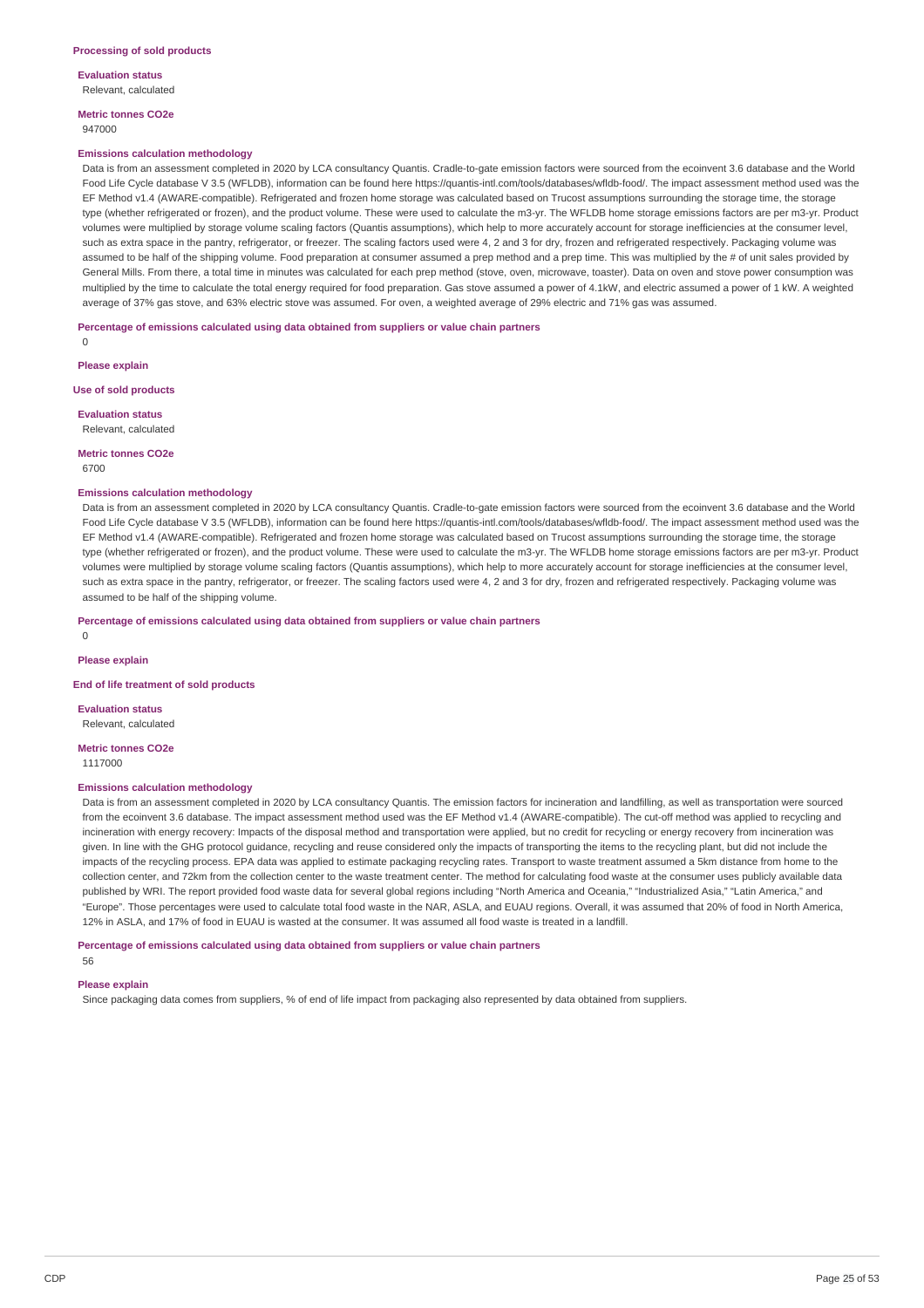#### **Downstream leased assets**

### **Evaluation status** Not relevant, explanation provided

**Metric tonnes CO2e**

<Not Applicable>

### **Emissions calculation methodology**

<Not Applicable>

#### **Percentage of emissions calculated using data obtained from suppliers or value chain partners**

<Not Applicable>

### **Please explain**

The minimum boundary for downstream leased assets is "The scope 1 and scope 2 emissions of lessees that occur during operation of leased assets (e.g. from energy use)." 13 percent of emissions from downstream leased assets are already captured in our Scope 1 and 2 emissions. The other 87% represent less than 0.01% of total scope 3 emissions.

#### **Franchises**

**Evaluation status** Relevant, calculated

#### **Metric tonnes CO2e**

4700

#### **Emissions calculation methodology**

Data is from an assessment completed in 2020 by LCA consultancy Quantis. Energy per square foot of store where known, and square feet of stores where energy usage is unknown (average energy per square foot calculated from EIA data for Food Service buildings). Emission factors were sourced from 2019 DEFRA Conversion Factors v1.0, expiry 07/31/2020. The impact assessment method used was IPCC AR4 GWP100; updated to IPCC AR5 for "Fuels"

#### **Percentage of emissions calculated using data obtained from suppliers or value chain partners**

 $\Omega$ 

#### **Please explain**

**Investments**

#### **Evaluation status**

Not relevant, explanation provided

**Metric tonnes CO2e** <Not Applicable>

### **Emissions calculation methodology**

#### <Not Applicable>

#### **Percentage of emissions calculated using data obtained from suppliers or value chain partners**

<Not Applicable>

### **Please explain**

General Mills does not have investment related scope 3 emissions, therefore, this category is immaterial to our operations.

### **Other (upstream)**

**Evaluation status**

**Metric tonnes CO2e** <Not Applicable>

#### **Emissions calculation methodology**

<Not Applicable>

**Percentage of emissions calculated using data obtained from suppliers or value chain partners**

# <Not Applicable> **Please explain**

**Other (downstream)**

**Evaluation status**

# **Metric tonnes CO2e**

<Not Applicable>

**Emissions calculation methodology**

<Not Applicable>

**Percentage of emissions calculated using data obtained from suppliers or value chain partners**

# <Not Applicable>

**Please explain**

### C-AC6.6/C-FB6.6/C-PF6.6

**(C-AC6.6/C-FB6.6/C-PF6.6) Can you break down your Scope 3 emissions by relevant business activity area?** Yes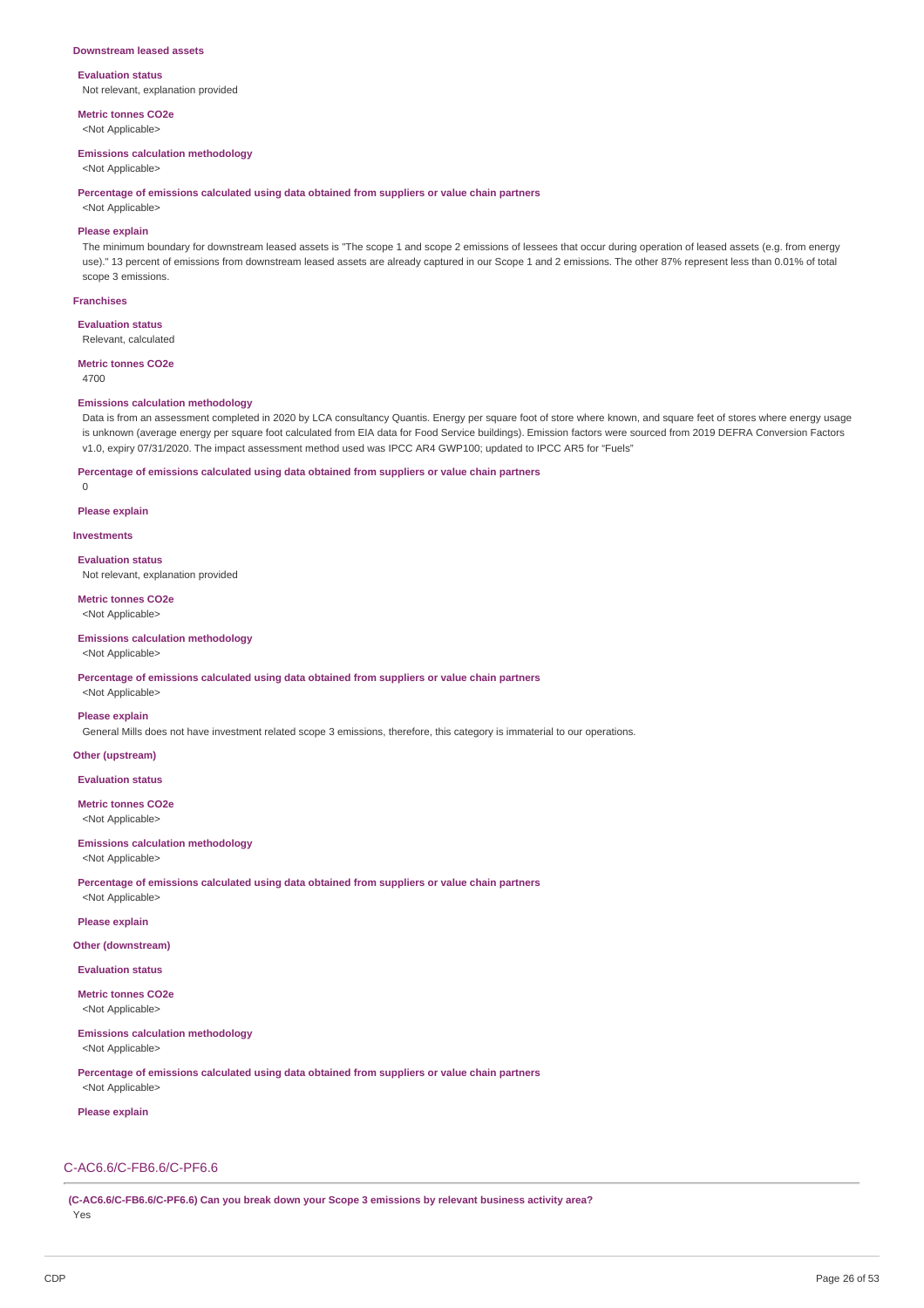**(C-AC6.6a/C-FB6.6a/C-PF6.6a) Disclose your Scope 3 emissions for each of your relevant business activity areas.**

**Activity** Agriculture/Forestry

**Scope 3 category**

Purchased goods and services

**Emissions (metric tons CO2e)** 8513000

### **Please explain**

To calculate emissions related to agriculture/forestry, we multiply our consumption volumes by a standard LCA emission factor. Databases include ecoinvent and World Food LCA Database. This figure represents 85% of purchased goods and services. The other 15% is packaging materials and fuel and energy consumption in comanufacturing sites.

### C-AC6.8/C-FB6.8/C-PF6.8

(C-AC6.8/C-FB6.8/C-PF6.8) Is biogenic carbon pertaining to your direct operations relevant to your current CDP climate change disclosure? No

### C-AC6.9/C-FB6.9/C-PF6.9

(C-AC6.9/C-FB6.9/C-PF6.9) Do you collect or calculate greenhouse gas emissions for each commodity reported as significant to your business in C-**AC0.7/FB0.7/PF0.7?**

**Agricultural commodities** Cattle products

Yes

**Do you collect or calculate GHG emissions for this commodity?**

# **Please explain**

Scope 3 GHG calculations cover purchases of dairy globally for the declared fiscal year, excluding joint ventures.

#### **Agricultural commodities**

Palm Oil

**Do you collect or calculate GHG emissions for this commodity?** Yes

#### **Please explain**

Scope 3 GHG calculations cover purchases of palm oil globally for the declared fiscal year, excluding joint ventures.

#### **Agricultural commodities**

Sugar

**Do you collect or calculate GHG emissions for this commodity?** Yes

#### **Please explain**

Scope 3 GHG calculations cover purchases of sugar globally for the declared fiscal year, excluding joint ventures.

### **Agricultural commodities**

**Wheat** 

**Do you collect or calculate GHG emissions for this commodity?**

### Yes

### **Please explain**

Scope 3 GHG calculations cover purchases of wheat globally for the declared fiscal year, excluding joint ventures.

### **Agricultural commodities**

Other (Oats)

**Do you collect or calculate GHG emissions for this commodity?** Yes

### **Please explain**

Scope 3 GHG calculations cover purchases of oats globally for the declared fiscal year, excluding joint ventures.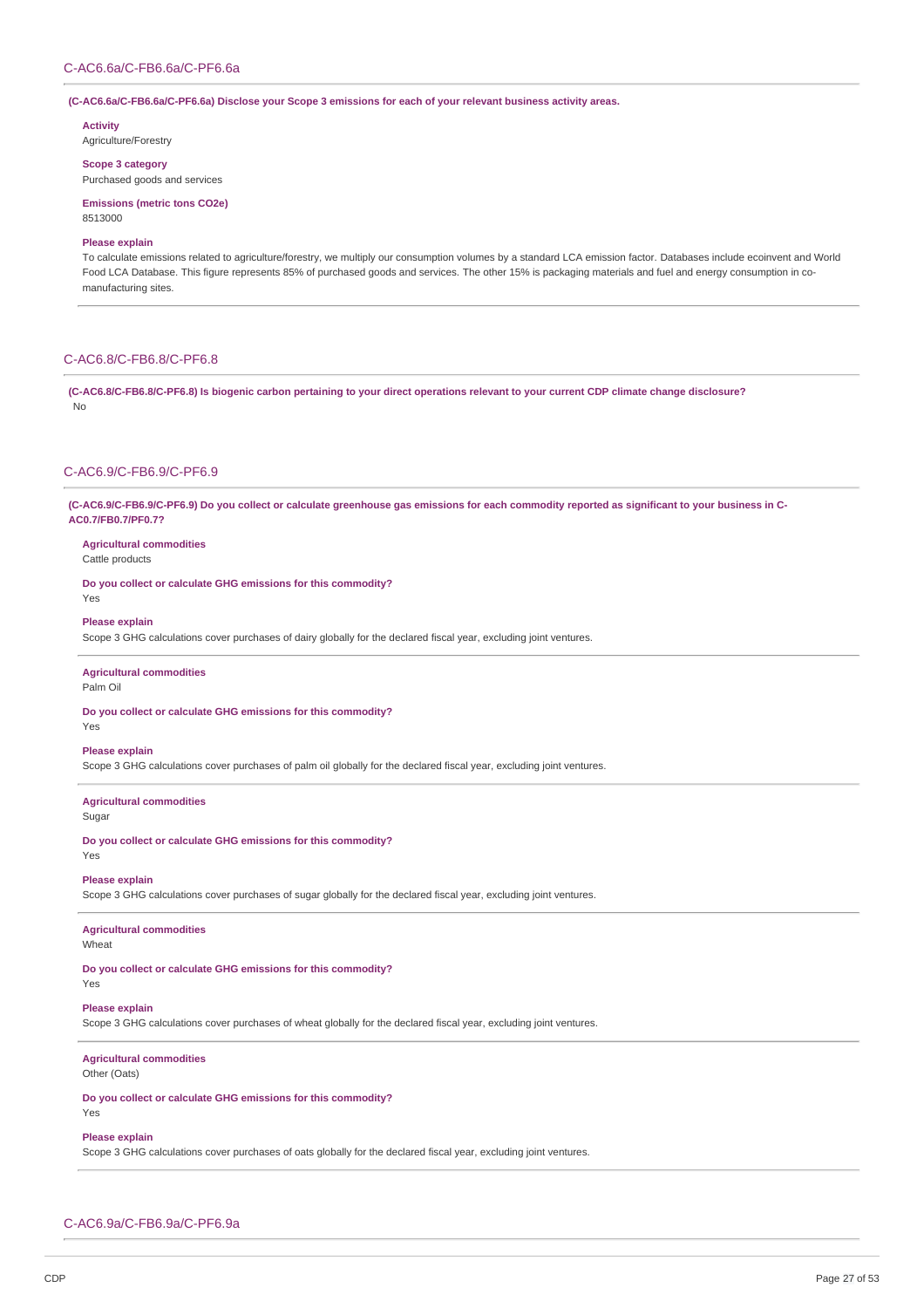(C-AC6.9a/C-FB6.9a/C-PF6.9a) Report your greenhouse gas emissions figure(s) for your disclosing commodity(ies), explain your methodology, and include any **exclusions.**

#### **Cattle products**

**Reporting emissions by**

Unit of production

#### **Emissions (metric tons CO2e)**

2.86

#### **Denominator: unit of production** Metric tons

### **Change from last reporting year**

About the same

#### **Please explain**

Our company produces yogurt, baked goods, and other products from dairy ingredients and our main activities related to this commodity is manufacturing. To calculate this figure, we accounted for all the emissions related to dairy cattle ranching, including land management, livestock, and processing. We used average emission factors from the World Food LCA Database.

### **Palm Oil**

#### **Reporting emissions by**

Unit of production

### **Emissions (metric tons CO2e)**

2.02

#### **Denominator: unit of production** Metric tons

#### **Change from last reporting year**

About the same

#### **Please explain**

Our company produces snacks, baked goods, and other products from palm ingredients and our main activities related to this commodity is manufacturing. To calculate this figure, we accounted for all the emissions related to palm oil, including land management and processing. We used average emission factors from the World Food LCA Database.

### **Sugar**

### **Reporting emissions by**

Unit of production

**Emissions (metric tons CO2e)** 0.59

#### **Denominator: unit of production** Metric tons

**Change from last reporting year** About the same

#### **Please explain**

Our company produces snacks, baked goods, and other products from sugar ingredients and our main activities related to this commodity is manufacturing. To calculate this figure, we accounted for all the emissions related to sugar, including land management and processing. We used average emission factors from the World Food LCA Database.

#### **Wheat**

### **Reporting emissions by**

Unit of production

#### **Emissions (metric tons CO2e)** 0.73

**Denominator: unit of production** Metric tons

# **Change from last reporting year**

About the same

#### **Please explain**

Our company produces snacks, baked goods, and other products from wheat ingredients and our main activities related to this commodity is manufacturing. We also buy and sell grain directly to customers for further processing. To calculate this figure, we accounted for all the emissions related to wheat, including land management and processing. We used average emission factors from the World Food LCA Database.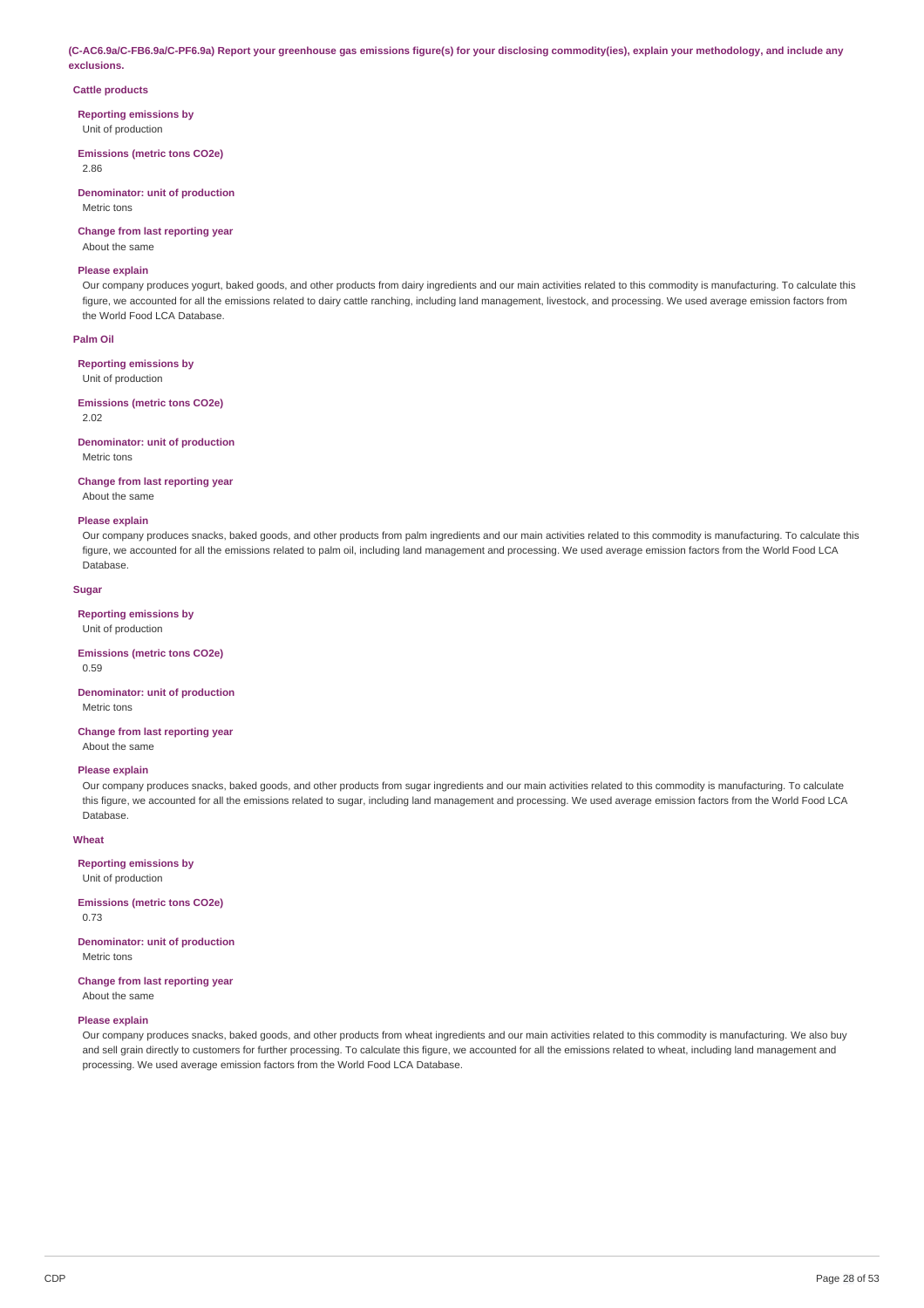#### **Other**

**Reporting emissions by** Unit of production

**Emissions (metric tons CO2e)** 0.46

**Denominator: unit of production**

Metric tons

**Change from last reporting year** About the same

### **Please explain**

Our company produces snacks, baked goods, and other products from oat ingredients and our main activities related to this commodity is manufacturing. We also buy and sell grain directly to customers for further processing. To calculate this figure, we accounted for all the emissions related to wheat, including land management and processing. We used average emission factors from the World Food LCA Database.

### C6.10

(C6.10) Describe your gross global combined Scope 1 and 2 emissions for the reporting year in metric tons CO2e per unit currency total revenue and provide any **additional intensity metrics that are appropriate to your business operations.**

**Intensity figure** 0.000042412

**Metric numerator (Gross global combined Scope 1 and 2 emissions, metric tons CO2e)** 746451

**Metric denominator** unit total revenue

**Metric denominator: Unit total** 17600000000

**Scope 2 figure used** Market-based

**% change from previous year** 3

**Direction of change** Increased

### **Reason for change**

Both Scope 1 and Scope 2 (Market) increased from the previous year.

#### C7. Emissions breakdowns

### C7.1

**(C7.1) Does your organization break down its Scope 1 emissions by greenhouse gas type?** Yes

### C7.1a

(C7.1a) Break down your total gross global Scope 1 emissions by greenhouse gas type and provide the source of each used greenhouse warming potential **(GWP).**

| Scope 1 emissions (metric tons of CO2e)<br>Greenhouse gas |        | <b>GWP Reference</b>                          |
|-----------------------------------------------------------|--------|-----------------------------------------------|
| CO <sub>2</sub>                                           | 333636 | IPCC Fifth Assessment Report (AR5 - 100 year) |
| CH4                                                       | 720    | IPCC Fifth Assessment Report (AR5 - 100 year) |
| N2O                                                       | 546    | IPCC Fifth Assessment Report (AR5 - 100 year) |

# C7.2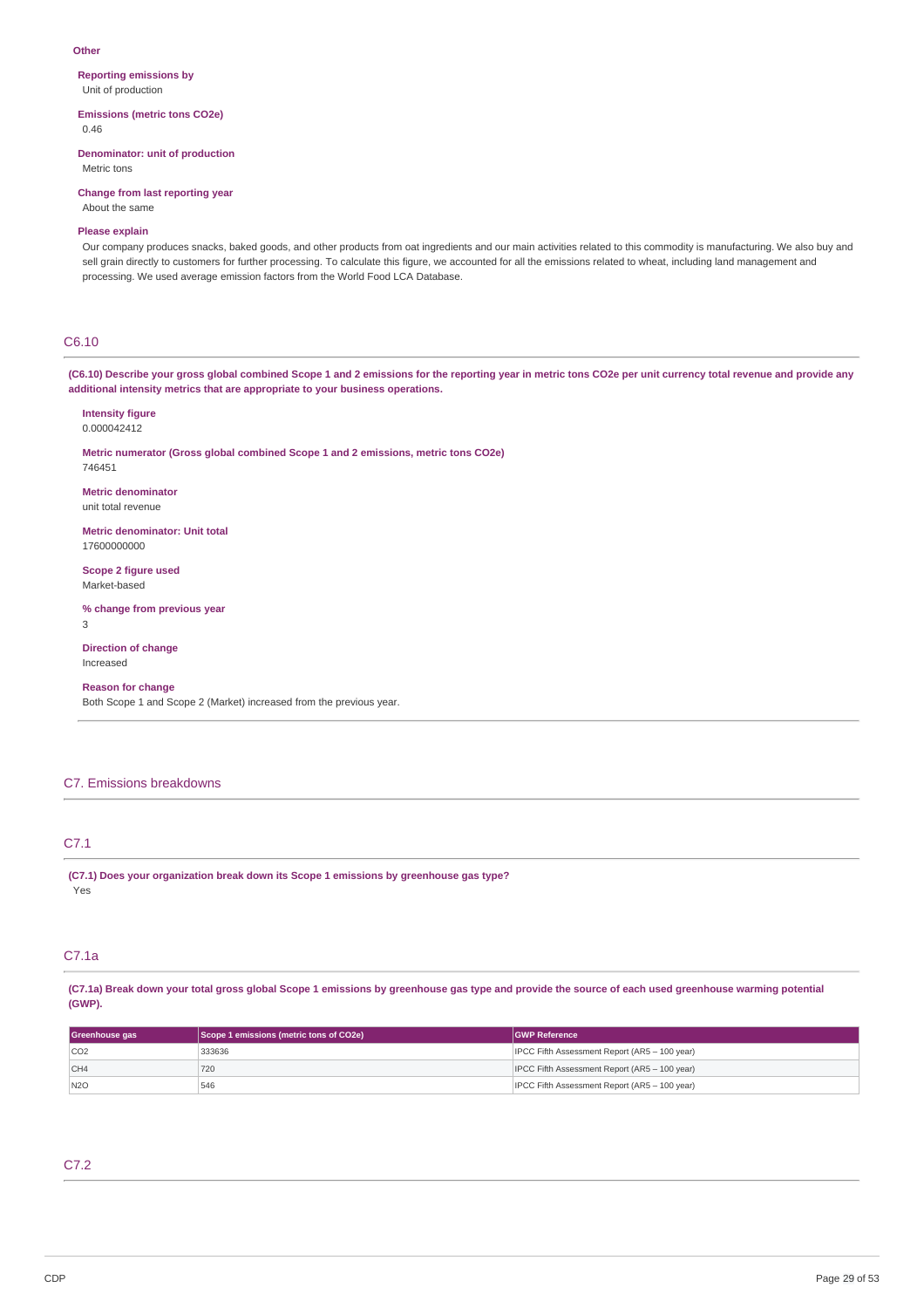### **(C7.2) Break down your total gross global Scope 1 emissions by country/region.**

| Country/Region                                       | Scope 1 emissions (metric tons CO2e) |
|------------------------------------------------------|--------------------------------------|
| Australia                                            | 2679.88                              |
| Brazil                                               | 7221.63                              |
| Canada                                               | 5605.29                              |
| China                                                | 7796.28                              |
| France                                               | 19985.5                              |
| Germany                                              | 26.58                                |
| Greece                                               | 1030.44                              |
| India                                                | 457.66                               |
| Ireland                                              | 3                                    |
| Malaysia                                             | 105.79                               |
| Mexico                                               | 2581.24                              |
| New Zealand                                          | 4.11                                 |
| Singapore                                            | 37.27                                |
| Republic of Korea                                    | 26.42                                |
| Spain                                                | 7427.06                              |
| Sweden                                               | 6.26                                 |
| Switzerland                                          | 30.97                                |
| Taiwan, Greater China                                | 22.35                                |
| Thailand                                             | 102.3                                |
| United Arab Emirates                                 | 7.4                                  |
| United Kingdom of Great Britain and Northern Ireland | 50.38                                |
| United States of America                             | 279688.38                            |
| Belgium                                              | 0.29                                 |
| Israel                                               | 5.32                                 |
| Italy                                                | 0.29                                 |

### C7.3

**(C7.3) Indicate which gross global Scope 1 emissions breakdowns you are able to provide.**

By business division

By activity

# C7.3a

**(C7.3a) Break down your total gross global Scope 1 emissions by business division.**

| <b>Business division</b>           | Scope 1 emissions (metric ton CO2e) |  |
|------------------------------------|-------------------------------------|--|
| North America Retail               | 234258                              |  |
| Convenience Stores and Foodservice | 21527                               |  |
| Europe and Austrailia              | 31257                               |  |
| Asia and Latin America             | 15770                               |  |
| Pet                                | 32090                               |  |

### C7.3c

**(C7.3c) Break down your total gross global Scope 1 emissions by business activity.**

| <b>Activity</b>                          | Scope 1 emissions (metric tons CO2e) |  |
|------------------------------------------|--------------------------------------|--|
| Natural Gas Combustion                   | 288334                               |  |
| Liquid Propane Combustion                | 2528                                 |  |
| Fuel Oil #2 Combustion                   | 3115                                 |  |
| Sales Fleet - Transportation Consumption | 8454                                 |  |
| CO2 for Processing                       | 31808                                |  |
| BioMass                                  | 664                                  |  |

### C-AC7.4/C-FB7.4/C-PF7.4

(C-AC7.4/C-FB7.4/C-PF7.4) Do you include emissions pertaining to your business activity(ies) in your direct operations as part of your global gross Scope 1 **figure?** Yes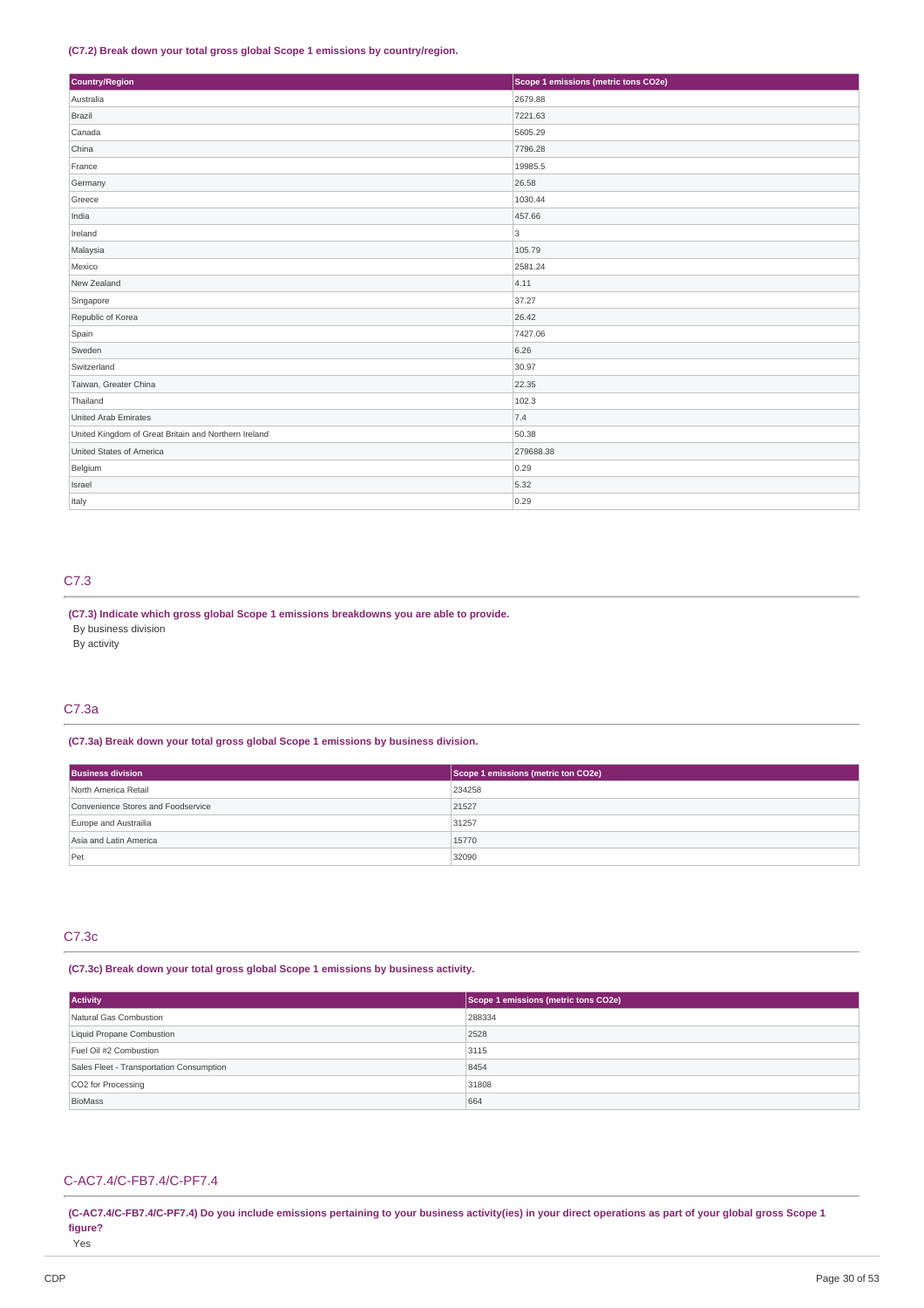(C-AC7.4b/C-FB7.4b/C-PF7.4b) Report the Scope 1 emissions pertaining to your business activity(ies) and explain any exclusions. If applicable, disaggregate your **agricultural/forestry by GHG emissions category.**

#### **Activity**

Processing/Manufacturing

**Emissions category** <Not Applicable>

**Emissions (metric tons CO2e)** 334903

### **Methodology**

Region-specific emissions factors

### **Please explain**

Scope 1 values reported are for globally owned operations and have been third party verified. Emission factors for fuel usage are from DEFRA UK Government GHG Conversion Factors for Company Reporting, Year 2019 Version 1.0 Full Set

# C7.5

### **(C7.5) Break down your total gross global Scope 2 emissions by country/region.**

| Country/Region                                          | Scope 2, location-based<br>(metric tons CO2e) | Scope 2, market-based<br>(metric tons CO2e) | Purchased and consumed electricity,<br>heat, steam or cooling (MWh) | Purchased and consumed low-carbon electricity, heat, steam or cooling<br>accounted for in Scope 2 market-based approach (MWh) |
|---------------------------------------------------------|-----------------------------------------------|---------------------------------------------|---------------------------------------------------------------------|-------------------------------------------------------------------------------------------------------------------------------|
| Australia                                               | 8258.24                                       | 8258.24                                     | 11074.5                                                             | 0                                                                                                                             |
| Brazil                                                  | 4527.36                                       | 4527.36                                     | 38741.17                                                            | 0                                                                                                                             |
| China                                                   | 45342.5                                       | 45271.87                                    | 74923.23                                                            | O                                                                                                                             |
| France                                                  | 7367.78                                       | 5445.96                                     | 106208.83                                                           | 0                                                                                                                             |
| Germany                                                 | 128.58                                        | 196.56                                      | 310.88                                                              | 0                                                                                                                             |
| Greece                                                  | 4221.31                                       | 4626.88                                     | 7919.89                                                             | 0                                                                                                                             |
| India                                                   | 5254.71                                       | 5254.71                                     | 7297.32                                                             | O                                                                                                                             |
| Ireland                                                 | 18.85                                         | 18.85                                       | 49.81                                                               | 0                                                                                                                             |
| Malaysia                                                | 491.46                                        | 491.46                                      | 753.28                                                              | O                                                                                                                             |
| Mexico                                                  | 4749.47                                       | 4749.47                                     | 9923.38                                                             | 0                                                                                                                             |
| New Zealand                                             | 7.89                                          | 7.89                                        | 68.22                                                               | 0                                                                                                                             |
| Singapore                                               | 137.5                                         | 137.5                                       | 346.21                                                              | 0                                                                                                                             |
| Republic of Korea                                       | 186.21                                        | 186.21                                      | 345.87                                                              | O                                                                                                                             |
| Spain                                                   | 8830.89                                       | 13662.71                                    | 30492.87                                                            | 0                                                                                                                             |
| Sweden                                                  | 1.31                                          | 4.21                                        | 103.96                                                              | O                                                                                                                             |
| Switzerland                                             | 14.61                                         | 16.04                                       | 514.34                                                              | 0                                                                                                                             |
| Taiwan, Greater China                                   | 175.41                                        | 175.41                                      | 371.15                                                              | O                                                                                                                             |
| Thailand                                                | 343.91                                        | 343.91                                      | 721.15                                                              | 0                                                                                                                             |
| United Arab Emirates                                    | 80.86                                         | 80.86                                       | 122.86                                                              | 0                                                                                                                             |
| United Kingdom of Great<br>Britain and Northern Ireland | 205.26                                        | 205.26                                      | 836.78                                                              | 0                                                                                                                             |
| United States of America                                | 519499.74                                     | 317637.53                                   | 1019971.77                                                          | 334888                                                                                                                        |
| Canada                                                  | 176.37                                        | 176.37                                      | 30141.23                                                            | 0                                                                                                                             |
| Belgium                                                 | 0.81                                          | 0.81                                        | 4.75                                                                | 0                                                                                                                             |
| Israel                                                  | $\mathsf{O}\xspace$                           | $\circ$                                     | 60.52                                                               | 0                                                                                                                             |
| Italy                                                   | 1.55                                          | 1.55                                        | 4.75                                                                | 0                                                                                                                             |

### C7.6

**(C7.6) Indicate which gross global Scope 2 emissions breakdowns you are able to provide.** By business division

# C7.6a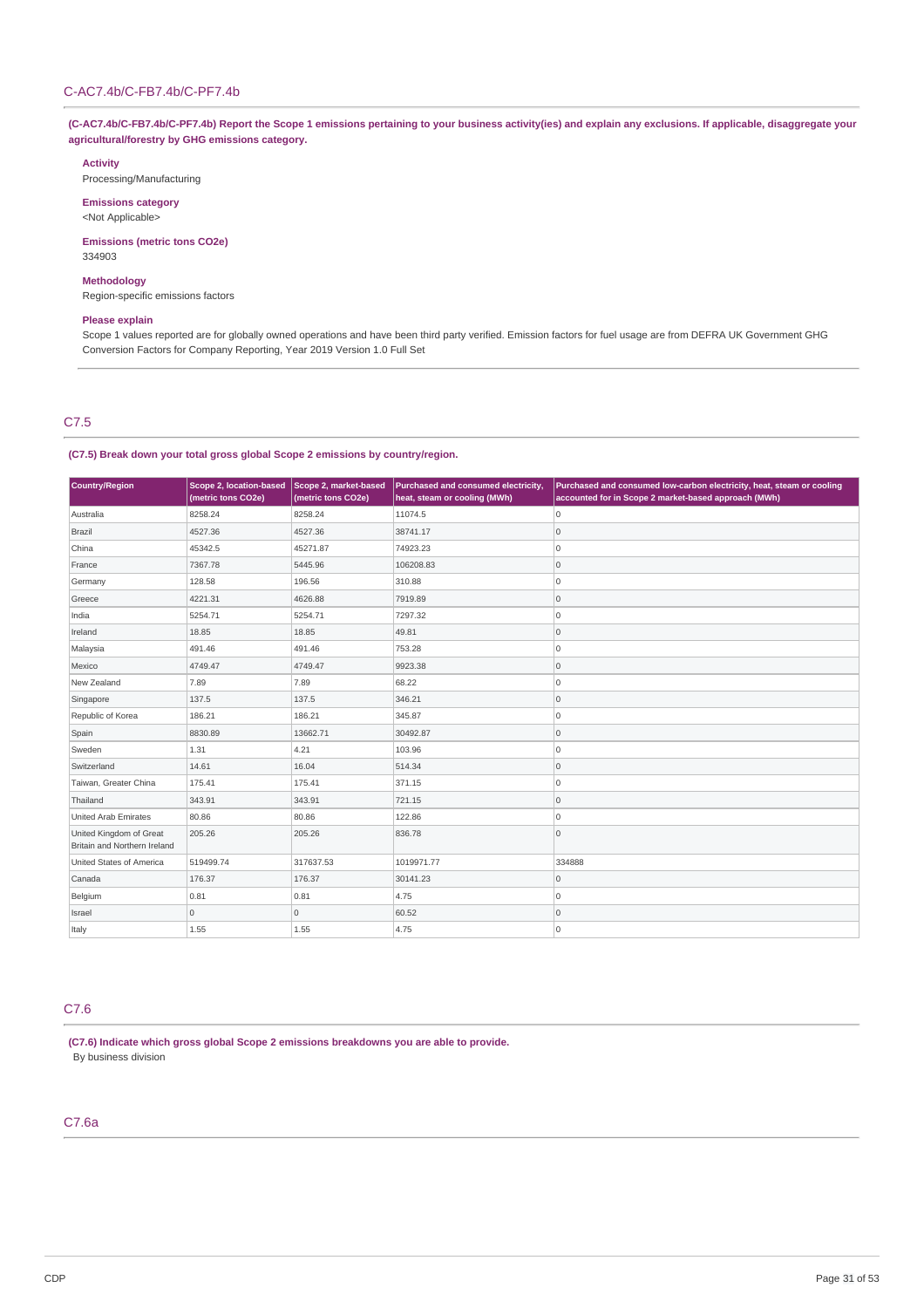### **(C7.6a) Break down your total gross global Scope 2 emissions by business division.**

| <b>Business division</b>           | Scope 2, location-based (metric tons CO2e) | Scope 2, market-based (metric tons CO2e) |
|------------------------------------|--------------------------------------------|------------------------------------------|
| North America Retail               | 351651.61                                  | 276991.06                                |
| Convenience Stores and Foodservice | 118380.48                                  | 19170.72                                 |
| Europe and Australia               | 29137.94                                   | 32525.82                                 |
| Asia and Latin America             | 56458.61                                   | 56387.98                                 |
| Pet                                | 54393.49                                   | 26401.59                                 |

### C7.9

(C7.9) How do your gross global emissions (Scope 1 and 2 combined) for the reporting year compare to those of the previous reporting year? Increased

### C7.9a

(C7.9a) Identify the reasons for any change in your gross global emissions (Scope 1 and 2 combined), and for each of them specify how your emissions compare **to the previous year.**

|                                                  | Change in<br>emissions<br><i>(metric)</i><br>tons CO2e) | Direction Emissions<br>$ $ of change $ $ value | (percentage) | Please explain calculation                                                                                                                                                                                                                                                                                                                                                                                                                                                                                                                                       |
|--------------------------------------------------|---------------------------------------------------------|------------------------------------------------|--------------|------------------------------------------------------------------------------------------------------------------------------------------------------------------------------------------------------------------------------------------------------------------------------------------------------------------------------------------------------------------------------------------------------------------------------------------------------------------------------------------------------------------------------------------------------------------|
| Change in<br>renewable<br>energy<br>consumption  | 201862                                                  | Decreased 29                                   |              | We purchased and applied 334,888 MWh of Renewable Energy Credits (RECS) generated through a VPPA in the United States which is reflected in our<br>Scope 2 Market emissions. The emissions where a "zero" EF was applied equaled 201,862 MT CO2e when calculated using the eGrid EF's for the equivalent<br>MWhs. Last year 201,862 MT of CO2e were reduced by our REC purchases, and our total Scope 1 and 2 emissions in the previous year was 693,048 MT<br>CO2e, therefore we arrived at a 29% decrease through $(-201.862/693.048)*100 = -29%$              |
| Other<br>emissions<br>reduction<br>activities    | 9183                                                    | Decreased 1                                    |              | Due to completing 10 energy efficiency projects during the year, despite an increase in production, emissions have not gown as significantly as they could<br>have. Last year 9,183 MT CO2e were reduced by our emission reduction initiatives which includes a Cooling Tunnel fan replacement project in France. Last<br>year 9,183 MT of CO2e were reduced by our emissions reduction projects, and our total Scope 1 and Scope 2 emissions in the previous year was 693,048 MT<br>CO2e, therefore we arrived at -1% through (-9,183 / 693,048) * 100 = -1.3 % |
| Divestment                                       | $\overline{0}$                                          | No change $ 0$                                 |              | We did not experience any change due to Divestment                                                                                                                                                                                                                                                                                                                                                                                                                                                                                                               |
| Acquisitions 0                                   |                                                         | No change $ 0 $                                |              | We did not experience any change due to Acquisitions                                                                                                                                                                                                                                                                                                                                                                                                                                                                                                             |
| Mergers                                          | $\Omega$                                                | No change $ 0 $                                |              | We did not experience any change due to Mergers                                                                                                                                                                                                                                                                                                                                                                                                                                                                                                                  |
| Change in<br>output                              | 53403                                                   | Increased 8                                    |              | The gross global emissions (Scope 1+2) of General Mills for this reporting year are 746,451 MT of CO2e. Our gross global emission for the previous reporting<br>year were 693,048 MT Co2e. This means that the total change in emission is 53,403 metric tons of CO2e, equal to a 8% increase (53,403/693,048)*100 =<br>7.7% or 8% rounding up. The change from 693,048 to 746,451 MT is attributed to increased production rates (related to Covid 19 demand) resulting in<br>increased energy usage impacting both scope 1 and 2 emissions.                    |
| Change in<br>methodology                         | ۱o                                                      | No change $ 0 $                                |              | We did not experience any change due to a Change in Methodology                                                                                                                                                                                                                                                                                                                                                                                                                                                                                                  |
| Change in<br>boundary                            | 0                                                       | No change $ 0 $                                |              | We did not experience any change due to a change in boundary                                                                                                                                                                                                                                                                                                                                                                                                                                                                                                     |
| Change in<br>physical<br>operating<br>conditions | $\Omega$                                                | No change $ 0 $                                |              | We did not experience any change due to a change in physical operating conditions                                                                                                                                                                                                                                                                                                                                                                                                                                                                                |
| Unidentified 0                                   |                                                         | No change $ 0$                                 |              | We did not experience any change due to Unidentified items                                                                                                                                                                                                                                                                                                                                                                                                                                                                                                       |
| Other                                            | $\Omega$                                                | No change 0                                    |              | We did not experience any change due to "other" items                                                                                                                                                                                                                                                                                                                                                                                                                                                                                                            |

### C7.9b

(C7.9b) Are your emissions performance calculations in C7.9 and C7.9a based on a location-based Scope 2 emissions figure or a market-based Scope 2 **emissions figure?**

Market-based

# C8. Energy

# C8.1

**(C8.1) What percentage of your total operational spend in the reporting year was on energy?** More than 0% but less than or equal to 5%

### C8.2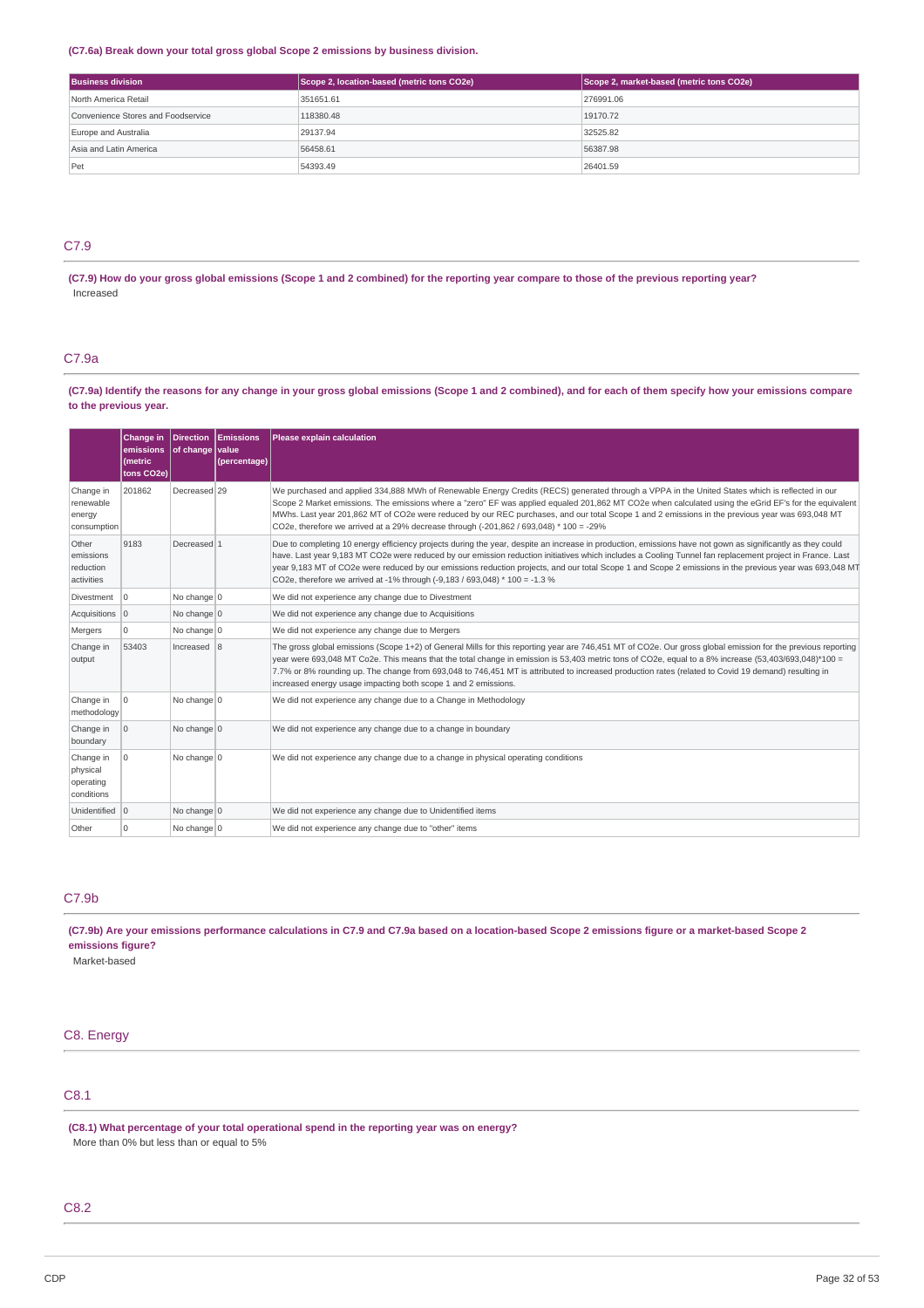#### **(C8.2) Select which energy-related activities your organization has undertaken.**

|                                                    | Indicate whether your organization undertook this energy-related activity in the reporting year |
|----------------------------------------------------|-------------------------------------------------------------------------------------------------|
| Consumption of fuel (excluding feedstocks)         | Yes                                                                                             |
| Consumption of purchased or acquired electricity   | Yes                                                                                             |
| Consumption of purchased or acquired heat          | N <sub>o</sub>                                                                                  |
| Consumption of purchased or acquired steam         | Yes                                                                                             |
| Consumption of purchased or acquired cooling       | N <sub>o</sub>                                                                                  |
| Generation of electricity, heat, steam, or cooling | Yes                                                                                             |

### C8.2a

### **(C8.2a) Report your organization's energy consumption totals (excluding feedstocks) in MWh.**

|                                                         | <b>Heating value</b>               |                           | MWh from renewable sources IMWh from non-renewable sources | Total (renewable and non-renewable) MWh |
|---------------------------------------------------------|------------------------------------|---------------------------|------------------------------------------------------------|-----------------------------------------|
| Consumption of fuel (excluding feedstock)               | LHV (lower heating value)   101213 |                           | 1592498                                                    | 1693711                                 |
| Consumption of purchased or acquired electricity        | <not applicable=""></not>          | 334888                    | 1003347                                                    | 1338235                                 |
| Consumption of purchased or acquired heat               | <not applicable=""></not>          | <not applicable=""></not> | <not applicable=""></not>                                  | <not applicable=""></not>               |
| Consumption of purchased or acquired steam              | <not applicable=""></not>          |                           | 3073                                                       | 3073                                    |
| Consumption of purchased or acquired cooling            | <not applicable=""></not>          | <not applicable=""></not> | <not applicable=""></not>                                  | <not applicable=""></not>               |
| Consumption of self-generated non-fuel renewable energy | <not applicable=""></not>          |                           | <not applicable=""></not>                                  |                                         |
| Total energy consumption                                | <not applicable=""></not>          | 436108                    | 2598918                                                    | 3035026                                 |

### C8.2b

### **(C8.2b) Select the applications of your organization's consumption of fuel.**

|                                                         | Indicate whether your organization undertakes this fuel application |
|---------------------------------------------------------|---------------------------------------------------------------------|
| Consumption of fuel for the generation of electricity   | l No                                                                |
| Consumption of fuel for the generation of heat          | Yes                                                                 |
| Consumption of fuel for the generation of steam         | l No                                                                |
| Consumption of fuel for the generation of cooling       | No.                                                                 |
| Consumption of fuel for co-generation or tri-generation | Yes                                                                 |

### C8.2c

### **(C8.2c) State how much fuel in MWh your organization has consumed (excluding feedstocks) by fuel type.**

**Fuels (excluding feedstocks)** Natural Gas

**Heating value**

LHV (lower heating value)

#### **Total fuel MWh consumed by the organization** 1567955

**MWh fuel consumed for self-generation of electricity** <Not Applicable>

**MWh fuel consumed for self-generation of heat** 1567900

**MWh fuel consumed for self-generation of steam** <Not Applicable>

**MWh fuel consumed for self-generation of cooling** <Not Applicable>

**MWh fuel consumed for self-cogeneration or self-trigeneration** 55

**Emission factor** 0.05097

**Unit**

metric tons CO2 per GJ

#### **Emissions factor source**

Source: DEFRA UK Government GHG Conversion Factors for Company Reporting, Year 2019 Version 1.0 Full Set

#### **Comment**

Natural Gas is used for heating. A very small amount is used to fuel co-generation The emission factor provided above is for CO2 only. Emission factors used to calculate CO2e are the following: CO2 (0.05097), CH4 (0.00000277777777778), and N2O (0.00000008333333333) and GWP values from IPCC Fifth Assessment Report (AR5)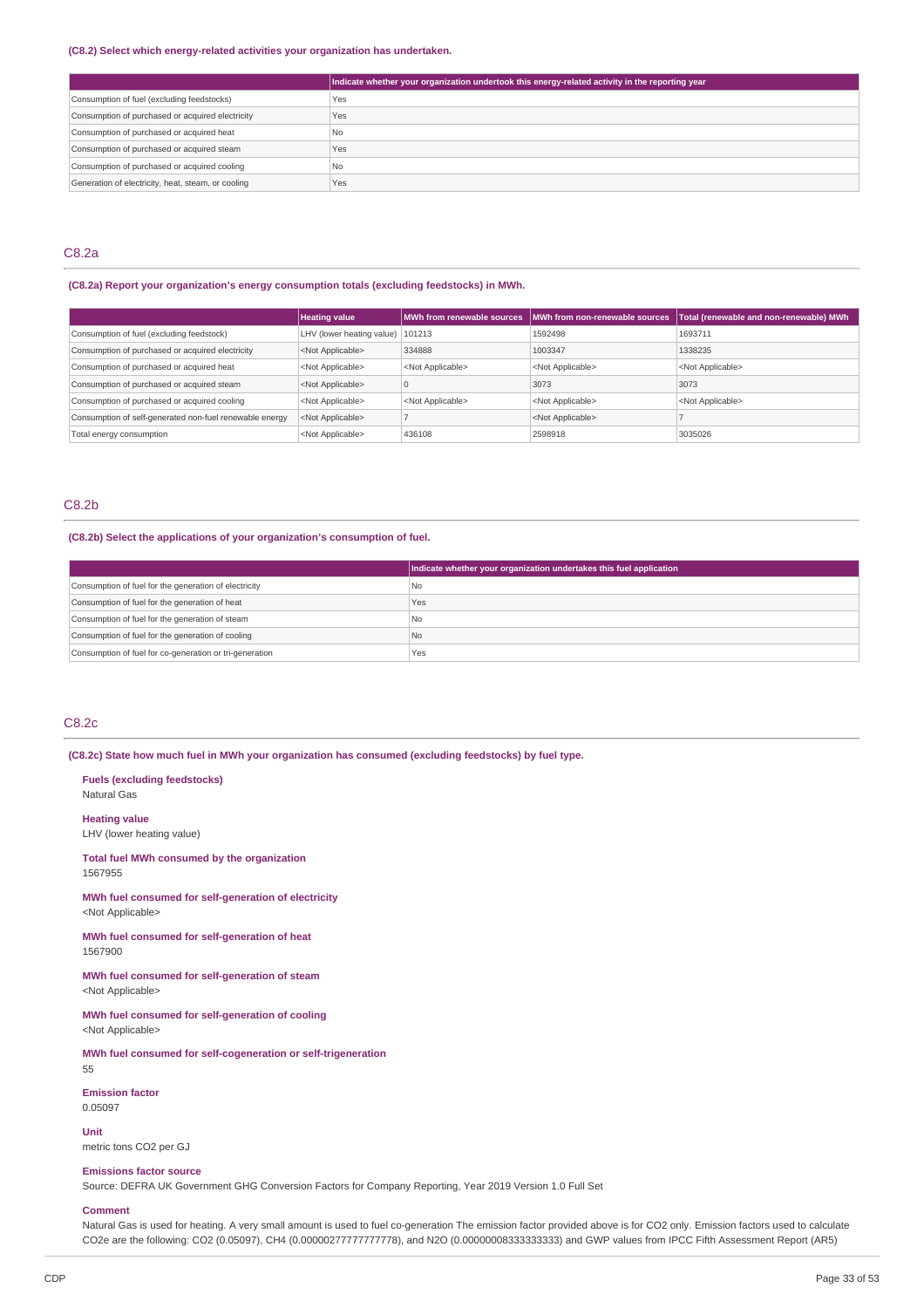# **Fuels (excluding feedstocks)**

Liquefied Petroleum Gas (LPG)

### **Heating value**

LHV (lower heating value)

**Total fuel MWh consumed by the organization** 11780

**MWh fuel consumed for self-generation of electricity** <Not Applicable>

**MWh fuel consumed for self-generation of heat** 11780

**MWh fuel consumed for self-generation of steam** <Not Applicable>

**MWh fuel consumed for self-generation of cooling** <Not Applicable>

**MWh fuel consumed for self-cogeneration or self-trigeneration** 0

**Emission factor** 0.05949

**Unit** metric tons CO2 per GJ

#### **Emissions factor source**

Source: DEFRA UK Government GHG Conversion Factors for Company Reporting, Year 2019 Version 1.0 Full Set

#### **Comment**

LPG used for the self generation of heat The emission factor provided above is for CO2 only. Emission factors used to calculate CO2e are the following: CO2 (0.05949), CH4 (0.00000277777777778), and N2O (0.00000013888888889) and GWP values from IPCC Fifth Assessment Report (AR5)

**Fuels (excluding feedstocks)** Fuel Oil Number 2

#### **Heating value**

LHV (lower heating value)

**Total fuel MWh consumed by the organization** 12763

**MWh fuel consumed for self-generation of electricity** <Not Applicable>

**MWh fuel consumed for self-generation of heat** 12763

**MWh fuel consumed for self-generation of steam** <Not Applicable>

**MWh fuel consumed for self-generation of cooling** <Not Applicable>

**MWh fuel consumed for self-cogeneration or self-trigeneration** 0

**Emission factor** 0.06704

**Unit**

metric tons CO2 per GJ

### **Emissions factor source**

Source: DEFRA UK Government GHG Conversion Factors for Company Reporting, Year 2019 Version 1.0 Full Set

#### **Comment**

Fuel oil #2 is used for the self generation of heat The emission factor provided above is for CO2 only. Emission factors used to calculate CO2e are the following: CO2 (0.06704), CH4 (0.00000027777777778), and N2O (0.00000277777777778) and GWP values from IPCC Fifth Assessment Report (AR5)

**Fuels (excluding feedstocks)** Wood

**Heating value** LHV (lower heating value)

**Total fuel MWh consumed by the organization** 72774

**MWh fuel consumed for self-generation of electricity** <Not Applicable>

**MWh fuel consumed for self-generation of heat** 72774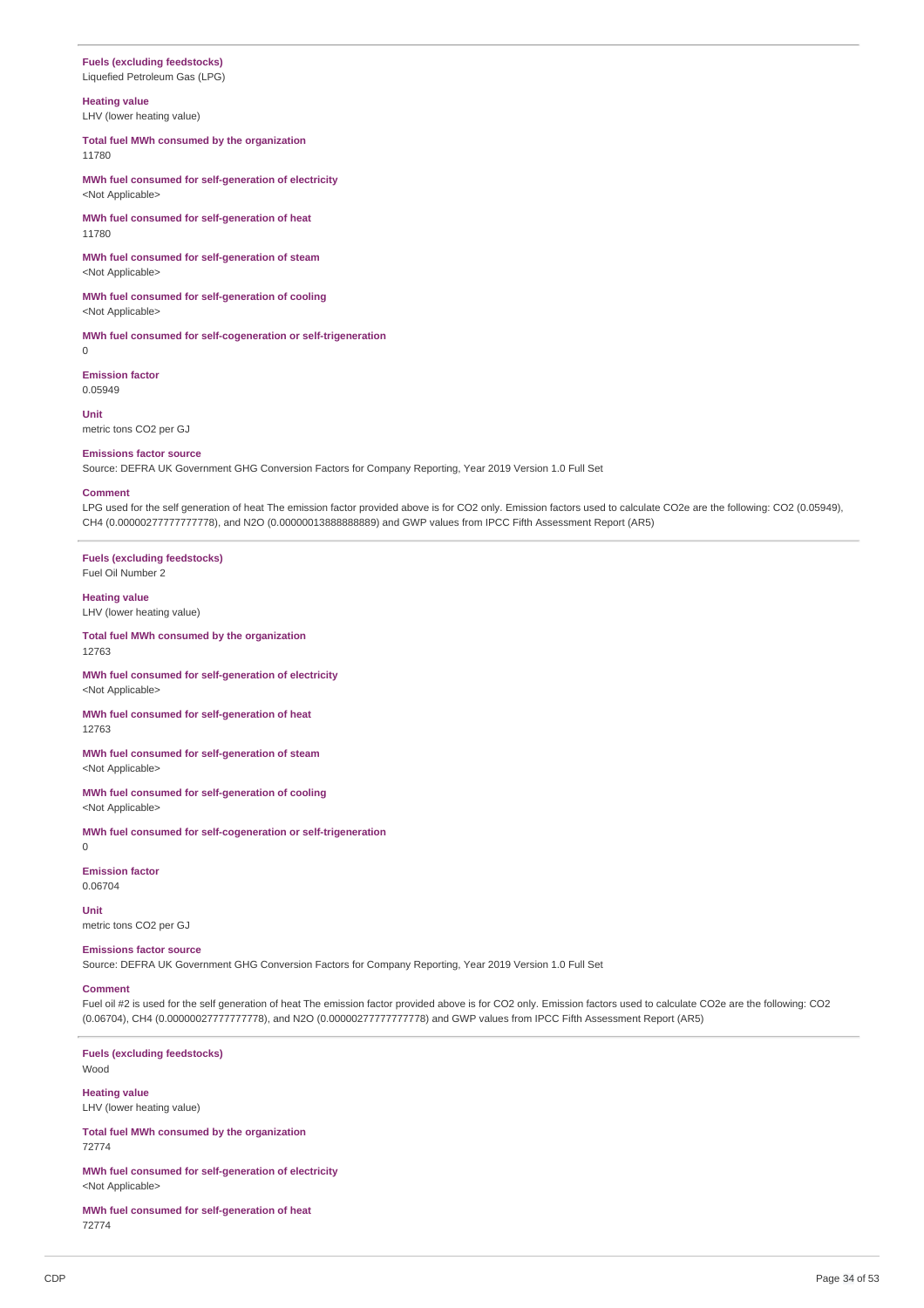#### **MWh fuel consumed for self-generation of steam** <Not Applicable>

#### **MWh fuel consumed for self-generation of cooling** <Not Applicable>

**MWh fuel consumed for self-cogeneration or self-trigeneration**

 $\overline{0}$ 

**Emission factor** 0.0889

**Unit**

metric tons CO2 per GJ

#### **Emissions factor source**

"Birch" Source: JIT, Inc. - US Inventory of Greenhouse Gas Emissions and Sinks 1990-2010 (April 2012) Annex 2.2 & National Council for Air and Stream Improvement, Inc. (NCASI), Calculation Tools for Estimating Greenhouse Gas Emissions from Pulp and Paper Mills. Version 1.3. "Redgum" Source: JIT, Inc. - US Inventory of Greenhouse Gas Emissions and Sinks 1990-2010 (April 2012) Annex 2.2 & National Council for Air and Stream Improvement, Inc. (NCASI), Calculation Tools for Estimating Greenhouse Gas Emissions from Pulp and Paper Mills. Version 1.3.

#### **Comment**

Wood is used as a fuel source to self generate heat in our LATAM region The emission factor provided above is for CO2 only. Emission factors used to calculate CO2e are the following: CO2 (0.08890155555555560), CH4 (0.00000624004874000), and N2O (0.00000081900639713) and GWP values from IPCC Fifth Assessment Report (AR5)

### **Fuels (excluding feedstocks)**

Other, please specify (Oat Hulls)

### **Heating value**

HHV (higher heating value)

#### **Total fuel MWh consumed by the organization** 28439

**MWh fuel consumed for self-generation of electricity** <Not Applicable>

**MWh fuel consumed for self-generation of heat** 28439

#### **MWh fuel consumed for self-generation of steam** <Not Applicable>

**MWh fuel consumed for self-generation of cooling** <Not Applicable>

**MWh fuel consumed for self-cogeneration or self-trigeneration**

 $\theta$ 

#### **Emission factor** 0.11199

**Unit**

# metric tons CO2 per GJ

### **Emissions factor source**

Oathulls Source: JIT, Inc. - US Inventory of Greenhouse Gas Emissions and Sinks 1990-2010 (April 2012) Annex 2.2 & National Council for Air and Stream Improvement, Inc. (NCASI), Calculation Tools for Estimating Greenhouse Gas Emissions from Pulp and Paper Mills. Version 1.3.

### **Comment**

oat hulls are used to self generate heat at a location in the US The emission factor provided above is for CO2 only. Emission factors used to calculate CO2e are the following: CO2 (0.11199890000000000), CH4 (0.00000624004874000), and N2O (0.00000081900639713) and GWP values from IPCC Fifth Assessment Report (AR5)

### C8.2d

(C8.2d) Provide details on the electricity, heat, steam, and cooling your organization has generated and consumed in the reporting year.

|               | <b>Total Gross generation</b><br>$ $ (MWh) | Generation that is consumed by the<br>organization (MWh) | (MWh)  | Gross generation from renewable sources Generation from renewable sources that is consumed by the<br>organization (MWh) |
|---------------|--------------------------------------------|----------------------------------------------------------|--------|-------------------------------------------------------------------------------------------------------------------------|
| Electricity 7 |                                            |                                                          |        |                                                                                                                         |
| Heat          | 1693711                                    | 1693711                                                  | 101213 | 101213                                                                                                                  |
| Steam         |                                            |                                                          |        |                                                                                                                         |
| Cooling 0     |                                            |                                                          |        |                                                                                                                         |

### C8.2e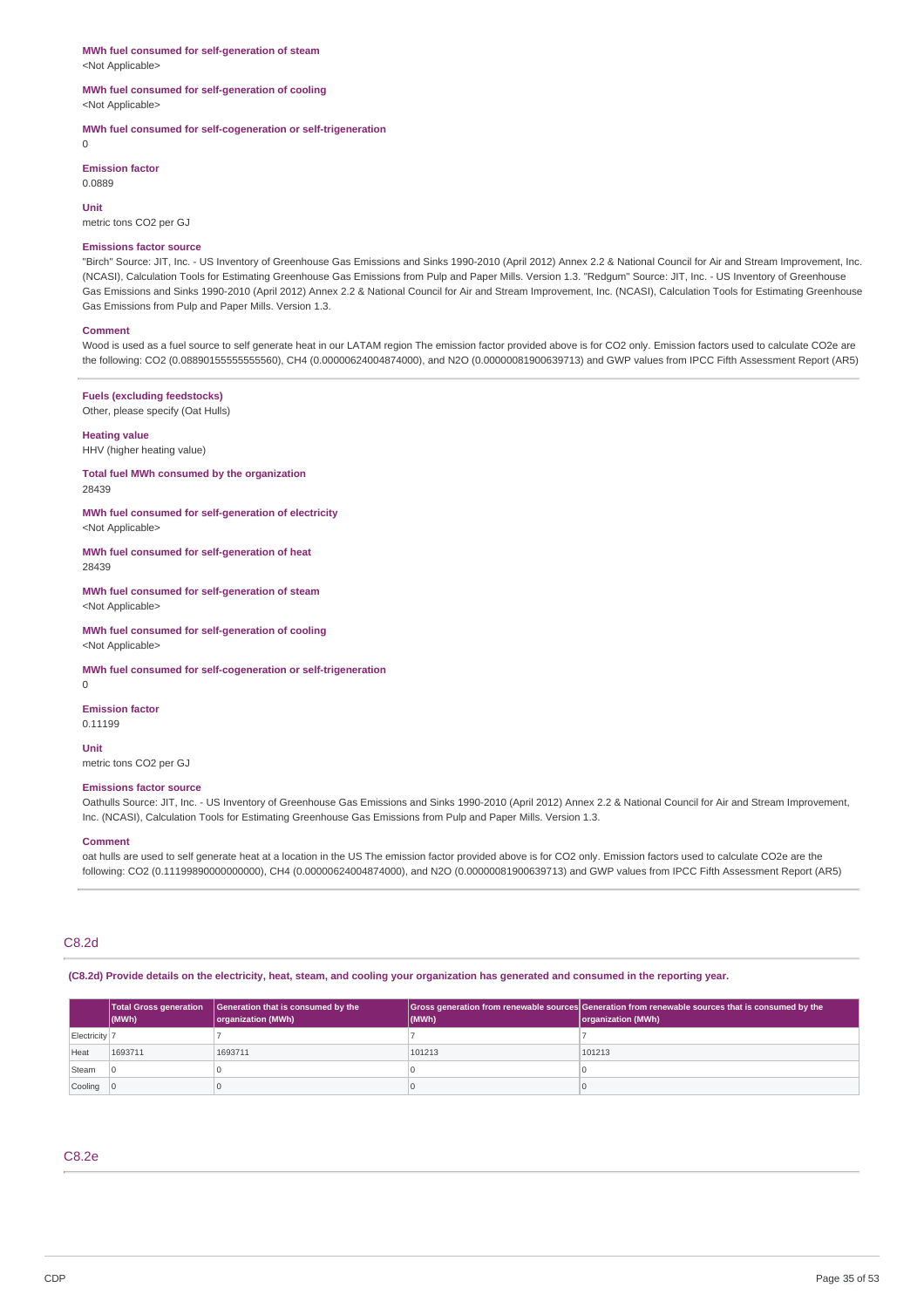(C8.2e) Provide details on the electricity, heat, steam, and/or cooling amounts that were accounted for at a zero emission factor in the market-based Scope 2 **figure reported in C6.3.**

#### **Sourcing method**

Unbundled energy attribute certificates, Renewable Energy Certificates (RECs)

### **Low-carbon technology type**

Wind

**Country/area of consumption of low-carbon electricity, heat, steam or cooling** United States of America

**MWh consumed accounted for at a zero emission factor** 334888

#### **Comment**

RECS are generated through a VPPA wind farm in Texas, United States

### C9. Additional metrics

### C9.1

**(C9.1) Provide any additional climate-related metrics relevant to your business.**

### C10. Verification

### C10.1

**(C10.1) Indicate the verification/assurance status that applies to your reported emissions.**

|                                          | Verification/assurance status                          |
|------------------------------------------|--------------------------------------------------------|
| Scope 1                                  | Third-party verification or assurance process in place |
| Scope 2 (location-based or market-based) | Third-party verification or assurance process in place |
| Scope 3                                  | Third-party verification or assurance process in place |

### C10.1a

Y

(C10.1a) Provide further details of the verification/assurance undertaken for your Scope 1 emissions, and attach the relevant statements.

**Verification or assurance cycle in place** Annual process

**Status in the current reporting year** Complete

**Type of verification or assurance** Moderate assurance

**Attach the statement**

General Mills AA1000 Verification Statement RY2020\_Final.pdf

**Page/ section reference** pages 1-4 of Verification Statement Letter

**Relevant standard**

AA1000AS

**Proportion of reported emissions verified (%)** 100

# C10.1b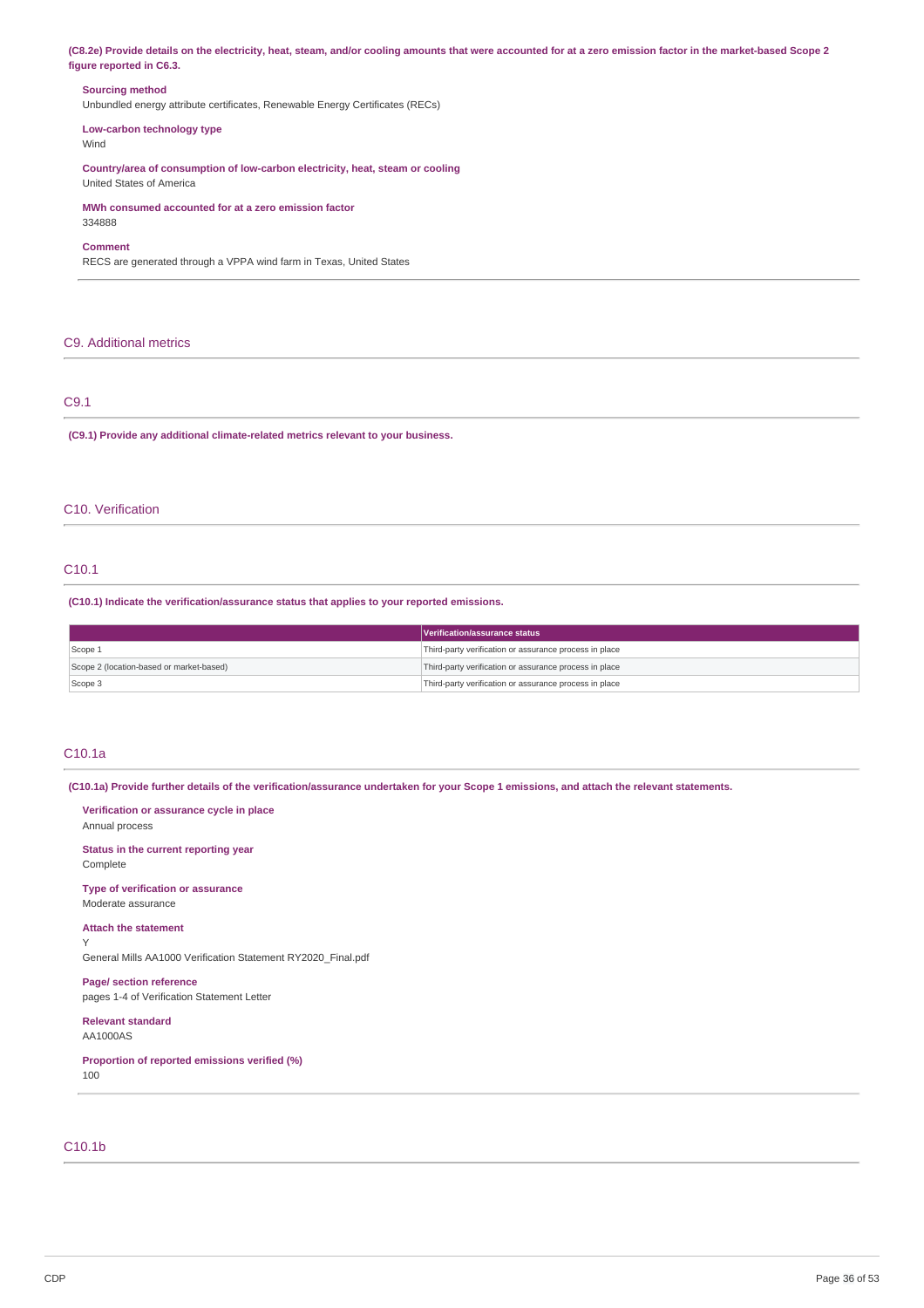#### (C10.1b) Provide further details of the verification/assurance undertaken for your Scope 2 emissions and attach the relevant statements.

**Scope 2 approach** Scope 2 location-based

**Verification or assurance cycle in place** Annual process

**Status in the current reporting year** Complete

**Type of verification or assurance** Moderate assurance

### **Attach the statement**

Y

General Mills AA1000 Verification Statement RY2020\_Final.pdf

**Page/ section reference** pages 1-4 of verification assurance letter

**Relevant standard** AA1000AS

**Proportion of reported emissions verified (%)** 100

**Scope 2 approach** Scope 2 market-based

**Verification or assurance cycle in place** Annual process

**Status in the current reporting year** Complete

**Type of verification or assurance** Moderate assurance

**Attach the statement** Y

General Mills AA1000 Verification Statement RY2020\_Final.pdf

**Page/ section reference** pages 1-4 of verification assurance letter

**Relevant standard** AA1000AS

**Proportion of reported emissions verified (%)** 100

### C10.1c

(C10.1c) Provide further details of the verification/assurance undertaken for your Scope 3 emissions and attach the relevant statements.

**Scope 3 category** Scope 3 (upstream & downstream)

**Verification or assurance cycle in place** Annual process

**Status in the current reporting year Complete** 

**Type of verification or assurance** Moderate assurance

**Attach the statement** Y

General Mills AA1000 Verification Statement RY2020\_Final.pdf

**Page/section reference** pages 1-4 verification assurance letter

**Relevant standard** AA1000AS

**Proportion of reported emissions verified (%)** 100

C10.2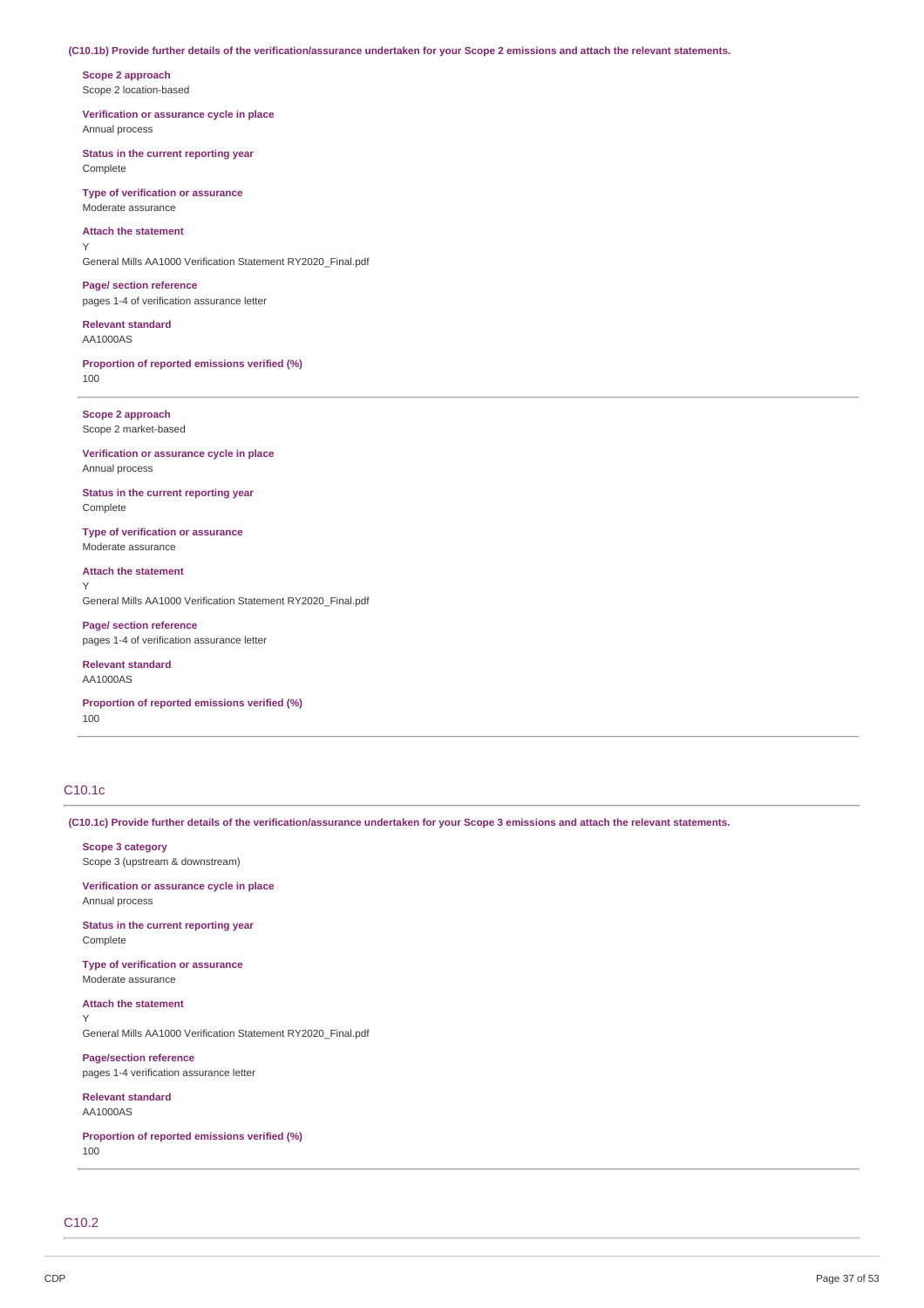(C10.2) Do you verify any climate-related information reported in your CDP disclosure other than the emissions figures reported in C6.1, C6.3, and C6.5? No, we do not verify any other climate-related information reported in our CDP disclosure

### C11. Carbon pricing

### C11.1

(C11.1) Are any of your operations or activities requlated by a carbon pricing system (i.e. ETS, Cap & Trade or Carbon Tax)? Yes

### C11.1a

**(C11.1a) Select the carbon pricing regulation(s) which impacts your operations.** Other carbon tax, please specify (Made in Manitoba Climate and Green Plan)

### $C11.1c$

**(C11.1c) Complete the following table for each of the tax systems you are regulated by.**

**Other carbon tax, please specify**

**Period start date** June 1 2019

**Period end date** May 31 2020

**% of total Scope 1 emissions covered by tax**  $\Omega$ 

**Total cost of tax paid**

12171

#### **Comment**

Effective March 1, 2019, our Winnipeg, Manitoba facility is subject to a Carbon Tax that is part of the Made in Manitoba Climate and Green Plan, on gas, liquid or solid fuel products intended for combustion, at \$25 per tonne of carbon dioxide equivalent (CO2 eq). This tax is directly passed on to us in our utility invoices as a \$0.0391 charge per M3 of natural gas usage with an increase to \$0.0587 charge per M3 of natural gas starting March of 2020. We are addressing this tax internally by reducing our utility usage through the 5 Step Energy Process. Examples of work already completed at Winnipeg includes having a compressed air supply system study completed, and an in progress compressed air demand system study. They have also worked with their local utility and did a lighting assessment, which they got CWO funds to convert some fixtures to LED. By working with the utility through the process they were able to get rebates. The site has also added a project to replace the office on/off light switches to motion sensors to reduce electricity consumption as well as removing or replacing mechanical units such as evaporators with more energy efficient units.

### C11.1d

#### (C11.1d) What is your strategy for complying with the systems you are regulated by or anticipate being regulated by?

Most carbon emissions from our physical facilities are associated with energy consumption. To motivate ongoing improvement, all General Mills production sites have annual target to reduce energy use by 2 percent normalized to production. We collect and share sustainability best practices across our locations, such as dryers, ovens and freezers optimization, heating and cooling system improvements, and lighting replacement innovations. Understanding energy use is essential to ongoing improvement, and the Five-Step Energy Reduction Process we use is key to our approach. The 5 Steps are commit, identify, plan, execute, and sustain. We plan to launch this program at more locations in the near future and expect this initiative to save about US\$20 million in energy use over the next several years.

An example of work being completed using the 5 Step Energy process to comply with regulated systems would be at our Winnipeg, Manitoba plant who is is subject to a Carbon Tax that is part of the Made in Manitoba Climate and Green Plan. This includes having a compressed air supply system study completed, and an in progress compressed air demand system study. They have also worked with their local utility and did a lighting assessment, which they got CWO funds to convert some fixtures to LED. By working with the utility through the process they were able to get rebates. The site has also added a project to replace the office on/off light switches to motion sensors to reduce electricity consumption as well as removing or replacing mechanical units such as evaporators with more energy efficient units.

### C11.2

**(C11.2) Has your organization originated or purchased any project-based carbon credits within the reporting period?** No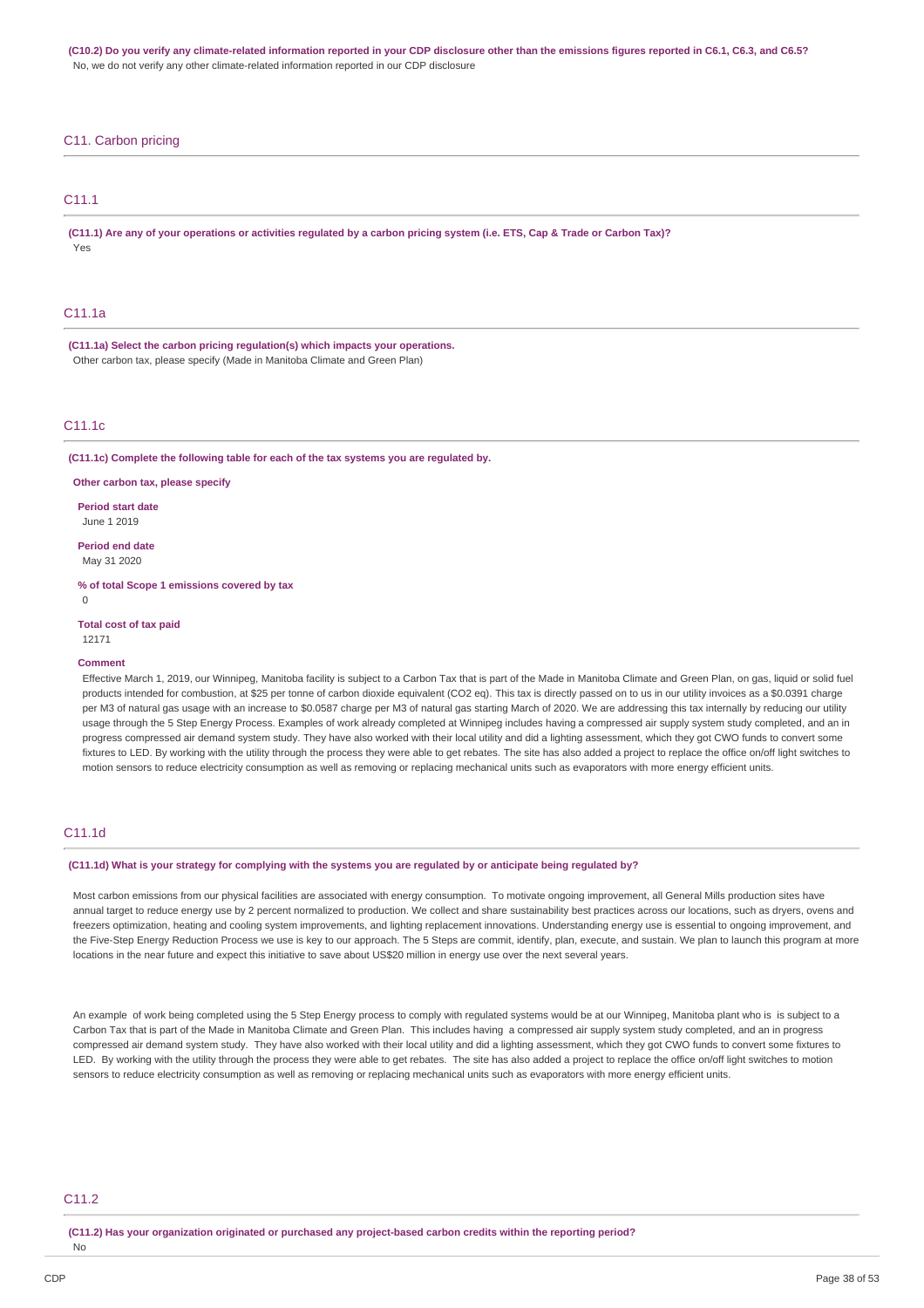#### **(C11.3) Does your organization use an internal price on carbon?**

No, but we anticipate doing so in the next two years

### C12. Engagement

### C12.1

**(C12.1) Do you engage with your value chain on climate-related issues?** Yes, our suppliers

Yes, our customers

Yes, other partners in the value chain

### C12.1a

#### **(C12.1a) Provide details of your climate-related supplier engagement strategy.**

#### **Type of engagement**

Innovation & collaboration (changing markets)

#### **Details of engagement**

Run a campaign to encourage innovation to reduce climate impacts on products and services

**% of suppliers by number**

7.5

**% total procurement spend (direct and indirect)**

40

**% of supplier-related Scope 3 emissions as reported in C6.5**

#### 27

#### **Rationale for the coverage of your engagement**

Given agriculture is the largest contributor to our Greenhouse Emissions, 54% of our total GHG footprint, we engaged over 150 vendors in sustainability and regenerative agriculture programs in 2019/2020. In Fiscal20 we engaged with 7.5% our suppliers as this group makes up more than 40% of our total procurement spend, and cover 27% of scope 3 emissions, where we are engaging with them to implement regenerative agriculture programs, which is critical in meeting our science based target goals of reducing scope 3 emissions by 30% by 2030.

### **Impact of engagement, including measures of success**

Engagement across our 10 categories covers greater than 40% of our spend, with a mix of both information collection % incentivization as well as innovation & collaboration. We capture farm-level data and track continuous improvement trends in environmental indicators, but also have significant soil health and regenerative agriculture investments in 3 key ingredient regions where we're provide support for farmers to drive adoption and invest in innovative technology and partnership models to drive systemic change. We also work with suppliers in our vanilla and cocoa supply chains to improve small holder farmer livelihoods and ingredient quality via innovative approaches to investment at origin. This investment has expanded over recently to include focus on forests and climate for cocoa as a signatory of the World Cocoa Foundation's Cocoa and Forests Initiative. For palm oil, we work with tier one suppliers and RSPO to improve palm oil production via certification and engagement with upstream value chain partners. GMI measures and meets success of this engagement with our suppliers where we can calculate an annual increase of regenerative agriculture best practices that are implemented on supplier acreage, with a goal of reaching 1 Million Acres by 2030 and seeing a 30% reduction in our Scope 3 emissions by 2030. We are developing robust scientific methodologies to measure and study the outcomes associated with regenerative agriculture. Building on farm level information, we are implementing technologies that will allow us to quantify these impacts across entire regions where we source key ingredients. Using satellite imagery, we plant to track changes in agriculture practices such as cover crops and no-till on the landscape over time. We're developing approaches to use sensors such as microphones and cameras to detect insects and birds using artificial intelligence. As a measure of progress and the impact of this engagement strategy is where we were able to realize more than 250,000 acres that are collectively managed across our regenerative agriculture pilot programs: oats (170,000), wheat (70,000), and dairy (14,000) which are supported by Cheerios, Nature Valley, Cascadian Farms, Pillsbury and Yoplait who use these key ingredients in their products.

#### **Comment**

### C12.1b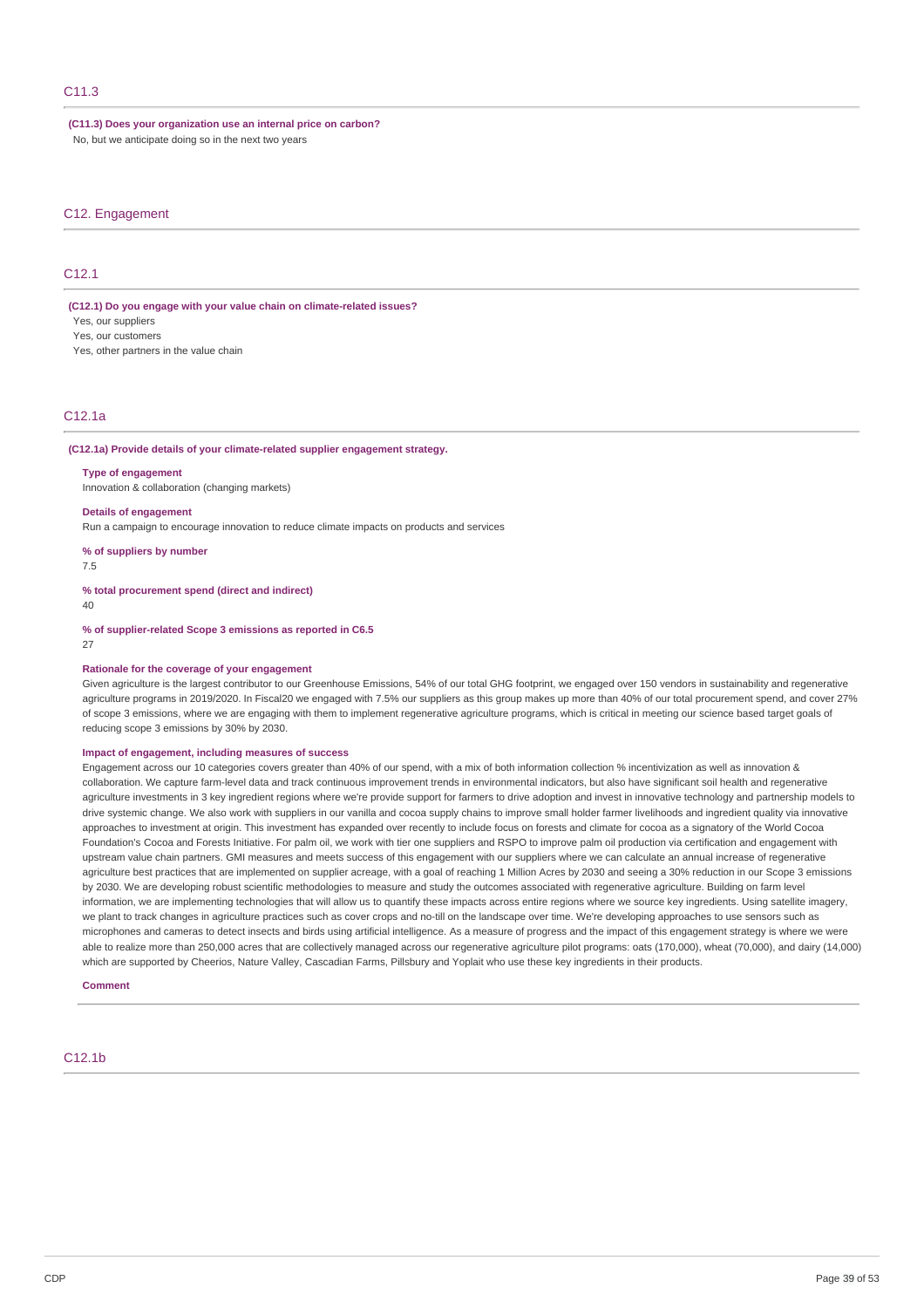#### **(C12.1b) Give details of your climate-related engagement strategy with your customers.**

**Type of engagement** Collaboration & innovation

#### **Details of engagement**

Run a campaign to encourage innovation to reduce climate change impacts

**% of customers by number**

**% of customer - related Scope 3 emissions as reported in C6.5**

### 32

#### **Portfolio coverage (total or outstanding)**

<Not Applicable>

#### **Please explain the rationale for selecting this group of customers and scope of engagement**

General Mills has selcted to partner with a group of customers to create retailer events focused on driving incremental merchandising on brands with a planet-forward action. This group consists of 14 customers, and they were selected due to their scale as well as commitment to sustainability and combating climate change. In aggregate, they account for 32% of our annual global sales. The program is called Good for the Future and creates opportunity to connect with our customers and consumers through shared values.

#### **Impact of engagement, including measures of success**

The impact of our engagement is increased partnership with key customers and increased sales of products that are focused on driving positive climate impact, such as through regnerative agriculture. We have seen that customer partnerships and shared values can help to drive shared greenhouse gas reductions. For example, we reported to Walmart's Project Gigaton over 100,000 metric tons of ghg reduced. This led to General Mills being named a "Giga guru", which benefits customer relationships.

### C12.1d

#### **(C12.1d) Give details of your climate-related engagement strategy with other partners in the value chain.**

We engage with conservation organizations such as The Nature Conservancy as well local conservation districts on the topic of soil health and greenhouse gas emissions. We also engage with key commodity groups like National Corn Growers and National Wheat Growers as well as farm federations like National Farmers Union and American Farm Bureau Federation on topics of climate and agriculture's challenges and opportunities.

For example; our Cascadian Farm brand is partnering with The Nature Conservancy to protect natural resources, help restore the health of farm ecosystems and make faming operations more resilient to threats like climate change. As highlighted on our Cascadian Farm cereal boxes, we are committing \$750,000 to The Nature Conservancy over two years to help rebuild wildlife habitat and regenerate groundwater on over 600 acres of farmland - 25 million square feet - in California's Sacramento Valley. This partnership is one step on our journey to advance regenerative agriculture and connect consumers to the land that feeds them.

### C-AC12.2/C-FB12.2/C-PF12.2

(C-AC12.2/C-FB12.2/C-PF12.2) Do you encourage your suppliers to undertake any agricultural or forest management practices with climate change mitigation **and/or adaptation benefits?**

Yes

C-AC12.2a/C-FB12.2a/C-PF12.2a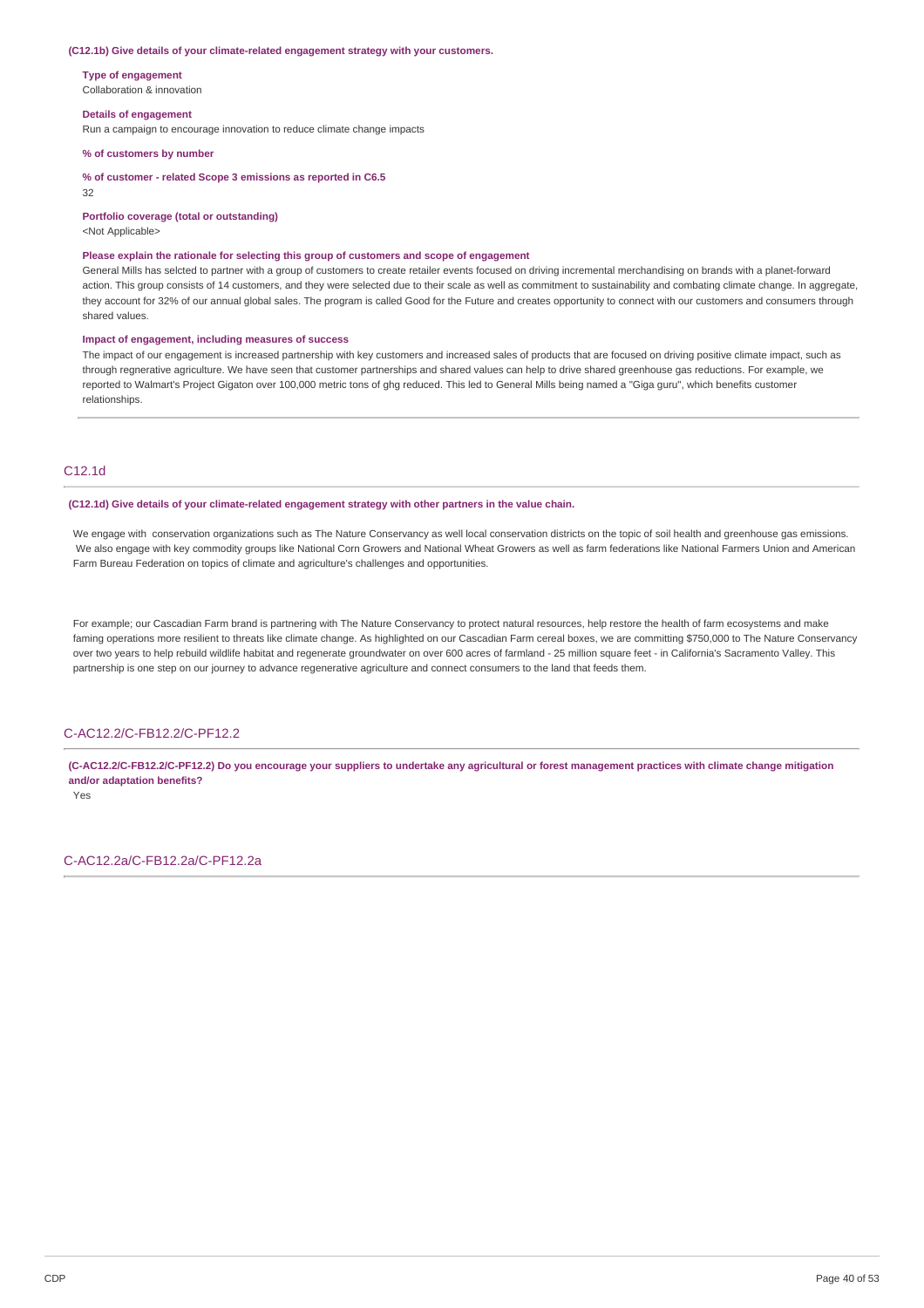(C-AC12.2a/C-FB12.2a/C-PF12.2a) Specify which agricultural or forest management practices with climate change mitigation and/or adaptation benefits you **encourage your suppliers to undertake and describe your role in the implementation of each practice.**

#### **Management practice reference number**

MP1

**Management practice**

Land use change

#### **Description of management practice**

We are on a journey to make a meaningful difference through regenerative agriculture. We define regenerative agriculture as a holistic, principles-based approach to farming and ranching that seeks to strengthen ecosystems and community resilience. This inclusive approach is relevant to all types of farms – large and small, conventional and organic. Regenerative agriculture is a powerful lever for change across the agricultural supply chain and can help maintain a steady supply of high-quality ingredients while addressing some of the world's biggest environmental, social and economic challenges and opportunities. We believe regenerative agriculture works best when the farming or ranching operation is viewed as a living ecosystem. Our approach seeks to drive adoption of regenerative agriculture principles - and measure environmental and economic outcomes – across five key areas: biodiversity, water management, soil health, cow & herd well-being, farmer livelihoods and community resilience

#### **Your role in the implementation**

Financial

Knowledge sharing

#### **Explanation of how you encourage implementation**

We work to advance regenerative agriculture in a variety of ways, and in collaboration with farmers and industry experts: Context: We work to understand local context so that our actions align with unique needs and connect to complementary efforts to ensure a holistic approach. n Education: In multiday workshops, farmers learn about regenerative principles and hear from local farmers about how they are practicing regenerative agriculture, to develop a regenerative mindset and view their operations differently. Coaching: Farmers receive one on- one coaching for three years to help develop and implement regenerative management plans. Community: We connect farmers practicing regenerative agriculture to one another, through field days, cafe meet-ups, and groups on social media, to build community and provide mutual support. Measurement: We are tracking changes in soil health, biodiversity, water quality and farmer economics over several years as farmers implement their regenerative management plans Market: We work to increase market opportunities for farmers using regenerative management practices. We are Founding Circle members of the Ecosystem Services Market Consortium and plan to pilot a market-based incentive mechanism so farmers can be paid for the environmental services they provide through regenerative agriculture. Consumers: We communicate about the benefits of regenerative agriculture with consumers through our brands.

#### **Climate change related benefit**

Emissions reductions (mitigation) Increasing resilience to climate change (adaptation) Increase carbon sink (mitigation) Reduced demand for fertilizers (adaptation) Reduced demand for pesticides (adaptation)

#### **Comment**

### C-AC12.2b/C-FB12.2b/C-PF12.2b

(C-AC12.2b/C-FB12.2b/C-PF12.2b) Do you collect information from your suppliers about the outcomes of any implemented agricultural/forest management **practices you have encouraged?**

Yes

### C12.3

(C12.3) Do you engage in activities that could either directly or indirectly influence public policy on climate-related issues through any of the following? Direct engagement with policy makers

Trade associations

#### C12.3a

#### **(C12.3a) On what issues have you been engaging directly with policy makers?**

| Focus of<br>legislation position       | Corporate Details of engagement                                                                                                                                                                                                                                                                                                                                                                                                                                                                                                                                                                                                                                                                                                                                                                                                                                                                                                                                                                                                                                                                                              | <b>Proposed legislative solution</b>                                                                                                                                                                                                                                                                                                                                                                                                                                                                                                                                                                                                                                                                        |
|----------------------------------------|------------------------------------------------------------------------------------------------------------------------------------------------------------------------------------------------------------------------------------------------------------------------------------------------------------------------------------------------------------------------------------------------------------------------------------------------------------------------------------------------------------------------------------------------------------------------------------------------------------------------------------------------------------------------------------------------------------------------------------------------------------------------------------------------------------------------------------------------------------------------------------------------------------------------------------------------------------------------------------------------------------------------------------------------------------------------------------------------------------------------------|-------------------------------------------------------------------------------------------------------------------------------------------------------------------------------------------------------------------------------------------------------------------------------------------------------------------------------------------------------------------------------------------------------------------------------------------------------------------------------------------------------------------------------------------------------------------------------------------------------------------------------------------------------------------------------------------------------------|
| Adaptation Support<br>or<br>resilience | At General Mills, we engage in public policy issues that are important to soil health and regenerative agriculture.<br>General Mills is a leading voice on regenerative agriculture. We encourage collaboration and investment by<br>governments and the private sector, such as our support for the Soil Health and Income Protection Program<br>(SHIPP) We support a comprehensive, national climate policy; joined Ceres' LEAD on Climate 2020 Day call for<br>action; have publicly called for the U.S. to remain in the Paris Climate Accord; and support the U.S Environmental<br>Protection Agency's (EPA) Clean Power Plan. We are strong supporters of the Foundation for Food and Ag<br>Research (FFAR), a critical facilitator of public private partnerships between industry and farmers. We helped<br>establish the Ecosystem Service Market Consortium (ESMC), which quantifies the benefits of sustainable<br>agricultural practices so farmers can be paid for providing them. We are constantly evaluating new federal, state<br>and local policy opportunities to advance regenerative farming practices. | Policy is critical tool to advance this work. General Mills is a leading<br>voice on regenerative agriculture and encourage the U.S. Congress to<br>strengthen collaboration between organizations, components of our<br>supply chains and domestic agriculture producers to meet ambitious<br>sustainability goals we have set for ourselves. We strongly support the<br>Regional Conservation Partnership Program (RCPP), which relies on<br>existing U.S. Department of Agriculture (USDA) authorities to invest in<br>agricultural conservation efforts and leverages private-sector financial<br>and technical resources, resulting in a multiplying effect unparalleled in<br>other federal programs. |

### C12.3b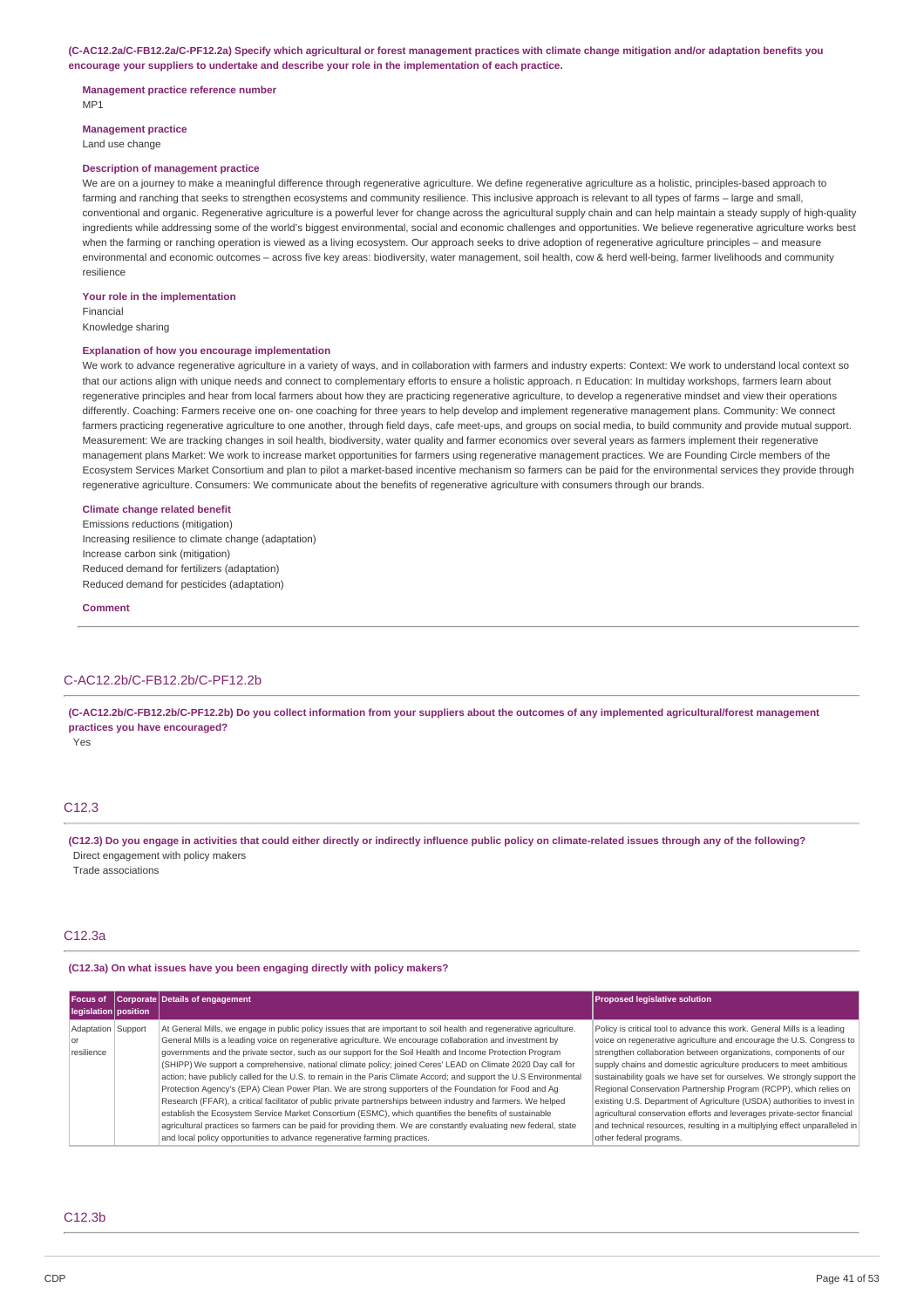### C12.3c

#### (C12.3c) Enter the details of those trade associations that are likely to take a position on climate change legislation.

**Trade association**

CERES BICEP Network.

#### **Is your position on climate change consistent with theirs?**

Consistent

#### **Please explain the trade association's position**

General Mills is an active member of the CERES BICEP network. This network comprises influential companies advocating for stronger climate and cleaner energy policies at the state and federal level in the U.S.

#### **How have you influenced, or are you attempting to influence their position?**

We support a comprehensive, national climate policy; have publicly called for the U.S. to remain in the Paris Climate Accord; support the U.S. Environmental Protection Agency's (EPA) Clean Power Plan; and are members of Business for Innovative Climate and Energy Policy (BICEP). Our BICEP partnership includes the following public actions: •Michigan Business Support Action on Climate - March 2020 •RCPP Farm Bill Support Letter – March 2018 •LCUSA Paris Agreement Letter to President Trump – February 2017 •Missouri PPA and Green Tariff Business Support Letter – December 2017 •Joint Companies Statement Supporting Stronger Truck Standards – May 2016 •Join Companies Statement: 'Business Backs Low Carbon USA' / CPP – May 2016 •Michigan Support Letter for a 15% Renewable Energy Standards by 2021 – November 2016 •Michigan Increase Renewable Energy Standard Support Letter – April 2016 •Low Carbon USA Paris Agreement Letter to President Trump – February 2016 •Minnesota Support Letter for joining Governor's Accord – March 2016 •Michigan Support Letter for Clean Energy – October 2015 •Michigan Support Letter for Implementation of Carbon Pollution Standards – July 2015 •Michigan Support Letter for renewable energy and energy efficiency standards – May 2015

#### **Trade association**

AMERIPEN

# **Is your position on climate change consistent with theirs?**

Consistent

### **Please explain the trade association's position**

The organization's mission is to lead the packaging industry through advocacy based on science, and enhance understanding of the role packaging plays in a more sustainable society, economy, and environment. Key initiatives include: Advocate for effective policies, Align key stakeholders across the value chain, Define the role of packaging in a circular economy, Enable science-based decision making, Foster a responsible supply chain, Leverage lifecycle thinking to ensure sustainable materials management, Promote the value of packaging

#### **How have you influenced, or are you attempting to influence their position?**

As a leader in AMERIPEN, we have developed their entire public policy strategy, including developing committee structure and consultant relationships, establishing coalition structure, recruiting members, and engaging daily on strategy execution. As a result, AMERIPEN is a recognized leader in the packaging policy space, and has coordinated several engagements in key states. In 2019, AMERIPEN was active in addressing state policy including in California, New York and Maine

### C12.3f

(C12.3f) What processes do you have in place to ensure that all of your direct and indirect activities that influence policy are consistent with your overall climate **change strategy?**

The Chairman and CEO convenes the Sustainability Governance Committee three times each year to review and approve strategies, programs and key investments. In addition, oversight of the company's sustainability work is provided by the General Mills Board of Directors Public Responsibility Committee, which regularly reviews the company's sustainability objectives, strategies and performance. These mechanisms help to ensure that our activities and policies are consistent with our climate change strategy.

 $C12A$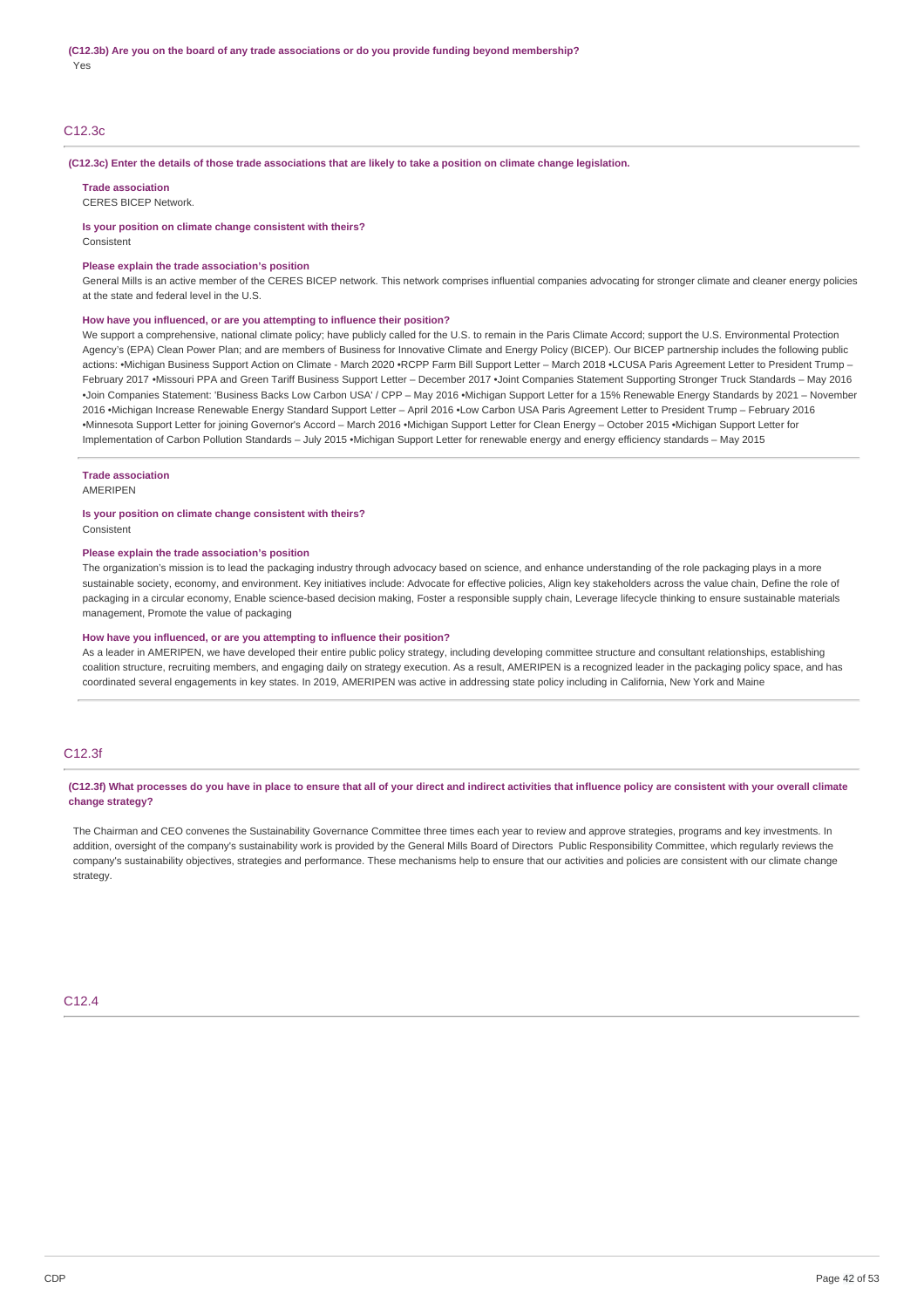(C12.4) Have you published information about your organization's response to climate change and GHG emissions performance for this reporting year in places **other than in your CDP response? If so, please attach the publication(s).**

#### **Publication**

In voluntary sustainability report

**Status** Complete

### **Attach the document**

Y GRR-2021.pdf

# **Page/Section reference**

Climate Change Section pg. 20-24

# **Content elements**

Governance Strategy Risks & opportunities Emissions figures Emission targets

#### **Comment**

2021 (Fiscal 20 data) Global Responsibility Report

#### **Publication**

In mainstream reports

### **Status**

Y

Complete

### **Attach the document**

Final-2020-Proxy-Statement.pdf

### **Page/Section reference** Annual Proxy Report, pgs. 21-23

#### **Content elements**

Governance Strategy Emission targets Other metrics

### **Comment**

# **Publication**

In voluntary communications

# **Status**

Complete

### **Attach the document**

N

#### **Page/Section reference**

https://www.generalmills.com/en/News/NewsReleases/Library/2020/September/General-Mills-to-reduce-absolute-greenhouse-gas-emissions

### **Content elements**

**Strategy** Risks & opportunities Emission targets Other metrics

#### **Comment**

See press release link in Page / Section reference. Public News Release from Sep 21, 2020 "General Mills to reduce absolute greenhouse gas emissions by 30% across its full value chain over next decade"

### C13. Other land management impacts

# C-AC13.2/C-FB13.2/C-PF13.2

(C-AC13.2/C-FB13.2/C-PF13.2) Do you know if any of the management practices mentioned in C-AC12.2a/C-FB12.2a/C-PF12.2a that were implemented by your **suppliers have other impacts besides climate change mitigation/adaptation?** No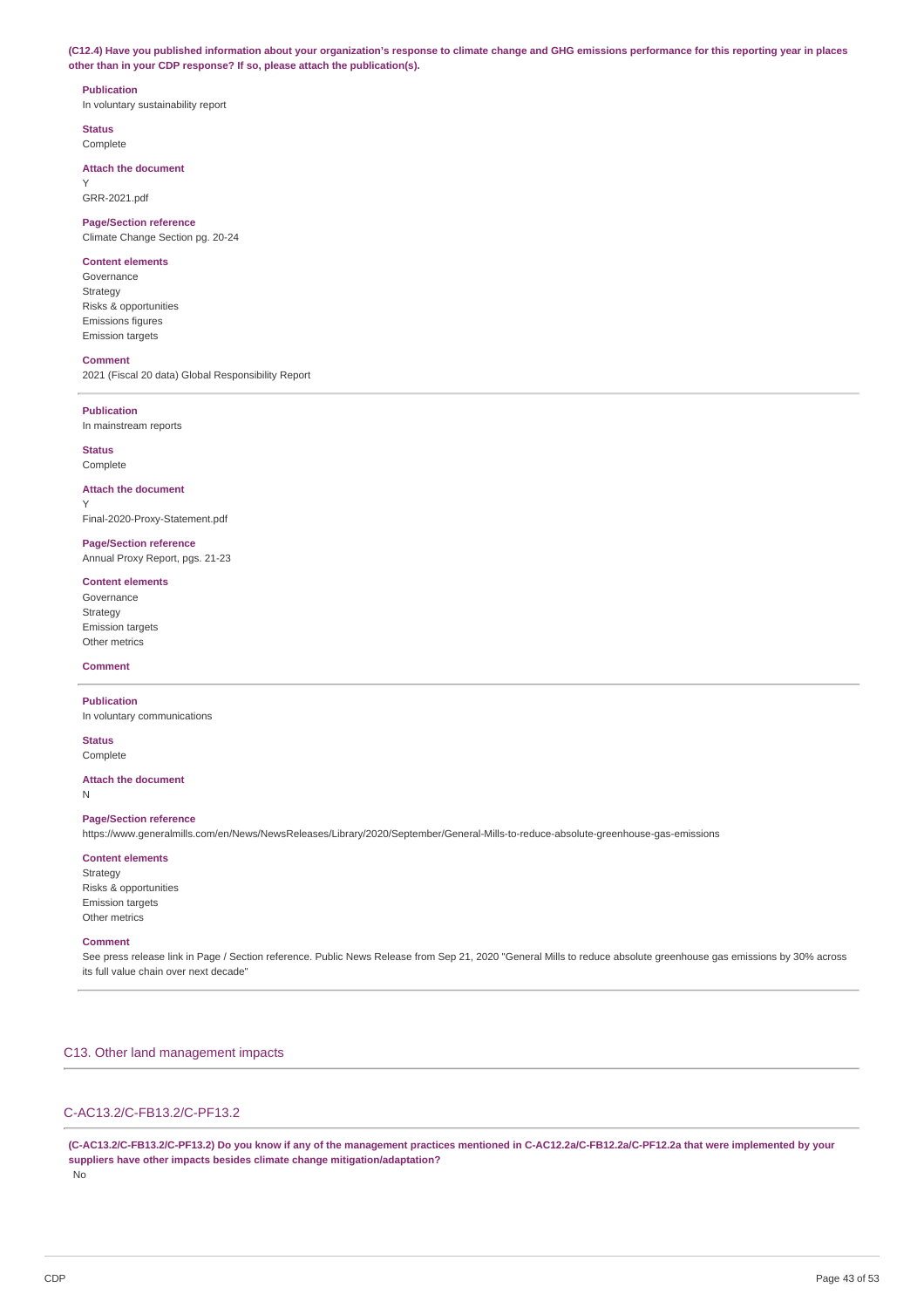### C15. Signoff

### C-FI

(C-FI) Use this field to provide any additional information or context that you feel is relevant to your organization's response. Please note that this field is optional **and is not scored.**

### C15.1

**(C15.1) Provide details for the person that has signed off (approved) your CDP climate change response.**

|               | Job title                     | Corresponding job category         |
|---------------|-------------------------------|------------------------------------|
| Row 1<br>$-1$ | Chief Executive Officer (CEO) | Chief Executive Officer (CEO)<br>. |

### SC. Supply chain module

### SC0.0

**(SC0.0) If you would like to do so, please provide a separate introduction to this module.**

### SC0.1

**(SC0.1) What is your company's annual revenue for the stated reporting period?**

| Annual Revenue   |
|------------------|
| . הר<br>uuu<br>. |
|                  |

### SC0.2

**(SC0.2) Do you have an ISIN for your company that you would be willing to share with CDP?** Yes

### SC0.2a

**(SC0.2a) Please use the table below to share your ISIN.**

|         | <b>ISIN country code (2 letters)</b> | <b>ISIN</b> numeric identifier and single check digit (10 numbers overall) |
|---------|--------------------------------------|----------------------------------------------------------------------------|
| $Row_+$ |                                      | 3703341046                                                                 |

### SC1.1

(SC1.1) Allocate your emissions to your customers listed below according to the goods or services you have sold them in this reporting period.

| <b>Requesting member</b><br>Ahold Delhaize                  |  |  |
|-------------------------------------------------------------|--|--|
| <b>Scope of emissions</b><br>Scope 1                        |  |  |
| <b>Allocation level</b><br>Company wide                     |  |  |
| <b>Allocation level detail</b><br><not applicable=""></not> |  |  |
| <b>Emissions in metric tonnes of CO2e</b><br>9682           |  |  |
| Uncertainty (±%)<br>15                                      |  |  |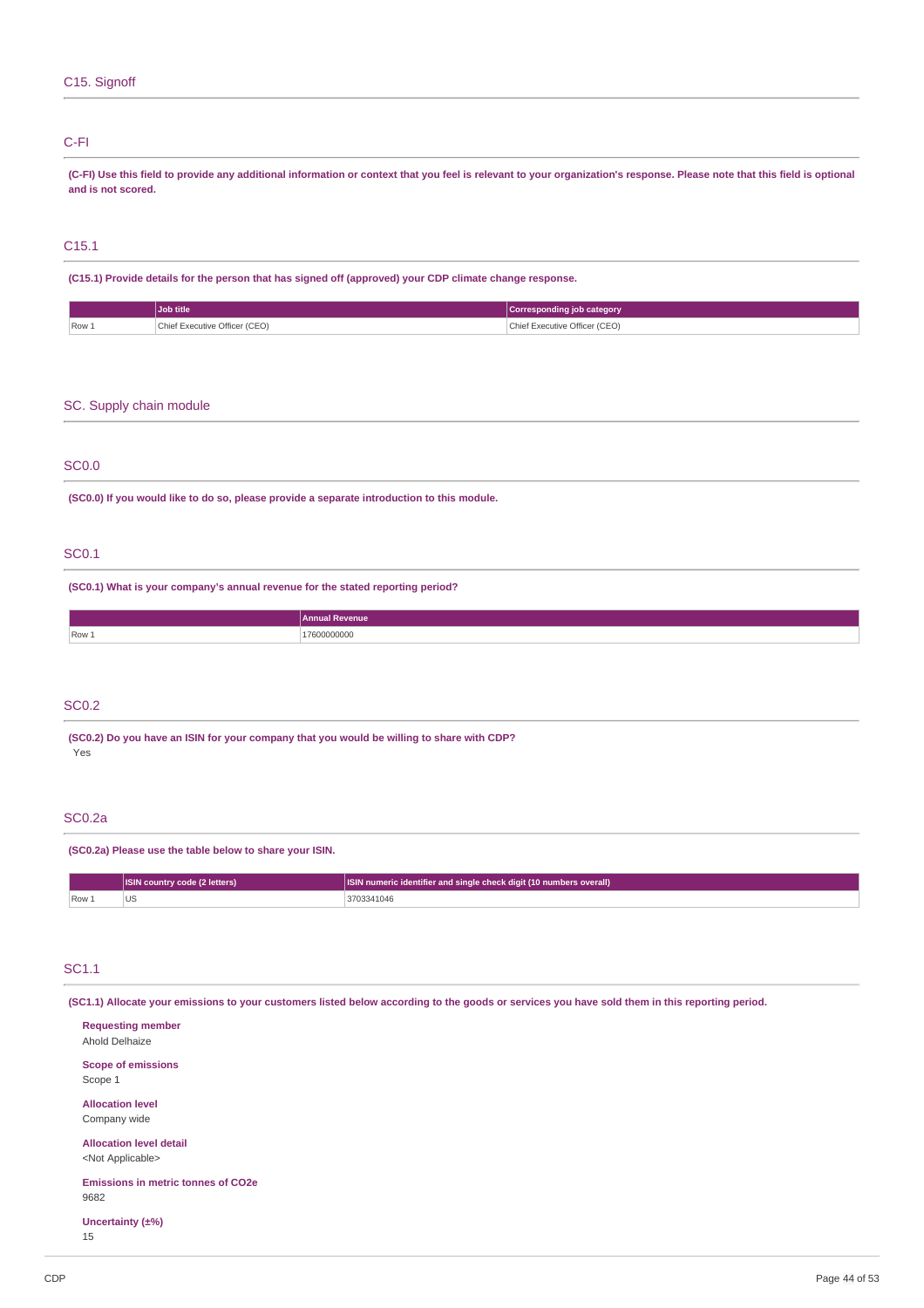#### **Major sources of emissions**

Burning fossil fuels at our wholly owned manufacturing plants

**Verified**

No

#### **Allocation method**

Allocation based on the market value of products purchased

#### Please explain how you have identified the GHG source, including major limitations to this process and assumptions made

Sources are known at each wholly owned operation and GHG data is valid. However, GHG data from contract manufacturing of our products also sold to this customer is not included here. Allocation is based on % total sales of both owned plant and contract plant produced products sold to this customer and, for simplicity, is assumed to correlate to the % of GHG associated with wholly owned global operations.

**Requesting member** Ahold Delhaize

**Scope of emissions**

Scope 2

**Allocation level** Company wide

**Allocation level detail** <Not Applicable>

**Emissions in metric tonnes of CO2e** 17636

**Uncertainty (±%)**

15

#### **Major sources of emissions**

Consuming purchased electricity at our wholly owned manufacturing

**Verified** No

#### **Allocation method**

Allocation based on the market value of products purchased

### Please explain how you have identified the GHG source, including major limitations to this process and assumptions made

Sources are known at each wholly owned operation and GHG data is valid. However, GHG data from contract manufacturing of our products also sold to this customer is not included here. Allocation is based on % total sales of both owned plant and contract plant produced products sold to this customer and, for simplicity, is assumed to correlate to the % of GHG associated with wholly owned global operations.

**Requesting member** Ahold Delhaize

**Scope of emissions** Scope 3

**Allocation level** Company wide

**Allocation level detail** <Not Applicable>

**Emissions in metric tonnes of CO2e** 482700

**Uncertainty (±%)**

30

#### **Major sources of emissions**

Categories accounted: Purchased goods and services, Capital goods, Fuel-and-energy-related activities (not included in Scope 1 or 2), Upstream transportation and distribution Waste generated in operations, Business travel, Employee commuting, Upstream leased assets, Downstream transportation and distribution, Processing of sold products, Use of sold products, End of life treatment of sold products, Downstream leased assets, Franchises, and Other (upstream).

**Verified**

No

#### **Allocation method**

Allocation based on the market value of products purchased

#### Please explain how you have identified the GHG source, including major limitations to this process and assumptions made

Scope 3 emissions were externally verified by Apex Co, LLC. Data is from an assessment completed in 2020 by LCA consultancy Quantis. Data sources include Quantis' World Food LCA database and Ecoinvent 3.6. The data covers GMI value chain excluding those sections not reported and is based on % total sales of products sold to this customer and, for simplicity, is assumed to correlate to the % of GHG associated with the GMI value chain.

# **Requesting member**

CVS Health

**Scope of emissions** Scope 1

**Allocation level**

Company wide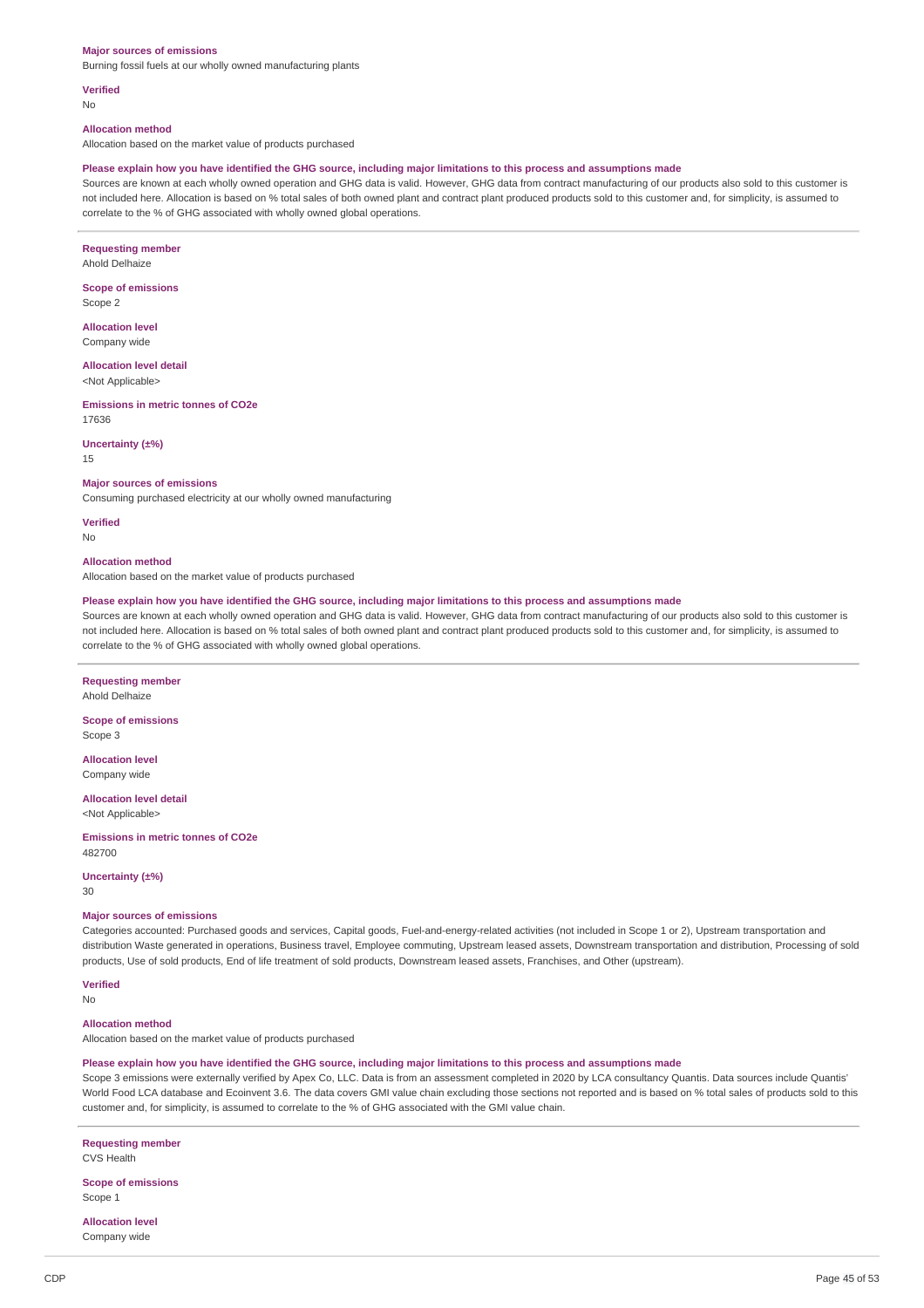#### **Allocation level detail**

<Not Applicable>

#### **Emissions in metric tonnes of CO2e**

957 **Uncertainty (±%)**

15

#### **Major sources of emissions**

Burning fossil fuels at our wholly owned manufacturing plants

#### **Verified**

No

#### **Allocation method**

Allocation based on the market value of products purchased

#### Please explain how you have identified the GHG source, including major limitations to this process and assumptions made

Sources are known at each wholly owned operation and GHG data is valid. However, GHG data from contract manufacturing of our products also sold to this customer is not included here. Allocation is based on % total sales of both owned plant and contract plant produced products sold to this customer and, for simplicity, is assumed to correlate to the % of GHG associated with wholly owned global operations.

**Requesting member** CVS Health

**Scope of emissions** Scope 2

**Allocation level** Company wide

### **Allocation level detail**

<Not Applicable>

**Emissions in metric tonnes of CO2e**

15

**Uncertainty (±%)** 1744

**Major sources of emissions** Consuming purchased electricity at our wholly owned manufacturing

#### **Verified**

No

#### **Allocation method**

Allocation based on the market value of products purchased

#### Please explain how you have identified the GHG source, including major limitations to this process and assumptions made

Sources are known at each wholly owned operation and GHG data is valid. However, GHG data from contract manufacturing of our products also sold to this customer is not included here. Allocation is based on % total sales of both owned plant and contract plant produced products sold to this customer and, for simplicity, is assumed to correlate to the % of GHG associated with wholly owned global operations.

**Requesting member** CVS Health

**Scope of emissions** Scope 3

**Allocation level** Company wide

**Allocation level detail** <Not Applicable>

**Emissions in metric tonnes of CO2e** 47728

**Uncertainty (±%)**

30

#### **Major sources of emissions**

Categories accounted: Purchased goods and services, Capital goods, Fuel-and-energy-related activities (not included in Scope 1 or 2), Upstream transportation and distribution Waste generated in operations, Business travel, Employee commuting, Upstream leased assets, Downstream transportation and distribution, Processing of sold products, Use of sold products, End of life treatment of sold products, Downstream leased assets, Franchises, and Other (upstream).

**Verified**

No

#### **Allocation method**

Allocation based on the market value of products purchased

### Please explain how you have identified the GHG source, including major limitations to this process and assumptions made

Scope 3 emissions were externally verified by Apex Co, LLC. Data is from an assessment completed in 2020 by LCA consultancy Quantis. Data sources include Quantis' World Food LCA database and Ecoinvent 3.6. The data covers GMI value chain excluding those sections not reported and is based on % total sales of products sold to this customer and, for simplicity, is assumed to correlate to the % of GHG associated with the GMI value chain.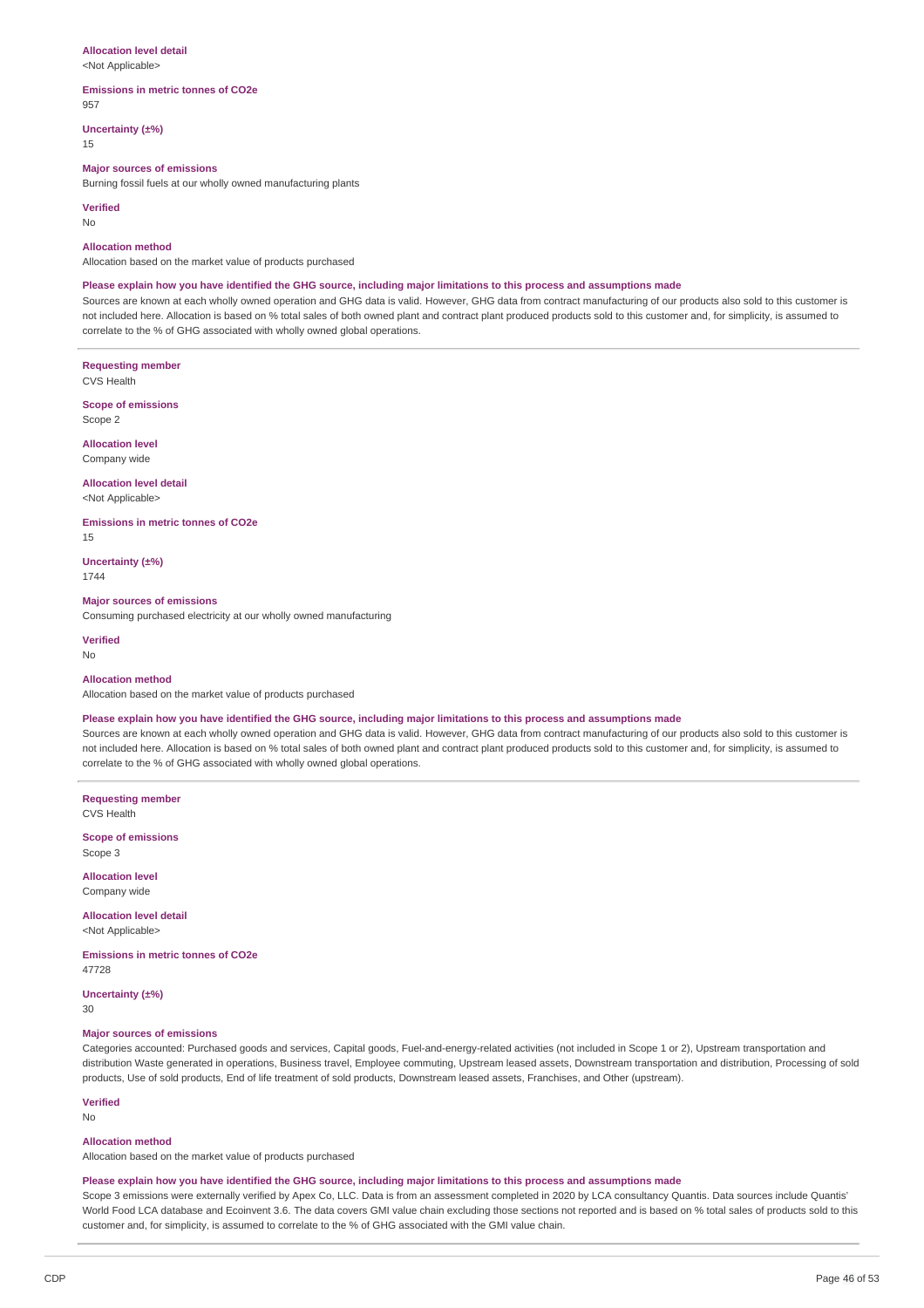### **Requesting member**

J Sainsbury Plc

**Scope of emissions** Scope 1

**Allocation level** Company wide

**Allocation level detail** <Not Applicable>

#### **Emissions in metric tonnes of CO2e**

1416

**Uncertainty (±%)**

15

#### **Major sources of emissions**

Burning fossil fuels at our wholly owned manufacturing plants

**Verified** No

#### **Allocation method**

Allocation based on the market value of products purchased

### Please explain how you have identified the GHG source, including major limitations to this process and assumptions made

Sources are known at each wholly owned operation and GHG data is valid. However, GHG data from contract manufacturing of our products also sold to this customer is not included here. Allocation is based on % total sales of both owned plant and contract plant produced products sold to this customer and, for simplicity, is assumed to correlate to the % of GHG associated with wholly owned global operations.

### **Requesting member**

J Sainsbury Plc

**Scope of emissions** Scope 2

**Allocation level** Company wide

**Allocation level detail** <Not Applicable>

#### **Emissions in metric tonnes of CO2e** 2579

**Uncertainty (±%)** 15

### **Major sources of emissions**

Consuming purchased electricity at our wholly owned manufacturing

**Verified** No

# **Allocation method**

Allocation based on the market value of products purchased

### Please explain how you have identified the GHG source, including major limitations to this process and assumptions made

Sources are known at each wholly owned operation and GHG data is valid. However, GHG data from contract manufacturing of our products also sold to this customer is not included here. Allocation is based on % total sales of both owned plant and contract plant produced products sold to this customer and, for simplicity, is assumed to correlate to the % of GHG associated with wholly owned global operations.

# **Requesting member**

J Sainsbury Plc

**Scope of emissions** Scope 3

**Allocation level** Company wide

**Allocation level detail** <Not Applicable>

#### **Emissions in metric tonnes of CO2e** 70587

**Uncertainty (±%)** 30

#### **Major sources of emissions**

Categories accounted: Purchased goods and services, Capital goods, Fuel-and-energy-related activities (not included in Scope 1 or 2), Upstream transportation and distribution Waste generated in operations, Business travel, Employee commuting, Upstream leased assets, Downstream transportation and distribution, Processing of sold products, Use of sold products, End of life treatment of sold products, Downstream leased assets, Franchises, and Other (upstream).

**Verified** No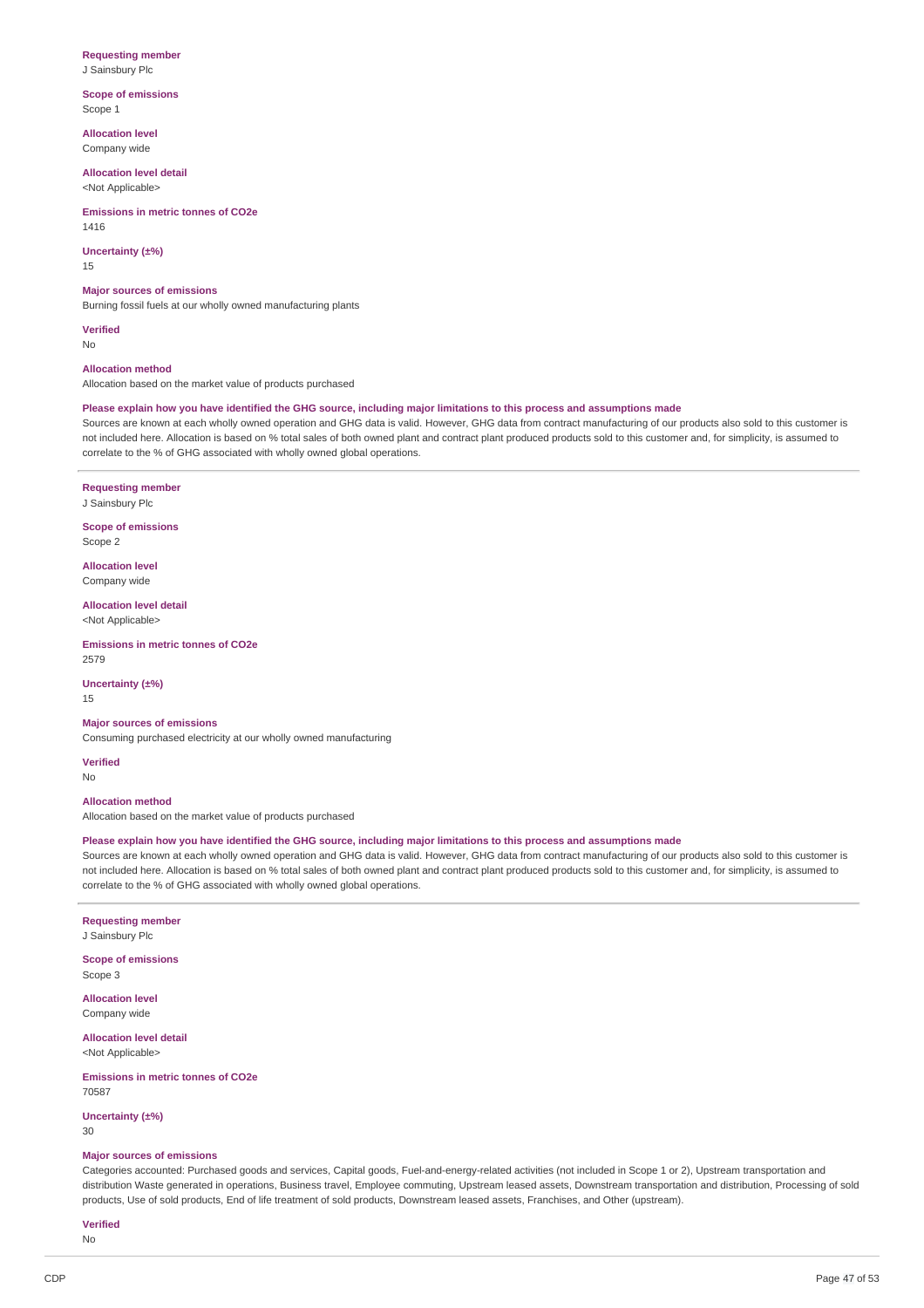#### **Allocation method**

Allocation based on the market value of products purchased

#### Please explain how you have identified the GHG source, including major limitations to this process and assumptions made

Scope 3 emissions were externally verified by Apex Co, LLC. Data is from an assessment completed in 2020 by LCA consultancy Quantis. Data sources include Quantis' World Food LCA database and Ecoinvent 3.6. The data covers GMI value chain excluding those sections not reported and is based on % total sales of products sold to this customer and, for simplicity, is assumed to correlate to the % of GHG associated with the GMI value chain.

**Requesting member** PepsiCo, Inc.

**Scope of emissions**

Scope 1

**Allocation level** Company wide

**Allocation level detail**

<Not Applicable>

**Emissions in metric tonnes of CO2e** 629

**Uncertainty (±%)** 15

#### **Major sources of emissions**

Burning fossil fuels at our wholly owned manufacturing plants

**Verified** No

#### **Allocation method**

Allocation based on the market value of products purchased

#### Please explain how you have identified the GHG source, including major limitations to this process and assumptions made

Sources are known at each wholly owned operation and GHG data is valid. However, GHG data from contract manufacturing of our products also sold to this customer is not included here. Allocation is based on % total sales of both owned plant and contract plant produced products sold to this customer and, for simplicity, is assumed to correlate to the % of GHG associated with wholly owned global operations.

**Requesting member**

PepsiCo, Inc.

**Scope of emissions** Scope 2

**Allocation level** Company wide

**Allocation level detail** <Not Applicable>

**Emissions in metric tonnes of CO2e** 1145

**Uncertainty (±%)**

15

#### **Major sources of emissions**

Consuming purchased electricity at our wholly owned manufacturing

**Verified**

No

### **Allocation method**

Allocation based on the market value of products purchased

#### Please explain how you have identified the GHG source, including major limitations to this process and assumptions made

Sources are known at each wholly owned operation and GHG data is valid. However, GHG data from contract manufacturing of our products also sold to this customer is not included here. Allocation is based on % total sales of both owned plant and contract plant produced products sold to this customer and, for simplicity, is assumed to correlate to the % of GHG associated with wholly owned global operations.

**Requesting member** PepsiCo, Inc.

**Scope of emissions** Scope 3

**Allocation level** Company wide

**Allocation level detail** <Not Applicable>

**Emissions in metric tonnes of CO2e** 31344

**Uncertainty (±%)**

30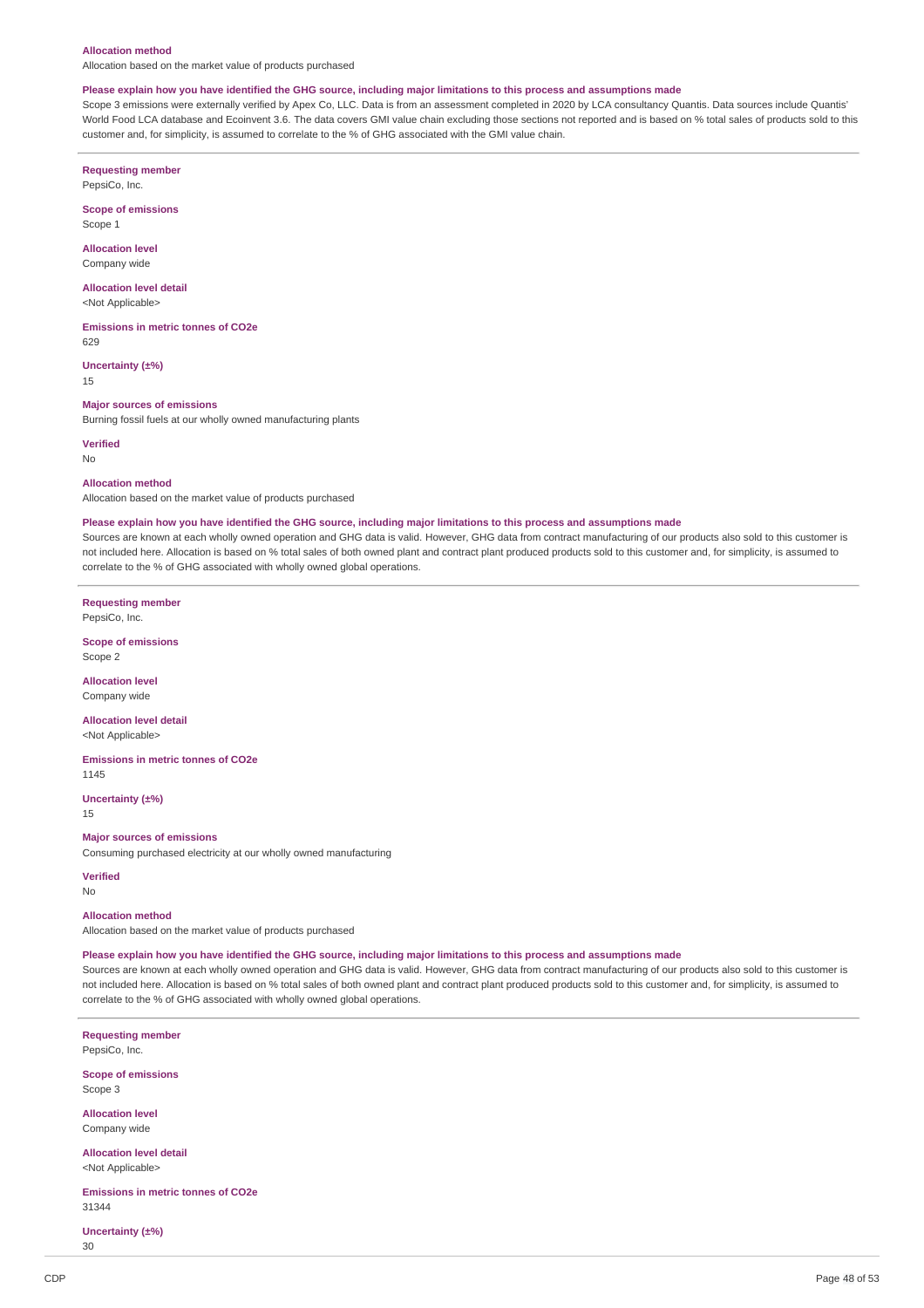#### **Major sources of emissions**

Categories accounted: Purchased goods and services, Capital goods, Fuel-and-energy-related activities (not included in Scope 1 or 2), Upstream transportation and distribution Waste generated in operations, Business travel, Employee commuting, Upstream leased assets, Downstream transportation and distribution, Processing of sold products, Use of sold products, End of life treatment of sold products, Downstream leased assets, Franchises, and Other (upstream).

**Verified**

#### No

#### **Allocation method**

Allocation based on the market value of products purchased

#### Please explain how you have identified the GHG source, including major limitations to this process and assumptions made

Scope 3 emissions were externally verified by Apex Co, LLC. Data is from an assessment completed in 2020 by LCA consultancy Quantis. Data sources include Quantis' World Food LCA database and Ecoinvent 3.6. The data covers GMI value chain excluding those sections not reported and is based on % total sales of products sold to this customer and, for simplicity, is assumed to correlate to the % of GHG associated with the GMI value chain.

#### **Requesting member Target Corporation**

#### **Scope of emissions** Scope 1

**Allocation level** Company wide

# **Allocation level detail**

<Not Applicable>

#### **Emissions in metric tonnes of CO2e** 9707

### **Uncertainty (±%)**

15

#### **Major sources of emissions**

Burning fossil fuels at our wholly owned manufacturing plants

**Verified** No

#### **Allocation method**

Allocation based on the market value of products purchased

#### Please explain how you have identified the GHG source, including major limitations to this process and assumptions made

Sources are known at each wholly owned operation and GHG data is valid. However, GHG data from contract manufacturing of our products also sold to this customer is not included here. Allocation is based on % total sales of both owned plant and contract plant produced products sold to this customer and, for simplicity, is assumed to correlate to the % of GHG associated with wholly owned global operations.

#### **Requesting member Target Corporation**

**Scope of emissions** Scope 2

**Allocation level** Company wide

**Allocation level detail** <Not Applicable>

#### **Emissions in metric tonnes of CO2e**

**Uncertainty (±%)**

## 15

17682

### **Major sources of emissions**

Consuming purchased electricity at our wholly owned manufacturing

**Verified** No

# **Allocation method**

Allocation based on the market value of products purchased

#### Please explain how you have identified the GHG source, including major limitations to this process and assumptions made

Sources are known at each wholly owned operation and GHG data is valid. However, GHG data from contract manufacturing of our products also sold to this customer is not included here. Allocation is based on % total sales of both owned plant and contract plant produced products sold to this customer and, for simplicity, is assumed to correlate to the % of GHG associated with wholly owned global operations.

### **Requesting member**

Target Corporation

#### **Scope of emissions** Scope 3

**Allocation level** Company wide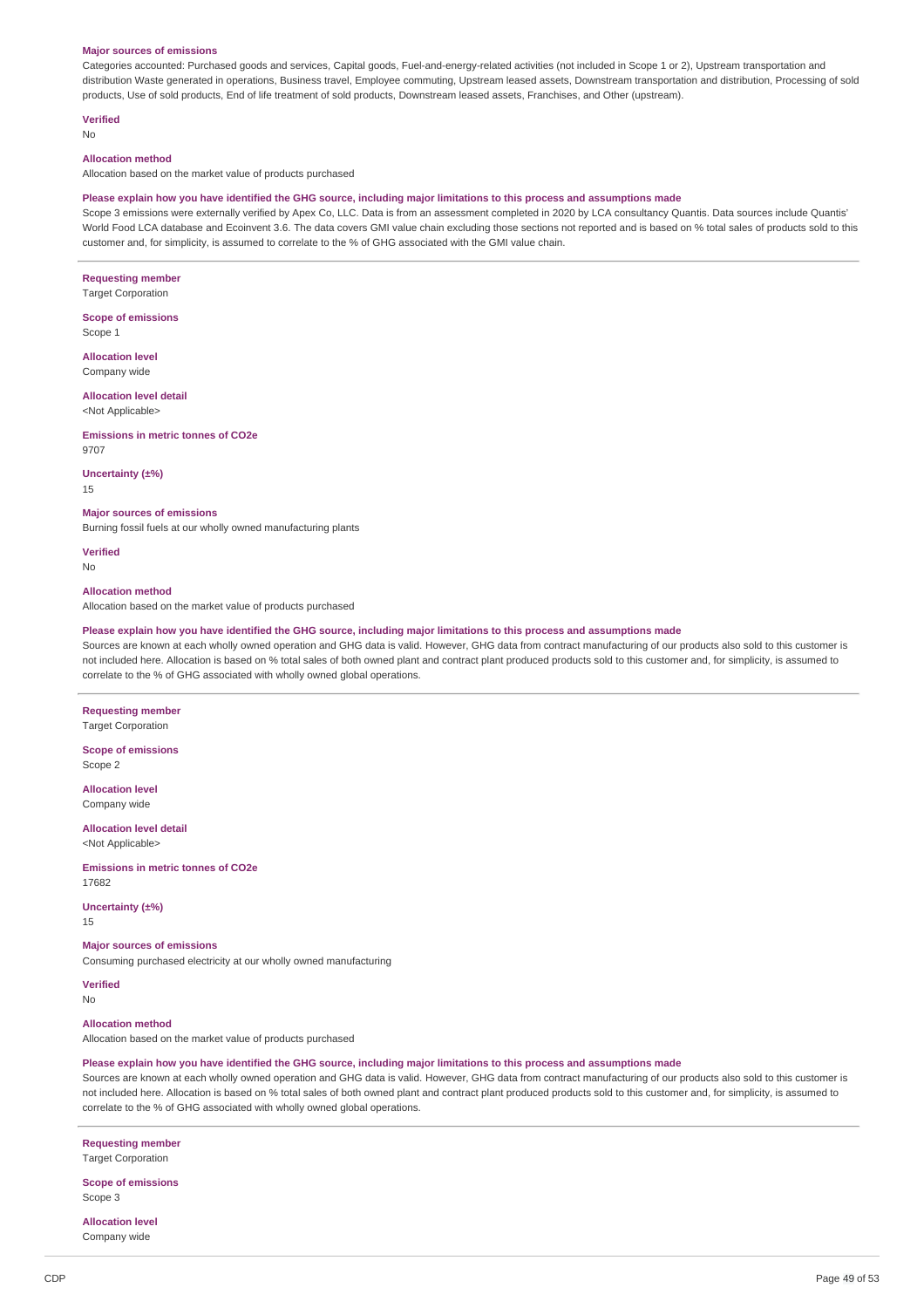#### **Allocation level detail**

<Not Applicable>

#### **Emissions in metric tonnes of CO2e** 483935

**Uncertainty (±%)**

30

### **Major sources of emissions**

Categories accounted: Purchased goods and services, Capital goods, Fuel-and-energy-related activities (not included in Scope 1 or 2), Upstream transportation and distribution Waste generated in operations, Business travel, Employee commuting, Upstream leased assets, Downstream transportation and distribution, Processing of sold products, Use of sold products, End of life treatment of sold products, Downstream leased assets, Franchises, and Other (upstream).

#### **Verified**

No

#### **Allocation method**

Allocation based on the market value of products purchased

### Please explain how you have identified the GHG source, including major limitations to this process and assumptions made

Scope 3 emissions were externally verified by Apex Co, LLC. Data is from an assessment completed in 2020 by LCA consultancy Quantis. Data sources include Quantis' World Food LCA database and Ecoinvent 3.6. The data covers GMI value chain excluding those sections not reported and is based on % total sales of products sold to this customer and, for simplicity, is assumed to correlate to the % of GHG associated with the GMI value chain.

**Requesting member** Wal Mart de Mexico

**Scope of emissions** Scope 1

**Allocation level** Company wide

**Allocation level detail** <Not Applicable>

**Emissions in metric tonnes of CO2e** 384

**Uncertainty (±%)** 15

#### **Major sources of emissions**

Burning fossil fuels at our wholly owned manufacturing plants

**Verified**

No

#### **Allocation method**

Allocation based on the market value of products purchased

#### Please explain how you have identified the GHG source, including major limitations to this process and assumptions made

Sources are known at each wholly owned operation and GHG data is valid. However, GHG data from contract manufacturing of our products also sold to this customer is not included here. Allocation is based on % total sales of both owned plant and contract plant produced products sold to this customer and, for simplicity, is assumed to correlate to the % of GHG associated with wholly owned global operations.

**Requesting member** Wal Mart de Mexico

**Scope of emissions** Scope 2

**Allocation level** Company wide

**Allocation level detail** <Not Applicable>

**Emissions in metric tonnes of CO2e** 699

**Uncertainty (±%)** 15

### **Major sources of emissions**

Consuming purchased electricity at our wholly owned manufacturing

**Verified**

No

#### **Allocation method**

Allocation based on the market value of products purchased

### Please explain how you have identified the GHG source, including major limitations to this process and assumptions made

Sources are known at each wholly owned operation and GHG data is valid. However, GHG data from contract manufacturing of our products also sold to this customer is not included here. Allocation is based on % total sales of both owned plant and contract plant produced products sold to this customer and, for simplicity, is assumed to correlate to the % of GHG associated with wholly owned global operations.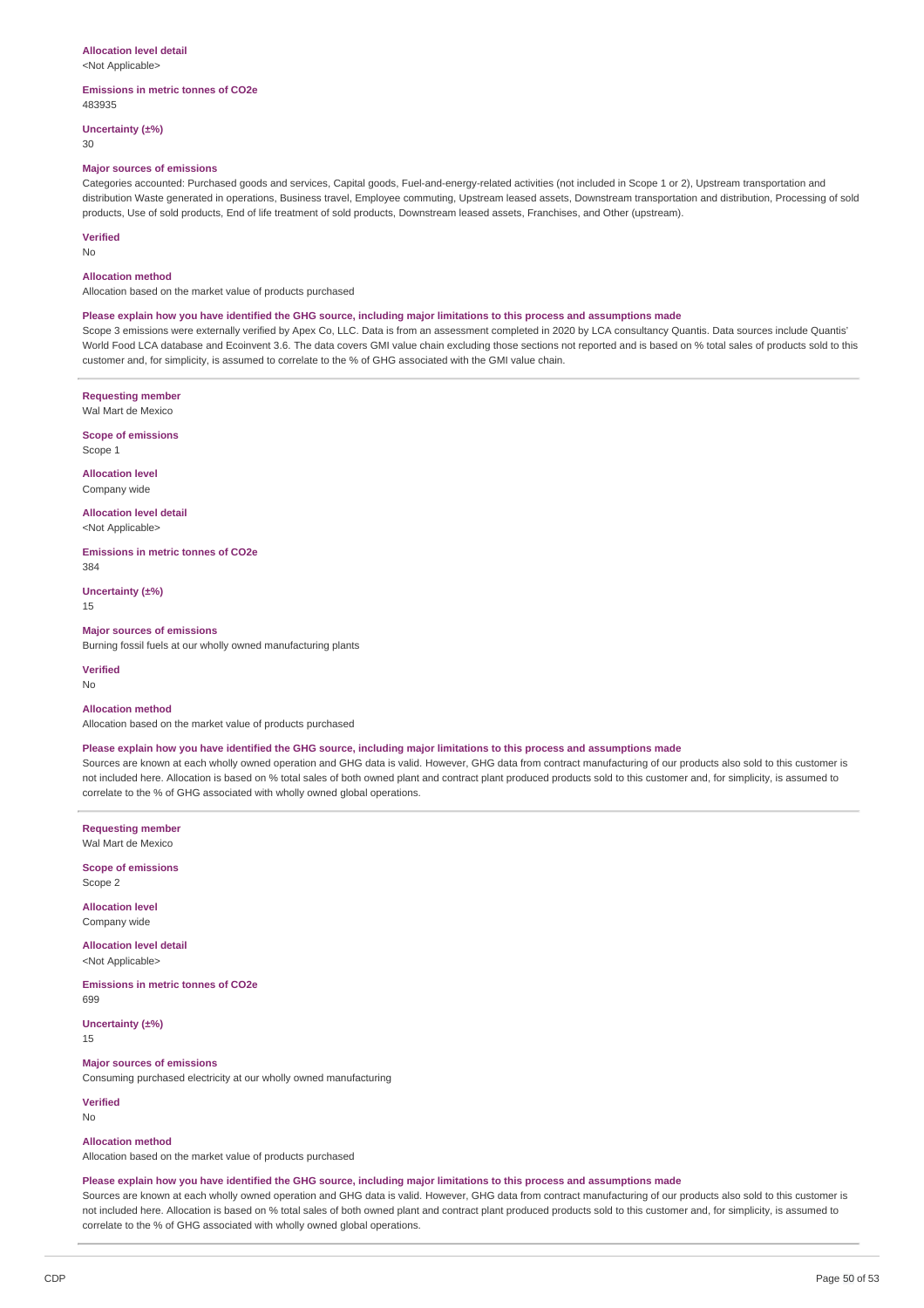### **Requesting member**

Wal Mart de Mexico

**Scope of emissions** Scope 3

**Allocation level** Company wide

**Allocation level detail** <Not Applicable>

**Emissions in metric tonnes of CO2e**

19127

**Uncertainty (±%)**

30

#### **Major sources of emissions**

Categories accounted: Purchased goods and services, Capital goods, Fuel-and-energy-related activities (not included in Scope 1 or 2), Upstream transportation and distribution Waste generated in operations, Business travel, Employee commuting, Upstream leased assets, Downstream transportation and distribution, Processing of sold products, Use of sold products, End of life treatment of sold products, Downstream leased assets, Franchises, and Other (upstream).

**Verified** No

#### **Allocation method**

Allocation based on the market value of products purchased

#### Please explain how you have identified the GHG source, including major limitations to this process and assumptions made

Scope 3 emissions were externally verified by Apex Co, LLC. Data is from an assessment completed in 2020 by LCA consultancy Quantis. Data sources include Quantis' World Food LCA database and Ecoinvent 3.6. The data covers GMI value chain excluding those sections not reported and is based on % total sales of products sold to this customer and, for simplicity, is assumed to correlate to the % of GHG associated with the GMI value chain.

**Requesting member** Walmart, Inc.

**Scope of emissions** Scope 1

**Allocation level** Company wide

**Allocation level detail** <Not Applicable>

**Emissions in metric tonnes of CO2e** 67706

**Uncertainty (±%)** 15

### **Major sources of emissions**

Burning fossil fuels at our wholly owned manufacturing plants

**Verified** No

#### **Allocation method**

Allocation based on the market value of products purchased

#### Please explain how you have identified the GHG source, including major limitations to this process and assumptions made

Sources are known at each wholly owned operation and GHG data is valid. However, GHG data from contract manufacturing of our products also sold to this customer is not included here. Allocation is based on % total sales of both owned plant and contract plant produced products sold to this customer and, for simplicity, is assumed to correlate to the % of GHG associated with wholly owned global operations.

**Requesting member** Walmart, Inc.

**Scope of emissions** Scope 2

**Allocation level** Company wide

**Allocation level detail** <Not Applicable>

**Emissions in metric tonnes of CO2e** 123326

**Uncertainty (±%)** 15

**Major sources of emissions**

Consuming purchased electricity at our wholly owned manufacturing

**Verified**

No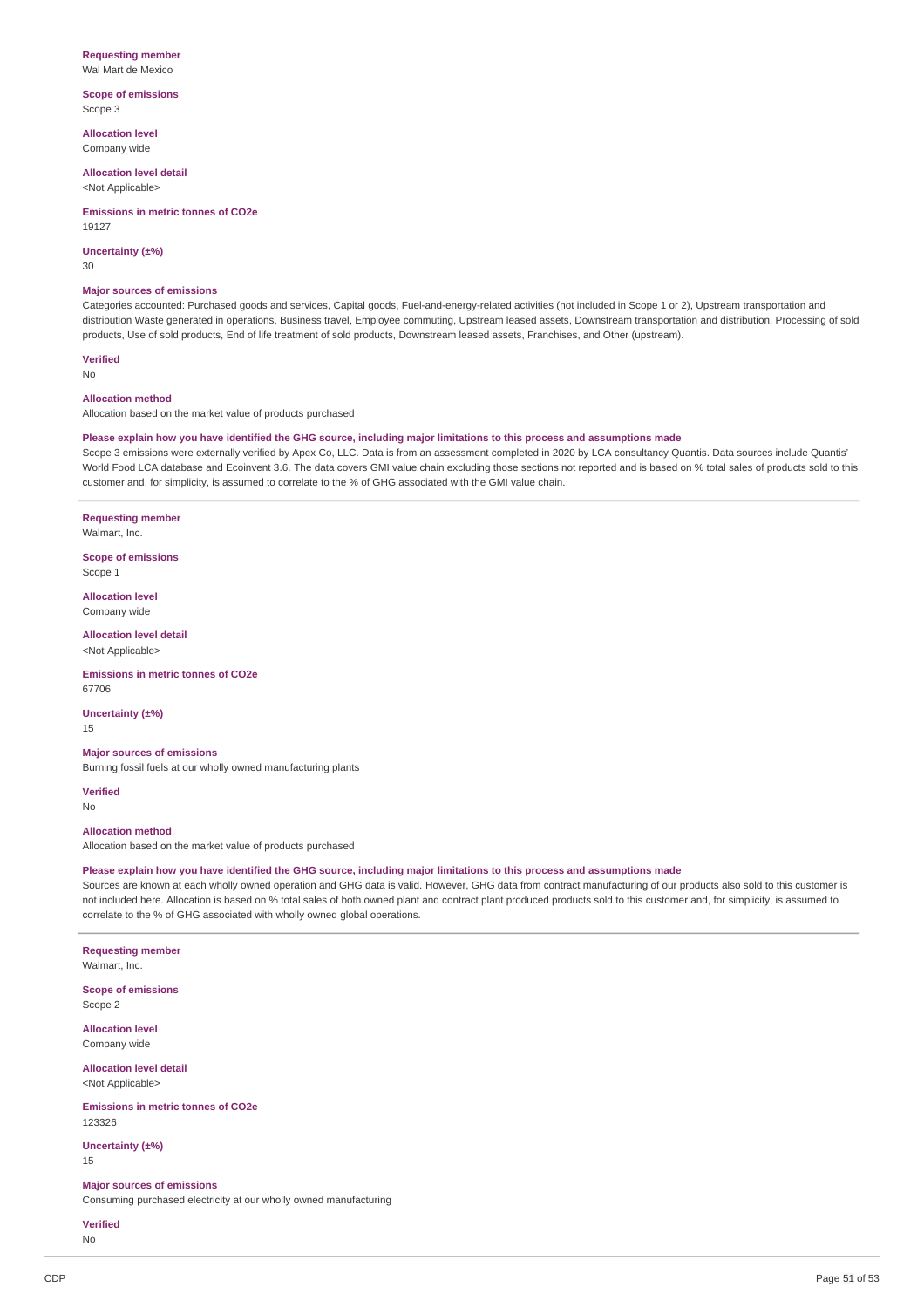#### **Allocation method**

Allocation based on the market value of products purchased

#### Please explain how you have identified the GHG source, including major limitations to this process and assumptions made

Sources are known at each wholly owned operation and GHG data is valid. However, GHG data from contract manufacturing of our products also sold to this customer is not included here. Allocation is based on % total sales of both owned plant and contract plant produced products sold to this customer and, for simplicity, is assumed to correlate to the % of GHG associated with wholly owned global operations.

**Requesting member**

Walmart, Inc.

**Scope of emissions**

Scope 3

**Allocation level** Company wide

**Allocation level detail**

<Not Applicable>

**Emissions in metric tonnes of CO2e** 3375365

**Uncertainty (±%)**

30

#### **Major sources of emissions**

Categories accounted: Purchased goods and services, Capital goods, Fuel-and-energy-related activities (not included in Scope 1 or 2), Upstream transportation and distribution Waste generated in operations, Business travel, Employee commuting, Upstream leased assets, Downstream transportation and distribution, Processing of sold products, Use of sold products, End of life treatment of sold products, Downstream leased assets, Franchises, and Other (upstream).

#### **Verified**

No

#### **Allocation method**

Allocation based on the market value of products purchased

#### Please explain how you have identified the GHG source, including major limitations to this process and assumptions made

Scope 3 emissions were externally verified by Apex Co, LLC. Data is from an assessment completed in 2020 by LCA consultancy Quantis. Data sources include Quantis' World Food LCA database and Ecoinvent 3.6. The data covers GMI value chain excluding those sections not reported and is based on % total sales of products sold to this customer and, for simplicity, is assumed to correlate to the % of GHG associated with the GMI value chain.

### SC1.2

**(SC1.2) Where published information has been used in completing SC1.1, please provide a reference(s).**

### SC1.3

(SC1.3) What are the challenges in allocating emissions to different customers, and what would help you to overcome these challenges?

| <b>Allocation challenges</b>                                                                             | Please explain what would help you overcome these challenges                                                                                   |
|----------------------------------------------------------------------------------------------------------|------------------------------------------------------------------------------------------------------------------------------------------------|
| Diversity of product lines makes accurately accounting for each product/product line<br>cost ineffective | Carbon intensity varies by product and we do not track emissions by product, only by plant                                                     |
| Customer base is too large and diverse to accurately track emissions to the customer<br>level            | We allocate by % sales to a particular customer rather than actual emissions associated with those specific products sold to<br>that customer. |

### SC1.4

**(SC1.4) Do you plan to develop your capabilities to allocate emissions to your customers in the future?** Please select

#### SC2.1

(SC2.1) Please propose any mutually beneficial climate-related projects you could collaborate on with specific CDP Supply Chain members.

### SC2.2

(SC2.2) Have requests or initiatives by CDP Supply Chain members prompted your organization to take organizational-level emissions reduction initiatives? No